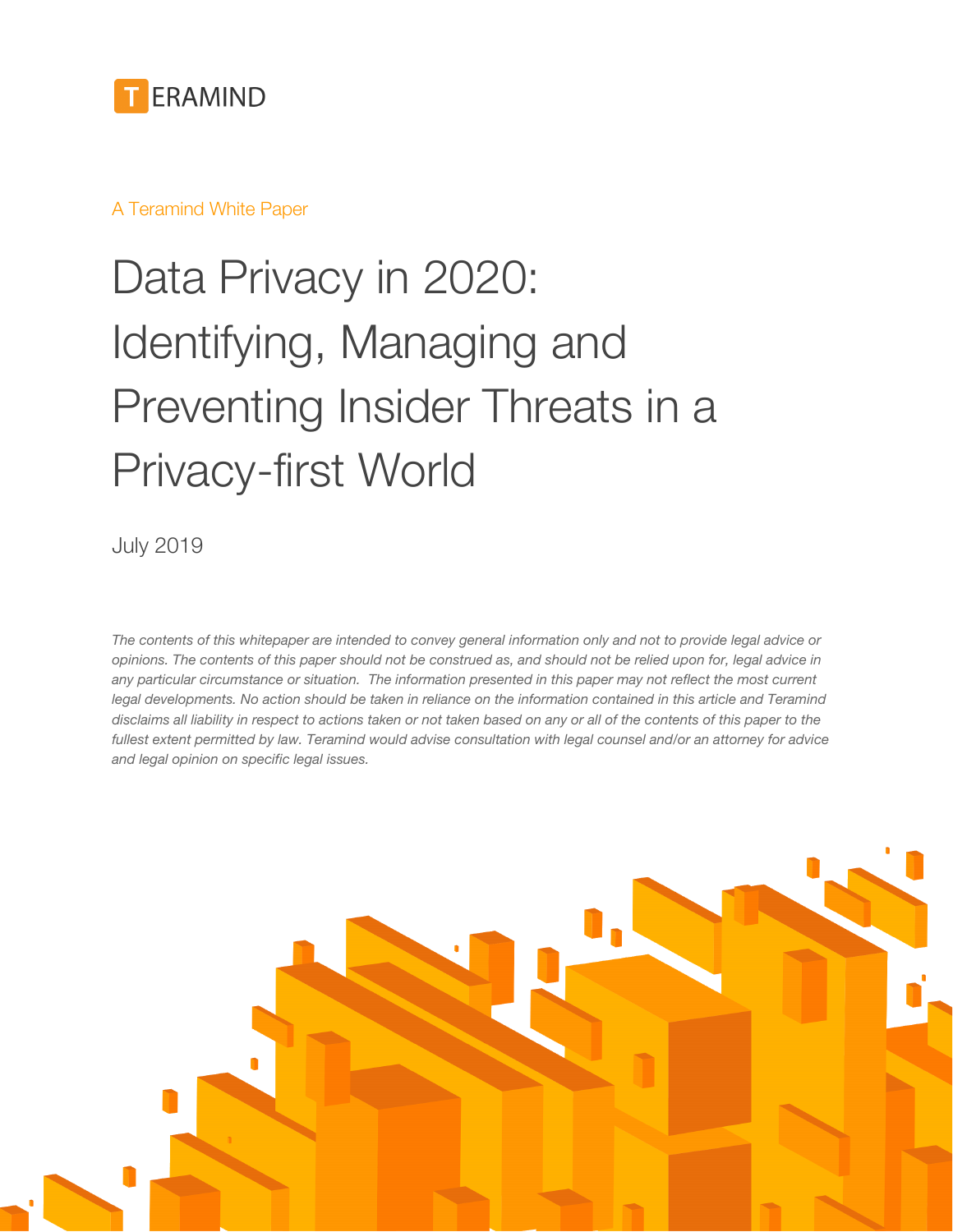

| <b>Introduction</b><br><b>Workplace Monitoring</b>                                       | 3<br>5                                 |
|------------------------------------------------------------------------------------------|----------------------------------------|
| Best Practice #1: Understand general principles for monitoring                           | $\overline{7}$                         |
| Best Practice #2: Identify the purposes for monitoring                                   | 10                                     |
| Best Practice #3: Monitoring must be proportionate                                       | 12                                     |
| <b>Best Practice #4: Consultation</b>                                                    | 13                                     |
| Best Practice #5: Implement technology that fosters compliance                           | 14                                     |
| Best Practice #6: Understand the monitoring laws of each country                         | 17                                     |
| <b>Data Protection Laws</b>                                                              | 18                                     |
| <b>Oceania</b><br>Australia                                                              | 19<br>19                               |
| <b>Europe</b><br>Belgium<br>France<br>Germany<br>Italy<br>Spain<br><b>United Kingdom</b> | 22<br>22<br>28<br>31<br>34<br>38<br>41 |
| <b>North America</b><br>Canada<br><b>Mexico</b><br><b>United States</b>                  | 44<br>44<br>47<br>50                   |
| <b>South America</b><br>Argentina<br><b>Brazil</b><br>Chile                              | 54<br>54<br>58<br>64                   |
| <b>About Teramind</b>                                                                    | 68                                     |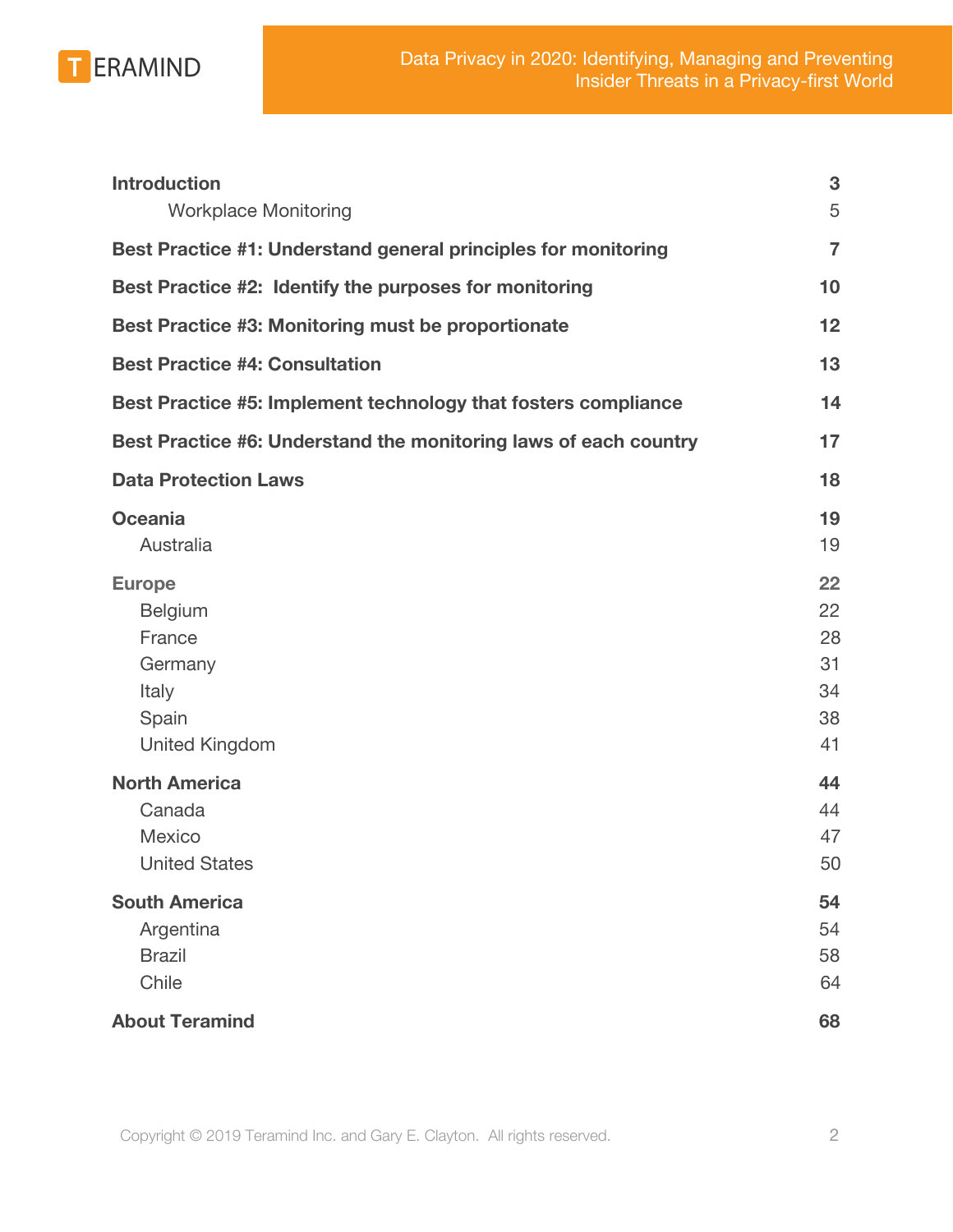

## <span id="page-2-0"></span>Introduction

Insider initiated data breaches are at an all-time high, with all evidence pointing to increased data exposure for the foreseeable future.<sup>1</sup> Organizations around the world continue to turn to technology-based solutions to identify, document and stop data exfiltration attempts and data breaches. There is, however, some concern that these solutions may create a potential conflict with employee and consumer privacy rights.

The General Data Protection Regulation 679/2016 ("GDPR")<sup>2</sup> was implemented in May 2018, with the goal to ensure data privacy rights of European nationals against all entities collecting and leveraging personal data, with severe financial penalties in the event of non-conformance. GDPR caused a ripple effect around the world, with Brazil taking a lead in South America to pass a data privacy bill, California taking the lead in the US to pass the California Consumer Privacy Act (CCPA),<sup>3</sup> and at the time this whitepaper is published, some 10 or more states in the United States, are in the process of proposing data privacy legislation.<sup>4</sup> To ensure conformance with these strict data privacy regulations, organizations turn to technology solutions to implement oversight and to ensure appropriate audit and forensics tools are in place in the event of a breach or violation, with the ultimate goal to protect their customers' and employees' data.

How should executives and law enforcement officials effectively weigh the demands to control and protect their businesses while protecting legitimate privacy rights of employees and others whose personal data is being threatened?

<sup>&</sup>lt;sup>1</sup>See, The American Management and The Electronic Monitoring & Surveillance Survey [http://www.amanet.org/training/articles/The\\_Latest- on-Workplace-Monitoring\\_and\\_Surveillance.aspx](http://www.amanet.org/training/articles/The_Latest-%20on-Workplace-Monitoring_and_Surveillance.aspx) (2019).

<sup>&</sup>lt;sup>2</sup>General Data Protection Regulation, <https://gdpr-info.eu/>(2019).

<sup>&</sup>lt;sup>3</sup>See, California Consumer Privacy Act,<https://www.org.ca.gov/privacy/ccoa>(2018).

<sup>4</sup>See, <https://www.govtech.com/policy/10-States-Take-Internet-Privacy-Matters-Into-Their-Own-Hands.html> (2019).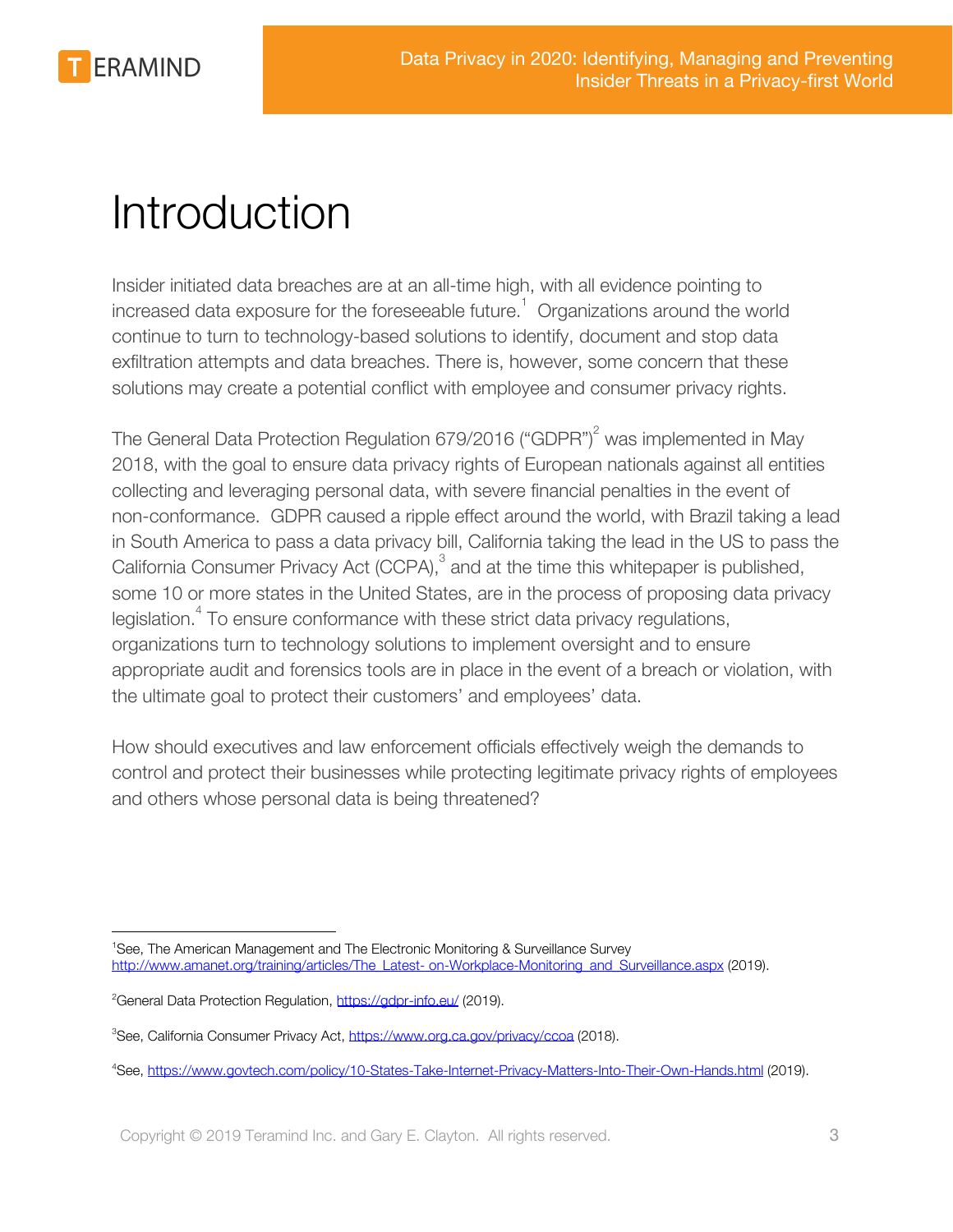

Insider threat and data loss prevention are complex problems and there is no one simple solution that works best in all situations. Clearly, however, employers are turning to data loss prevention and workplace monitoring to address these concerns.

A recent national survey shows that a majority of employers monitor their employees' workplace activities.  $6\degree$  The surveys by the American Management Association<sup>7</sup> and the ePolicy Institute<sup>8</sup> show the pervasiveness of employee monitoring with more than half (55%) of the employers engaged in monitoring.  $\degree$  Employers are motivated by a number of concerns including the risk of data loss, concerns over lawsuits and the increasing role of electronic evidence in government and regulatory agencies' investigations. This whitepaper outlines best practices that should be adopted as part of a comprehensive insider threat detection and data loss prevention program to proactively address data loss while minimizing privacy risks involved in employee monitoring. In addition, it provides insight to the current legal landscape around the world with respect to employee privacy rights.

<sup>&</sup>lt;sup>5</sup>In this paper, the term *"monitoring"* is used broadly to refer to any reading collection or storage of electronic communications. Monitoring is, therefore, more than the interception of communications in transit. Copying of employee emails for backup or scanning messages to detect viruses are both considered to be monitoring.

<sup>&</sup>lt;sup>6</sup>See, Privacy Rights Clearinghouse, <https://www.privacyrights.org/consumer-guides/workplace-privacy-and-employee-monitoring> (2019).

<sup>&</sup>lt;sup>7</sup>The American Management Association. See [www.amanet.org/hma.](http://www.amanet.org/hma)

<sup>&</sup>lt;sup>8</sup>The www.epolicvinstitute.com.

<sup>&</sup>lt;sup>9</sup>See American Management Association.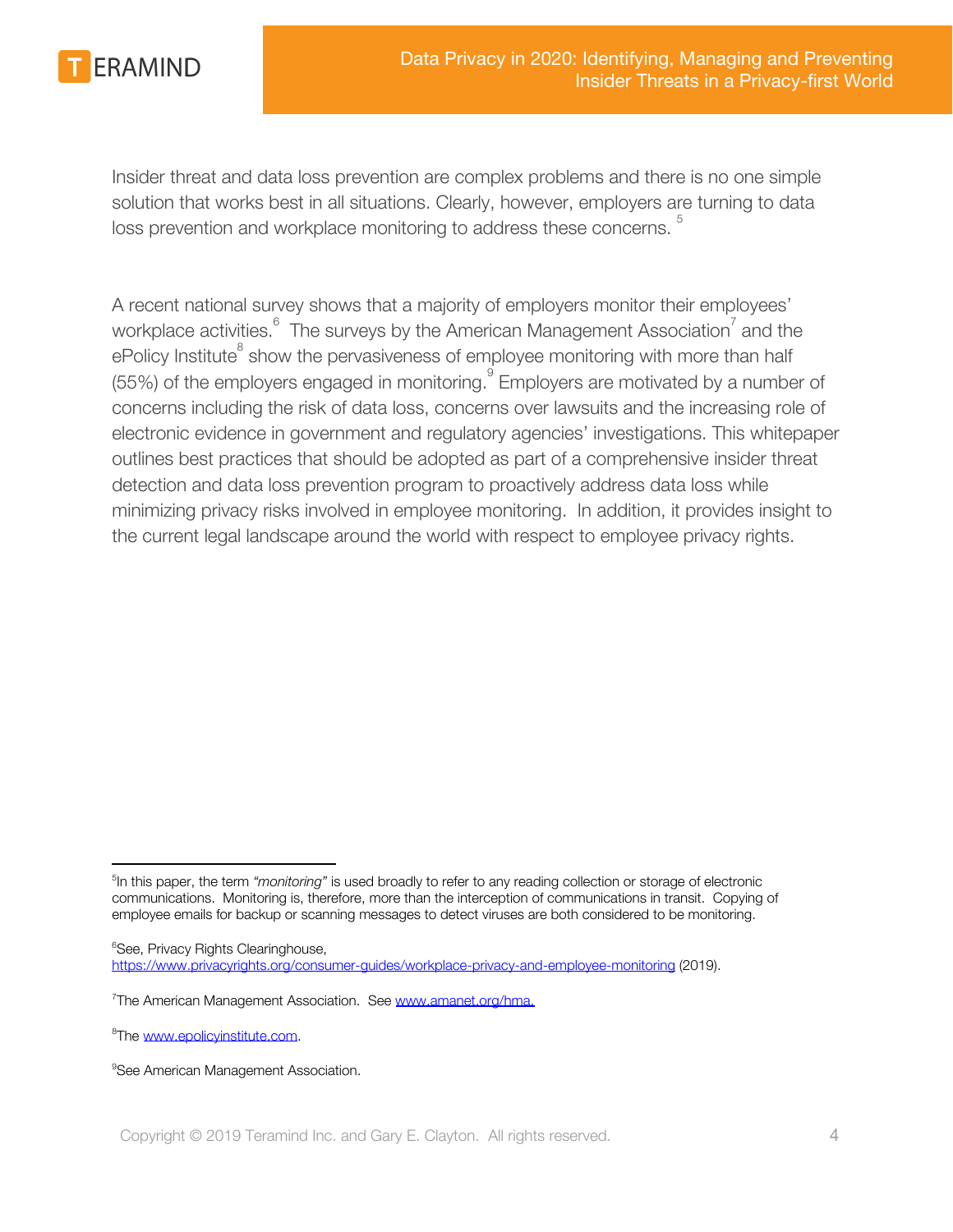

### <span id="page-4-0"></span>Workplace Monitoring

Before discussing best practices, however, it is important to understand how the Key Countries examined in this paper govern workplace monitoring. Workplace monitoring in the Key Countries is governed by a variety of privacy laws, rules and regulations. In some Key Countries, such as Germany, the laws on telecommunications regulate the monitoring of email and other electronic communications. In other countries, such as Belgium, an employer's right to monitor employee communications may be governed by collective bargaining agreements, employment contracts or general privacy and data protection legislation.

"[A]n an individual's browsing history alone is capable of exposing his or her most intimates, like, activities and thoughts ..."

[Employees] may therefore reasonably expect privacy on the information, at least where personal use is permitted or reasonably expected."

> **Hon. Justice Morris** The Globe and Mail (October 2,2012)

Throughout Europe, however, and some of the other Key Countries, it is important to understand that privacy is treated as a fundamental human right. What does that mean? It means that these fundamental rights cannot be bargained away.

This view of privacy is supported throughout EU:

- Article 8 of the [European Convention for the Protection of Human Rights](https://www.echr.coe.int/Documents/Convention_ENG.pdf)<sup>10</sup> states: "Everyone has the right to respect for his private and family life, his home and his correspondence."
- The Treaty Establishing the European Community<sup>11</sup> requires Member States to respect the fundamental rights guaranteed by the European Convention.

<sup>&</sup>lt;sup>10</sup>See [https://www.echr.coe.int/Documents/Convention\\_ENG.pdf.](https://www.echr.coe.int/Documents/Convention_ENG.pdf)

<sup>&</sup>lt;sup>11</sup>Treaty Establishing the European Community, Feb.7, 1992, O.J. (C 224)1 (1992). [\(https://eur-lex.europa.eu/legal-content/EN/TXT/?uri=CELEX:12002E/TXT](https://eur-lex.europa.eu/legal-content/EN/TXT/?uri=CELEX:12002E/TXT).)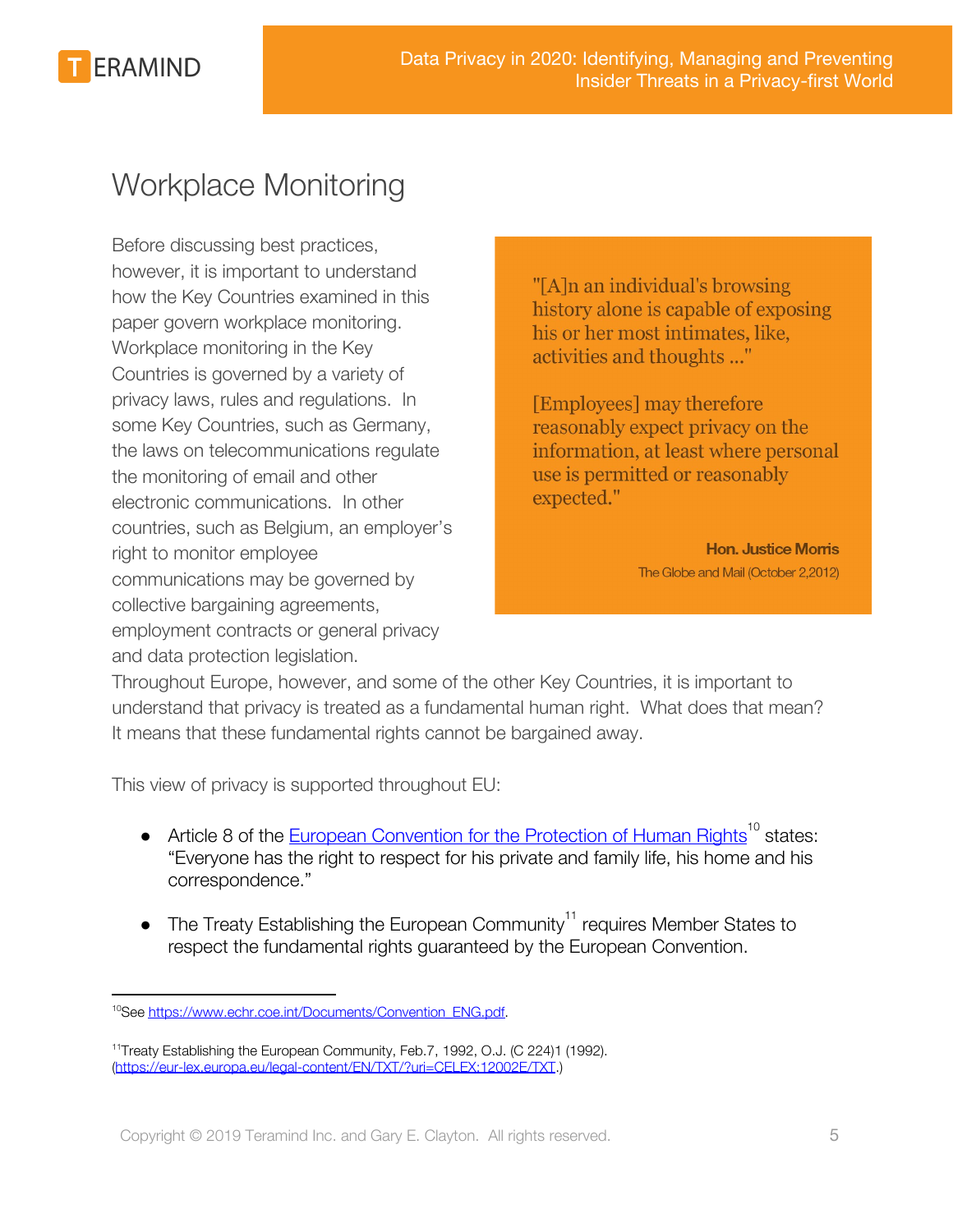

The Europe Union's Charter of Fundamental Rights<sup>12</sup> affirms, [e]veryone has the right to respect for his privacy and her private and family life, home and communications.

Perhaps Commissioner Vera Jourovova said it best when speaking at the Amsterdam Privacy Conference in 2015 where she said that privacy is "more than a 'European' fundamental right, it is a right for 'everyone.'"<sup>13</sup>

Despite the support that privacy receives as a "fundamental right," privacy is not an absolute right. Privacy Rights must be weighed against other competing interests. This was made clear in Copeland v. United Kingdom<sup>14</sup> where the European Court of Human Rights specifically recognized the rights of an employer to control his business and protect his legitimate interests against the employee's privacy rights.

[\\_en](https://ec.europa.eu/info/aid-development-cooperation-fundamental-rights/your-rights-eu/eu-charter-fundamental-rights_en).

<sup>14</sup>45 Eur. Ct, H.R. 235 (2007).

 $12$ Convention on the Protection of Human Rights and Fundamental Freedoms. Nov. 4, 1950, art. 8, para. 1, 213 U.N.T.S. 221. [https://ec.europa.eu/info/aid-development-cooperation-fundamental-rights/your-rights-eu/eu-charter-fundamental-rights](https://ec.europa.eu/info/aid-development-cooperation-fundamental-rights/your-rights-eu/eu-charter-fundamental-rights_en)

<sup>&</sup>lt;sup>13</sup>Speech of Commissioner Jourová at the Amsterdam Privacy Conference. The protection of personal data: More than a "European" fundamental right, it is a right for "everyone". (Brussels, 29 October 2015).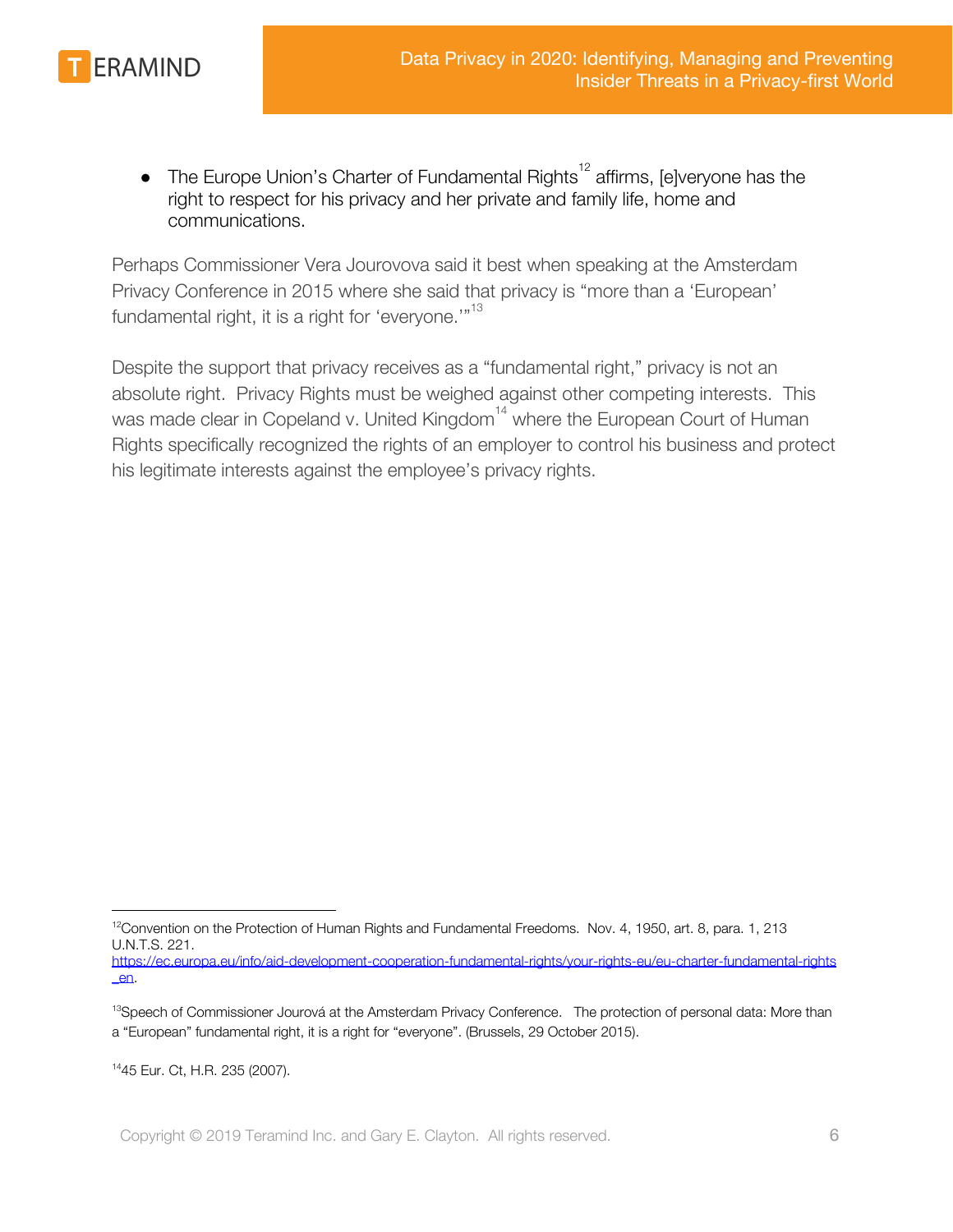# <span id="page-6-0"></span>Best Practice #1: Understand general principles for monitoring

On 8 June 2017, the Article 29 Working Party issued an opinion on employee monitoring Opinion 2/2017.<sup>15</sup> The opinion complemented an earlier opinion, Opinion 08/2001 on the processing of personal data in the employment context.<sup>16</sup>

The Article WP 29 was a group of representative data protection authorities from across Europe. The Article 29 Working Party has been re-named the European Data Protection Board.<sup>17</sup> The European Data Protection Board ("EDPB") is an EU body in charge of

"Workers do not abandon their right to privacy and data protection every morning at the doors of the workplace they do have legitimate expectation of a certain degree of privacy in the workplace."

**Article 29 Working Party** Opinion approved on 13 September 2001

the application of the General Data Protection Regulation (GDPR) as of 25 May 2018. It's made up of the head of each DPA and of the European Data Protection Supervisor ("EDPS") or their representatives. The European Commission takes part in the meetings of the EDPB without voting rights. The secretariat of the EDPB is provided by the EDPS.

The Article WP29 and the EDPS have commented on the imbalance of power between employers and employees. Given the imbalance between the power of employers when compared with the power of employees, employees can only give free consent in

<sup>&</sup>lt;sup>15</sup>WP29, Opinion 08/2001 on the processing of personal data in the employment context, WP 48, 13 September 2001, [http://ec.europa.eu/justice/data-protection/article-29/documentation/opinionrecommendation/files/2001/wp48\\_en.pdf](http://ec.europa.eu/justice/data-protection/article-29/documentation/opinionrecommendation/files/2001/wp48_en.pdf) .

<sup>16</sup>WP29, Working document on the surveillance of electronic communications in the workplace, WP 55, 29 May 2002, [http://ec.europa.eu/justice/data-protection/article-29/documentation/opinionrecommendation/files/2002/wp55\\_en.pdf.](http://ec.europa.eu/justice/data-protection/article-29/documentation/opinionrecommendation/files/2002/wp55_en.pdf)

<sup>&</sup>lt;sup>17</sup>See, E.U. Commission, "What is the European Data Protection Board?" [https://edpb.europa.eu/edpb\\_en](https://edpb.europa.eu/edpb_en) (2018).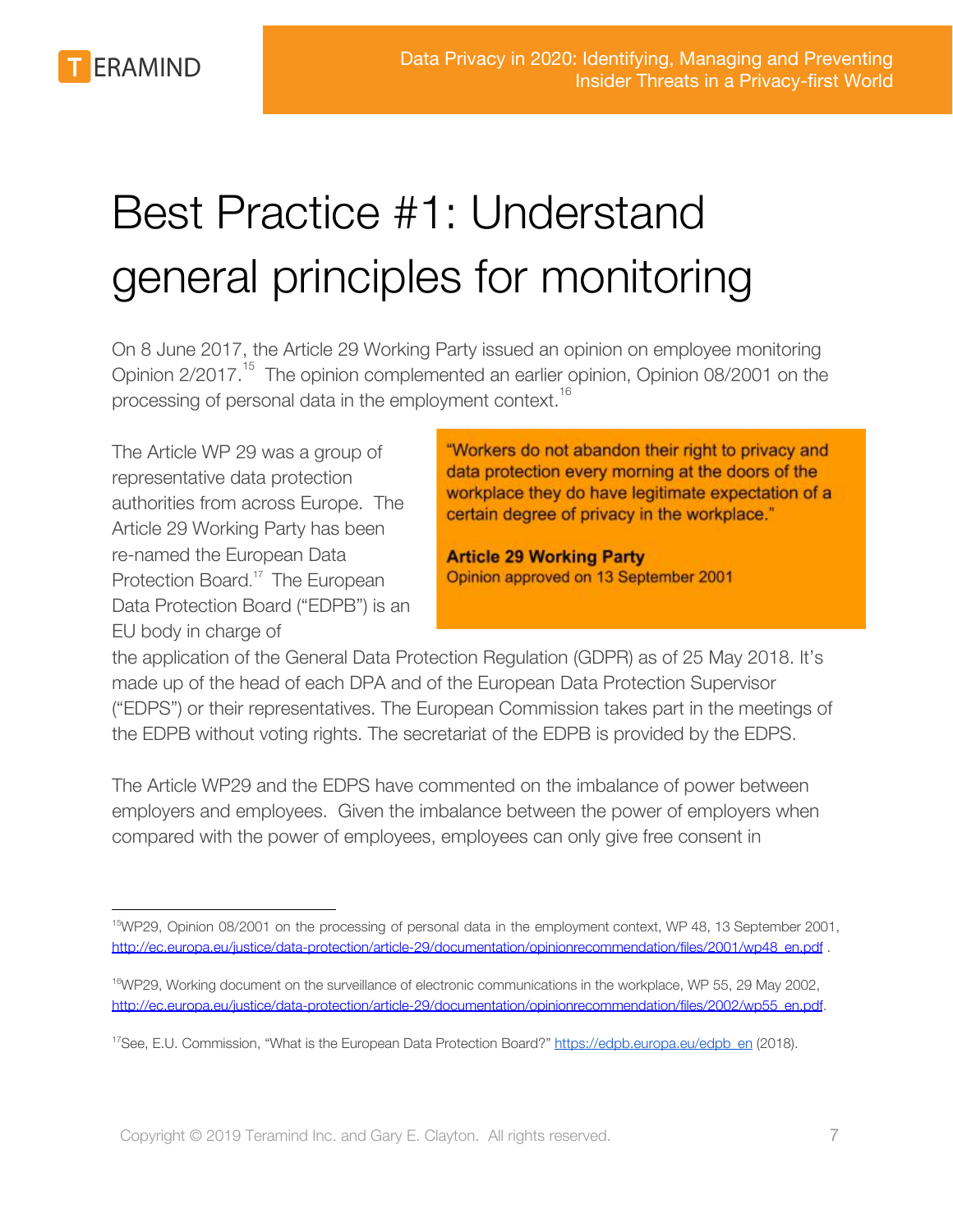

exceptional circumstances stances, and so, their consent should not be the sole legal basis for employee authorization.

The Article 29 Working Party's guiding principles for workplace monitoring can be summarized as follows:

- Employees do not lose their privacy and data protection rights at their office door. This means that a country's privacy and data protection laws are likely to apply to workplace monitoring.
- Employers should be clear about the purpose for monitoring and satisfied that the particular monitoring arrangement is justified by real benefits that will be delivered.
- Any limitation on the employee's rights to privacy should be proportionate to the likely damage to the employer's legitimate interests. Or, conversely, monitoring must be proportionate to the likely damage to the employer's legitimate interests.
- If monitoring is to be used to enforce the organization's rules and standards, make sure that the rules and standards are clearly set out in the policy which also refers to the nature and extent of the associated monitoring. Assure that workers are aware of the policy.
- Workers should be aware of the nature, extent and reasons for monitoring unless there are exceptional circumstances and covert monitoring is justified. In the United States, it is a good practice to ensure transparency employees should be informed about the reasons for monitoring even if such discussion may not be legally required.
- Identify who within the organization can authorize the monitoring of workers and ensure that they are aware of their responsibilities.
- In the European Union, personal data captured during workplace monitoring must be adequate, relevant and not excessive for the purpose for which the monitoring is justified.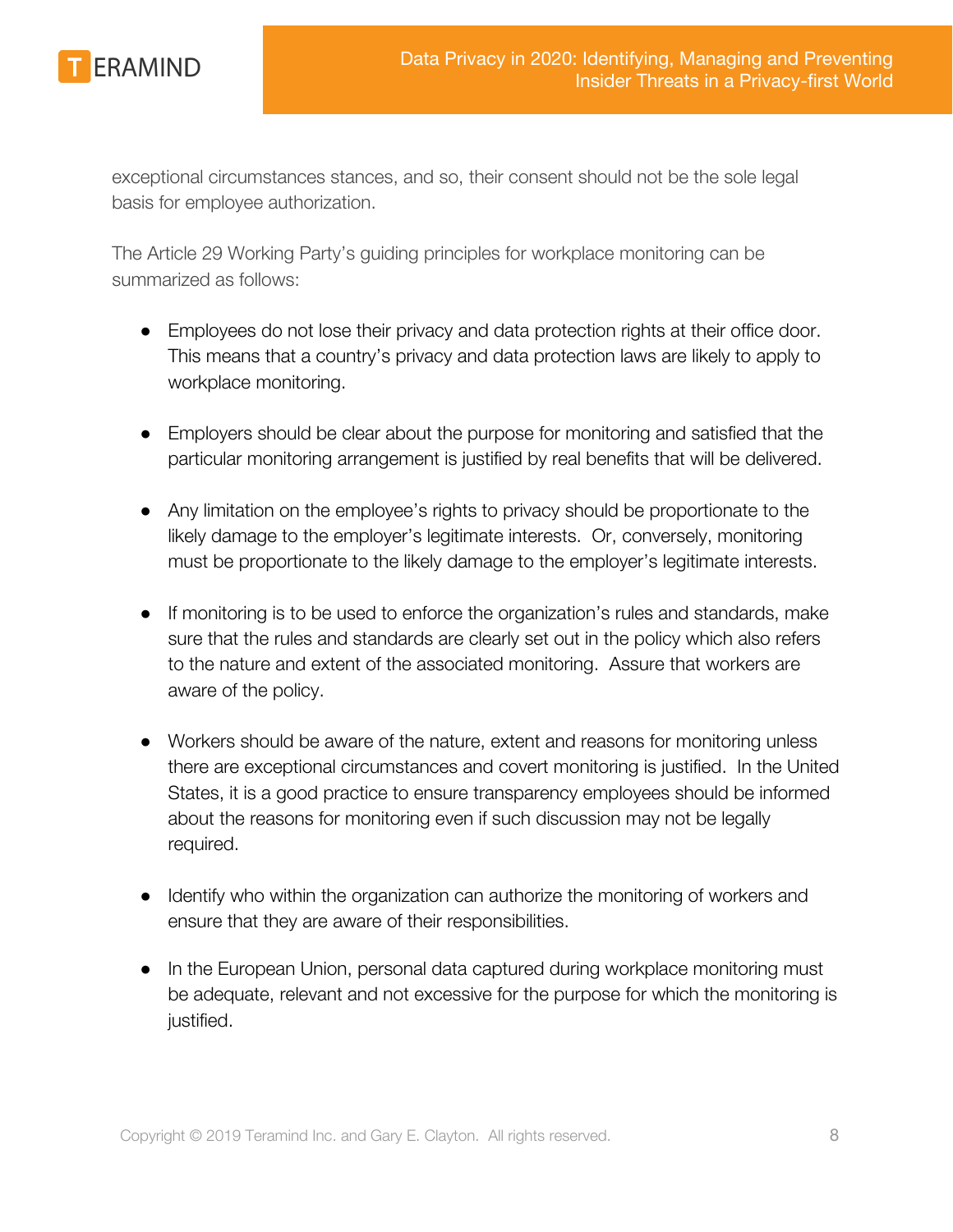

- Any monitoring must be carried out in the least intrusive way possible.
- In Europe, the general principles of the Directive apply to all processing of employee personal data, including workplace monitoring.
- Employers must consider if their interests could be adequately protected by traditional measures of supervision.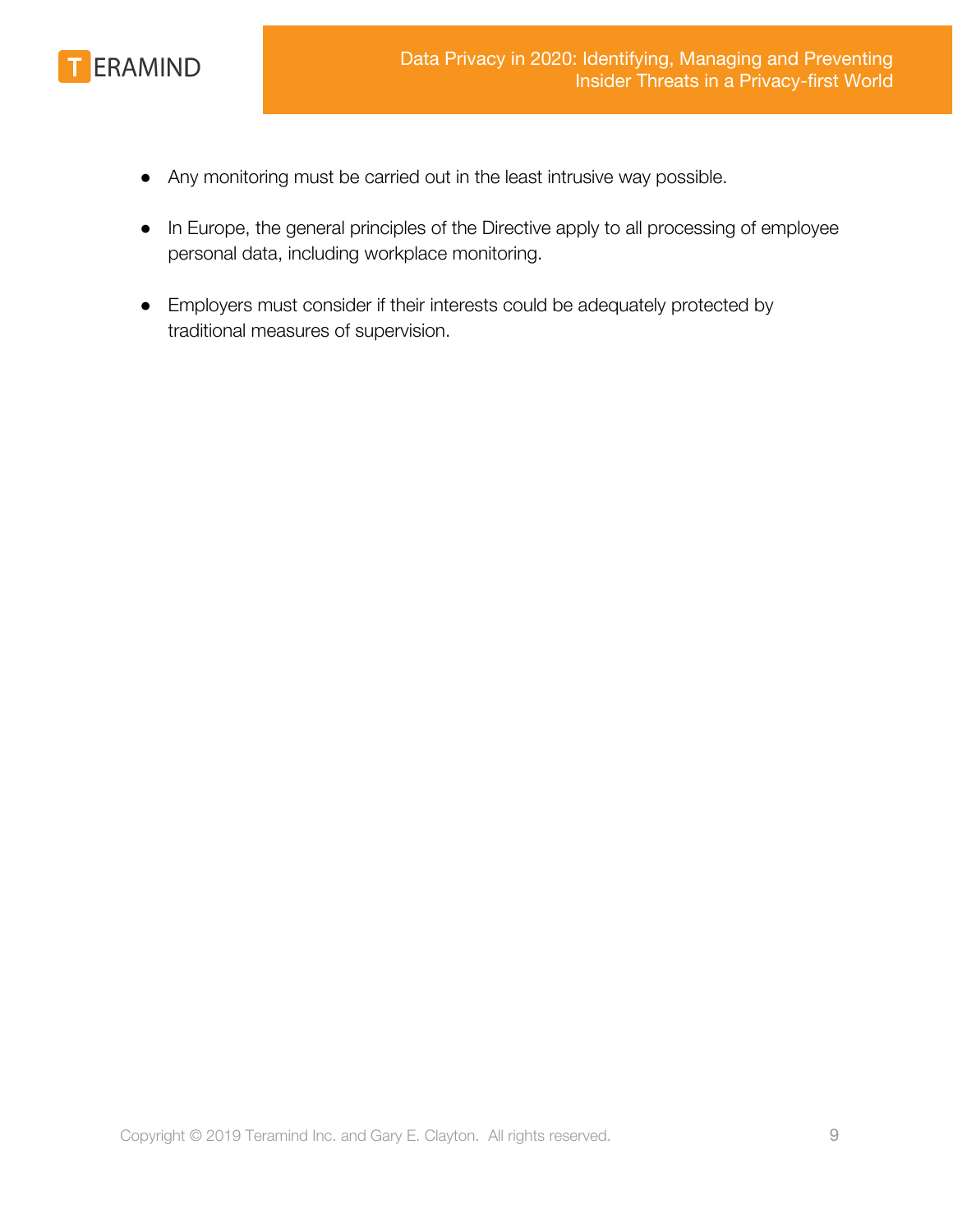

# <span id="page-9-0"></span>Best Practice #2: Identify the purposes for monitoring

Identifying the purposes for monitoring is necessary in most of the Key Countries and will almost certainly be required in order to negotiate with employees, works councils and data protection authorities in Europe and elsewhere. Historically, and particularly in the United States, employers have asserted many business reasons to electronically monitor in the workplace, including:

- To monitor employee productivity in the workplace;
- To protect against unauthorized use, disclosure or transfer of personally identifiable information on employees and customers while maximizing the productive use of the employer's computer systems;
- To monitor employee compliance with employer workplace policies related to the use of its computer system, email systems and Internet access;
- To prevent industrial espionage, such as theft of trade secrets and other proprietary information, copyright infringement, patent infringement or trademark infringement by employees and third parties;
- To investigate complaints of employee misconduct, including harassment and discrimination complaints;
- To prevent or respond to unauthorized access to the employer's computer systems including access by computer hackers;
- To protect computer networks from becoming overloaded by large data transfers or denial of service attacks (DDoS);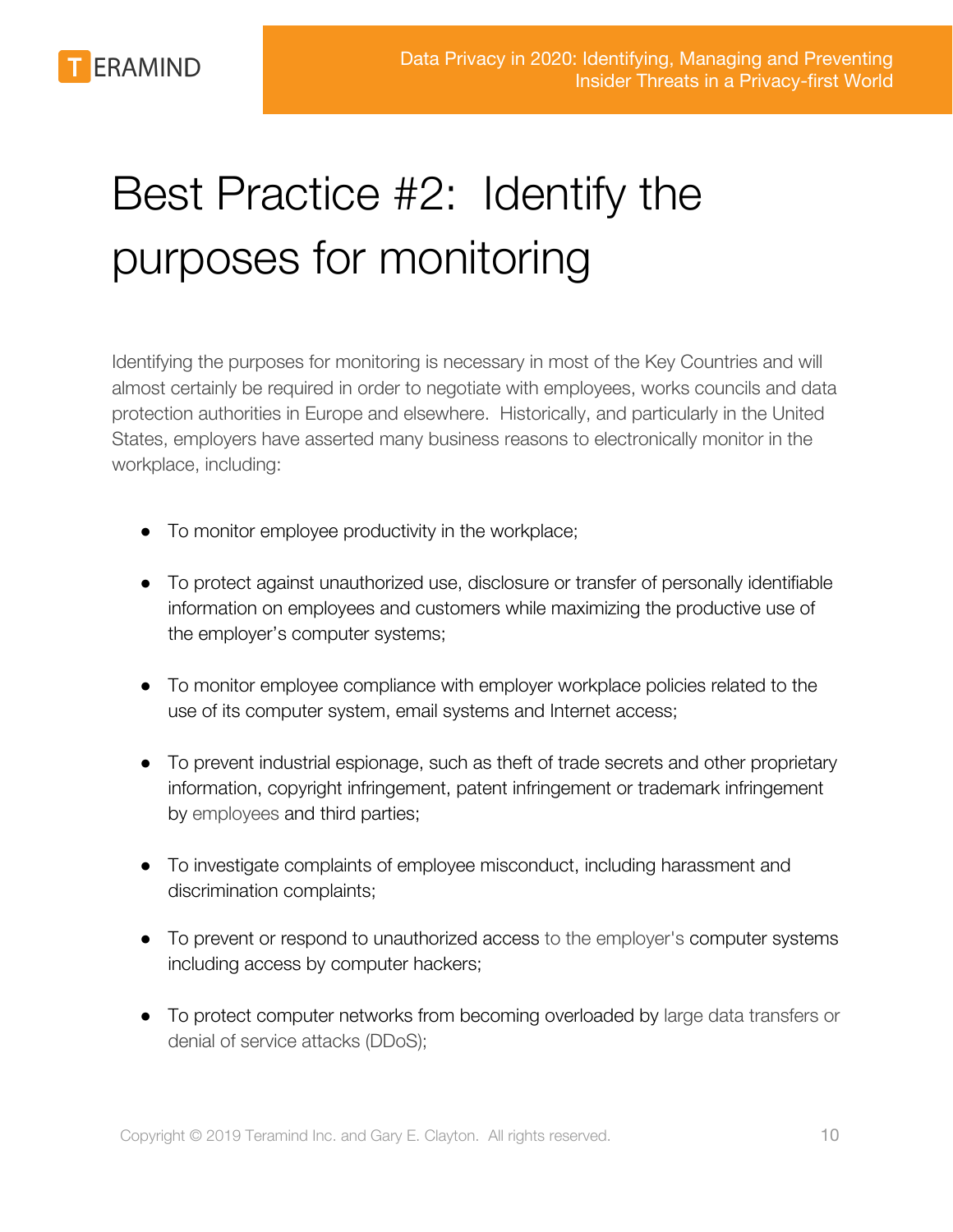

- To prevent or detect unauthorized utilization of the employer's computer systems for criminal activities and terrorism;
- To help prepare the employer's defense to lawsuits or administrative complaints such as those brought by employees related as to such claims as discrimination, harassment, discipline or termination of employment; and
- To respond to discovery requests in the litigation related to electronic evidence.

A company considering employee monitoring or data loss protection solutions should take the time to understand the company's data flows – what personal or confidential data are used, how and by whom. A data inventory must also identify any sensitive personal information and determine what policies may need to be implemented in order to properly protect such data. The information garnered from the data inventory should be used to demonstrate to management the risks of failing to properly protect data and identify how monitoring and security technology will assist the company in meeting its goals.

The information obtained from an inventory of data flows should also be used to identify the company's greatest areas of risk and then prioritizing them. A company should choose a monitoring, threat detection and data protection technology that can assist in identifying specific risks related to: the users of the data (endpoint), the repository where it's stored (data at rest), the channel of transfers (data in motion) and finally the context or use case of why the data is collected in the first place.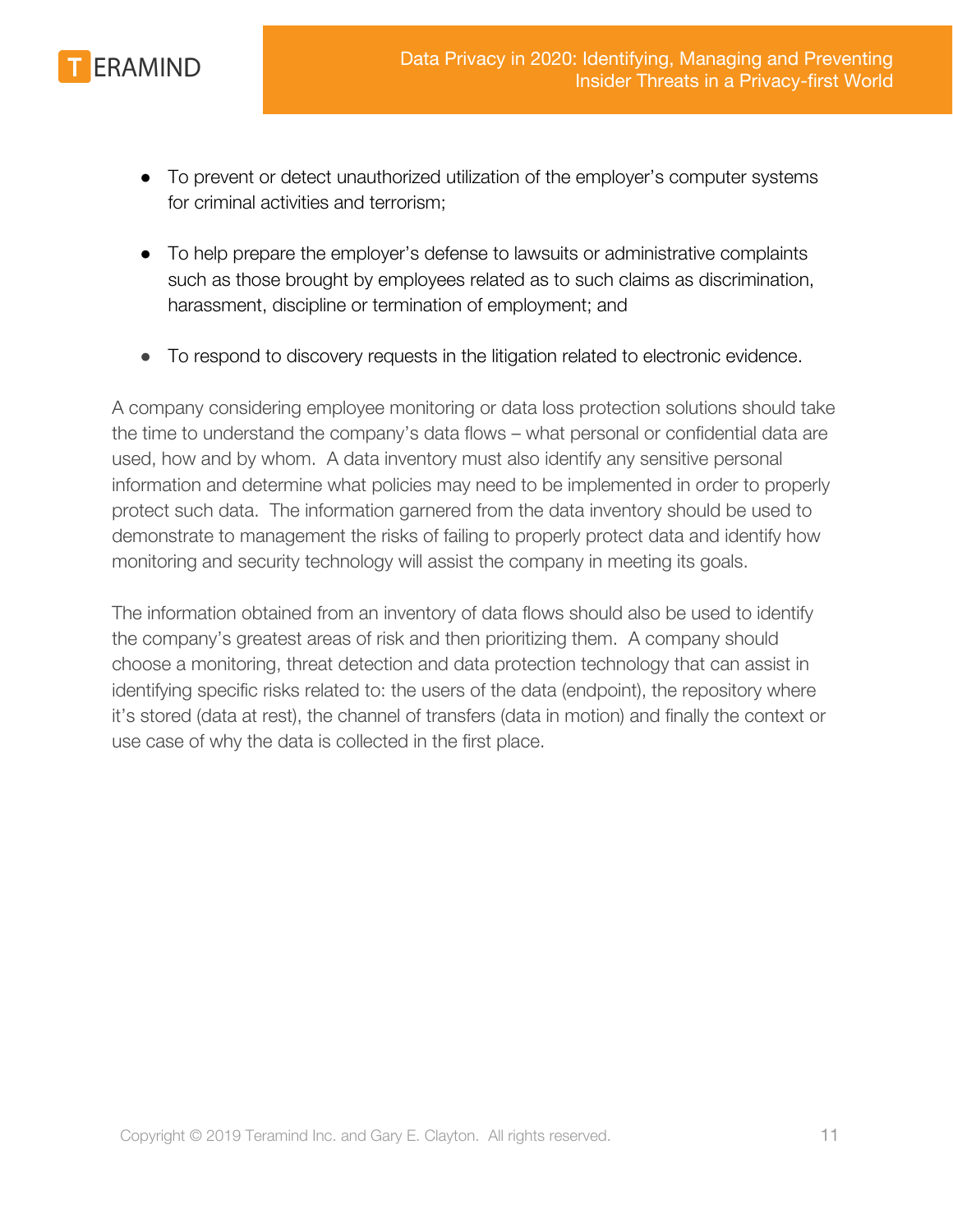

# <span id="page-11-0"></span>Best Practice #3: Monitoring must be proportionate

In order for an employer to judge whether the monitoring is a proportionate response to the problem that it seeks to address, it must consider a number of factors. In the United Kingdom, the Information Commissioner's Office recommends that this be accomplished by conducting a Data Protection Impact Assessment.<sup>18</sup> In other Key Countries, it may be simply required for the employer to consider certain factors such as:

- Identifying clearly the purposes or uses cases behind the monitoring arrangement and the benefits it is likely to deliver;
- Identifying any likely adverse impact of the monitoring arrangement;
- Considering alternatives to monitor or different ways in which it might be carried out;
- Taking into account the obligations that arise from monitoring; and
- Judging whether monitoring is justified.

Once a company has the information from the Data Protection Impact Assessment, it will be in a position to ensure that the proposed workplace monitoring solution is proportionate to the risks the employer seeks to manage. This information should be documented and available to works councils, trade unions or other representatives of your employees. You may also find that the information in the Data Protection Impact Assessment will facilitate successful discussions with national data protection authorities.

<sup>18</sup>U.K.'s Information Commissioner's Office ("ICO"),

[https://ico.org.uk/for-organisations/guide-to-data-protection/guide-to-the-general-data-protection-regulation-gdpr/acco](https://ico.org.uk/for-organisations/guide-to-data-protection/guide-to-the-general-data-protection-regulation-gdpr/accountability-and-governance/data-protection-impact-assessments/) [untability-and-governance/data-protection-impact-assessments/](https://ico.org.uk/for-organisations/guide-to-data-protection/guide-to-the-general-data-protection-regulation-gdpr/accountability-and-governance/data-protection-impact-assessments/).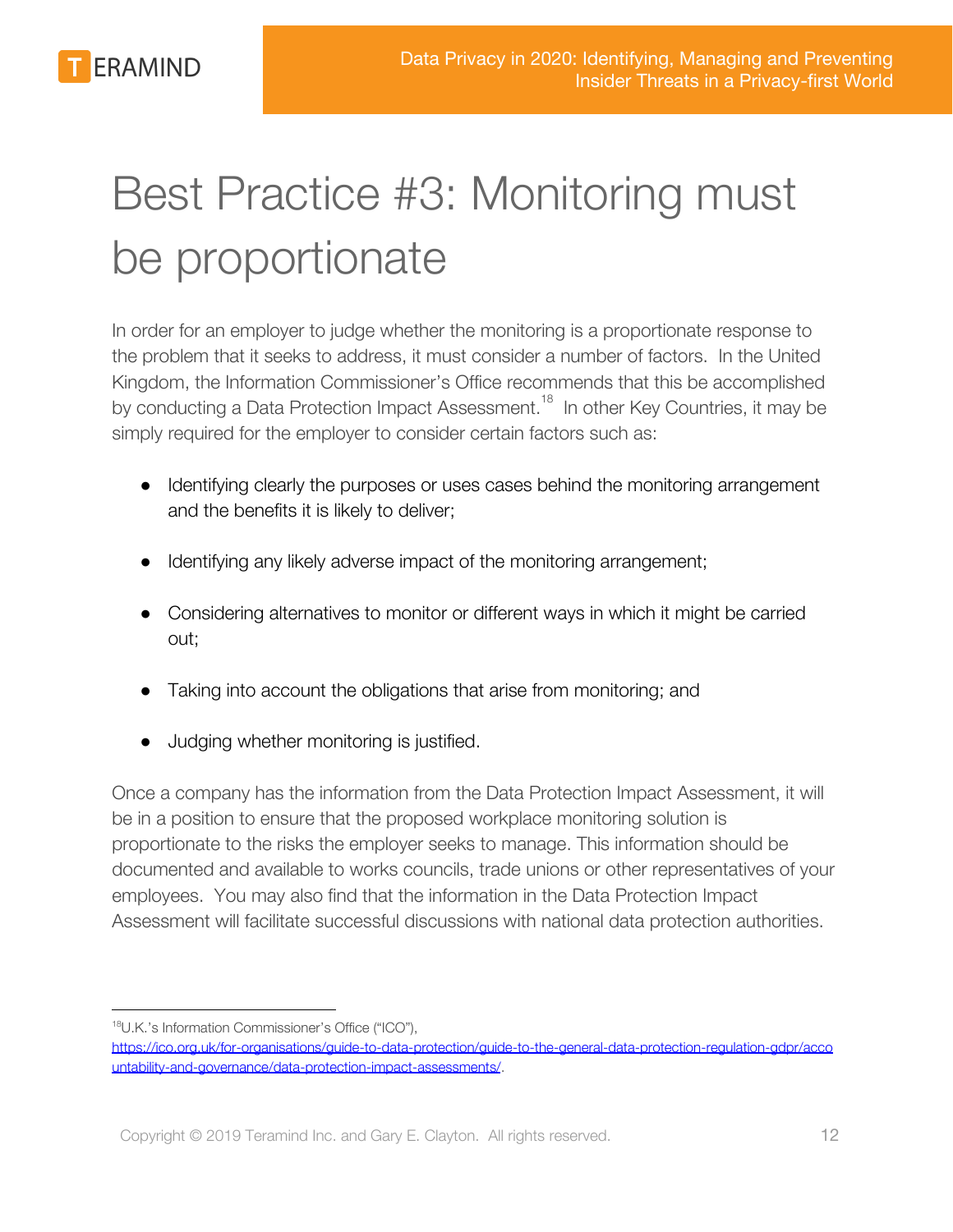**ERAMIND** 

## <span id="page-12-0"></span>Best Practice #4: Consultation

It might be tempting to monitor your employees without their knowledge. It may even be warranted. However, many believe that informing employees of monitoring will deter employees from committing malicious or possible criminal activity. It's highly likely that you will get better results if you are open about your monitoring intention and bring your employees onboard from the beginning. From a legal point of view, whether you must engage in such consultation will depend upon a number of factors, including the laws of each Key Country, the size of your company and the existence of any collective bargaining agreements.<sup>19</sup>

It is important for employers to understand the technology they have chosen for monitoring. It is equally important that employers be able to explain to the workers, their unions and other representatives how the monitoring will impact them. Remember that in many countries, workers have the right to participate in decisions that impact the conditions or work. In addition to consulting with the workers and their representatives, it may also be necessary to provide such explanations to the appropriate data protection authorities.

Consultation should include discussion of the following the purposes for monitoring, how monitoring will take place, when it will take place, when it will occur and what will be done with the information collected during the monitoring. If monitoring will involve managing the work habits of employees, then you should be prepared to explain why this cannot be accomplished by means other than automated monitoring. If, however, monitoring is intended to protect company data, employee and customer information or other confidential data, you should be prepared to demonstrate why the use of automated DLP technology is less intrusive than having human intervention. This is particularly important in situations where personal email may be included in information that is subject to monitoring.

<sup>&</sup>lt;sup>19</sup>Raytheon, "Best Practices for Mitigating and Investigating Insider Threats,"

[https://www.raytheon.com/sites/default/files/capabilities/rtnwcm/groups/iis/documents/content/rtn\\_iis\\_whitepaper-invest](https://www.raytheon.com/sites/default/files/capabilities/rtnwcm/groups/iis/documents/content/rtn_iis_whitepaper-investigati.pdf) [igati.pdf.](https://www.raytheon.com/sites/default/files/capabilities/rtnwcm/groups/iis/documents/content/rtn_iis_whitepaper-investigati.pdf)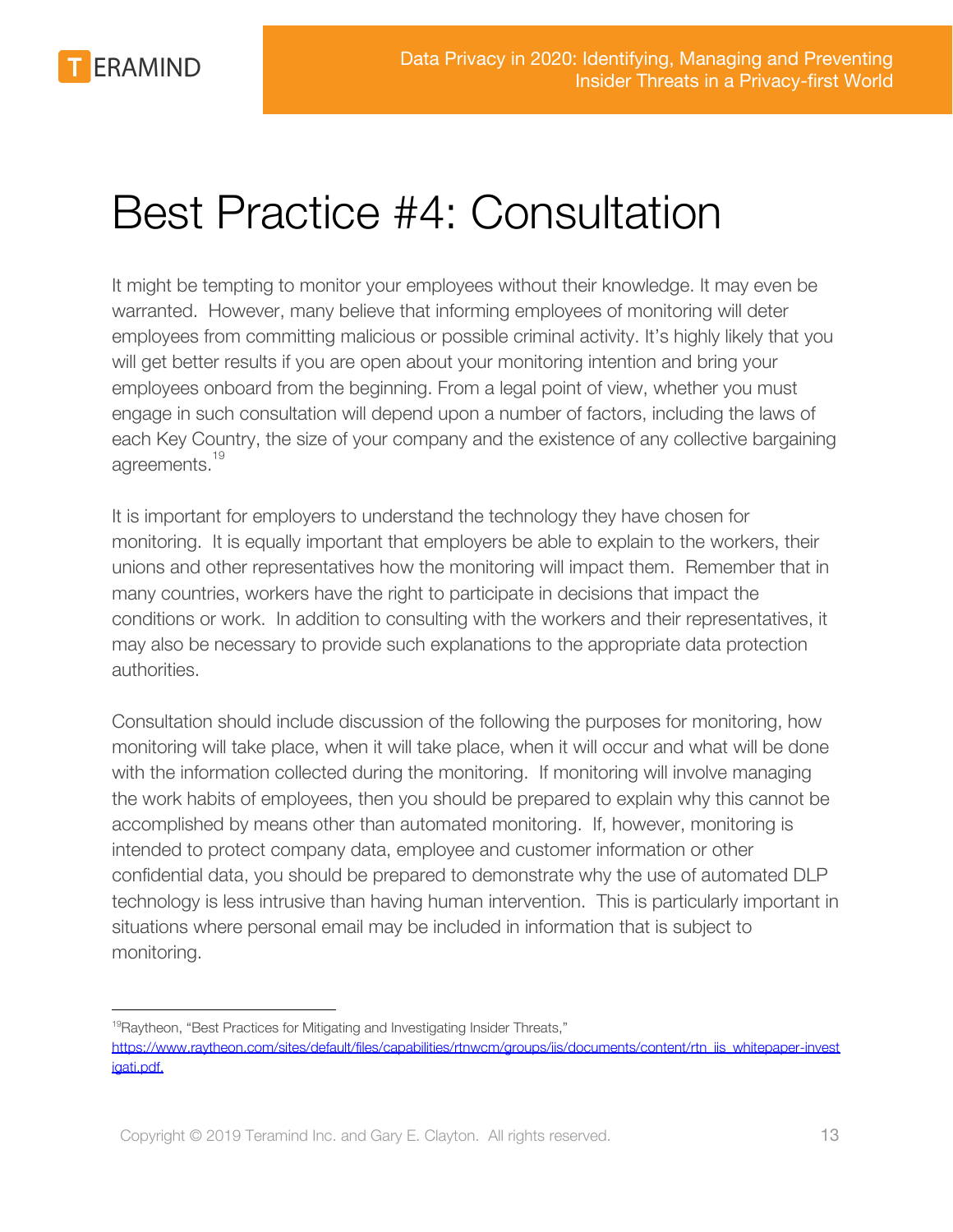

# <span id="page-13-0"></span>Best Practice #5: Implement technology that fosters compliance

When making a choice of your company's employee monitoring/UAM/UEBA or DLP solution, you should keep in mind how the technology addresses the privacy and data protection requirements for workplace monitoring and security. The good news is, modern employee monitoring software are designed for such flexibility. These solutions allow customers to effectively monitor the use of confidential information and boost productivity while safeguarding employee privacy. This is accomplished in a number of ways:

- **● Compliance with notices and policies** A solution that supports policy and rules-based monitoring enables companies to comply with their privacy notices and policies. This type of software focuses on data processing that violates company policies vs. capturing everything. They can be configured to record only the relevant sessions and transactions minimizing privacy data capture. Additionally, software such as Teramind comes with pre-built policies and rules for some of the most critical compliance regulations and standards like GDPR, HIPAA, PCI etc. that makes it easy to implement notices and policies required be those laws.
- **● Legitimate purposes and proportionality** Laws like GDPR require that data collected during monitoring is used only for legitimate purposes. In a modern UAM/UEBA/DLP software, this can be achieved in several ways. For example, you can enable or disable certain *objects* like the websites, email, network etc. For example, if you aren't a call center or require it for other solid business reasons, you can disable audio recordings. For objects you've decided to monitor, these software tools allow you to finetune what needs to be captured, how and when to a granular level. Some software, including Teramind even allows dynamic, context-sensitive adjustment of tracking and recording. Such a system can, for example, temporarily suspend monitoring websites when a user visits a banking portal or uses their personal email and turns it back on when the user leaves the session.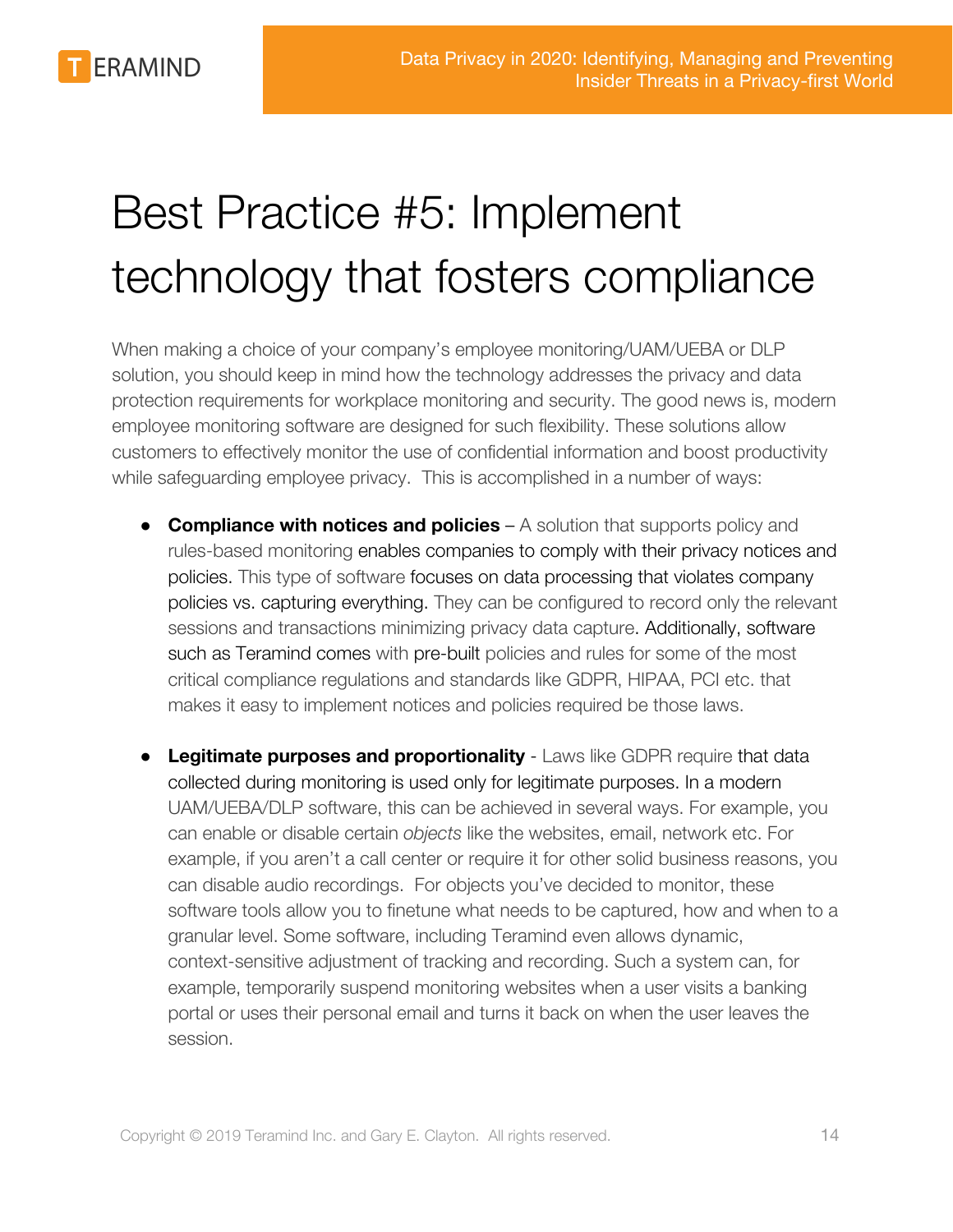

- **● Access on a need-to-know basis** This is part of the '*data privacy by design and by default*' principle that enables companies to strengthen data protection by ensuring only those individuals with a "need to know" clearance have access to the collected data. Typically, this is implemented by methods like: identity-based authentication, segregated (or layered) access control and encryption. This way, for example, while an IT administrator can access your HR/CRM database for maintenance purposes, they should not be able to view any unprotected employee or customer data while performing such duties.
- **Targeted monitoring** Targeted monitoring in this context means, limiting the scope and subject(s) of the monitoring for reasonable purposes. This doesn't mean you should be targeting arbitrary groups - that would be discrimination. However, if you, for example, implement privileged-user rules to protect yourself from threats like unauthorized credential escalation, tampering of critical system resources etc. for your systems administrators and third-parties then that should be a legitimate 'targeted monitoring'. A good employee monitoring software also allows you to focus monitoring based on role functionalities. For example, by monitoring social media usage of your marketing/PR department on your corporate accounts can reduce the cause of privacy violation and still protect your business interests.
- **Data integrity / accuracy**  Collecting information that does not violate policy or information on the wrong individuals increases a company's privacy risks. These risks can be reduced by keeping false positives to a minimum. In addition to applying the above best practices, a solid DLP solution helps you maintain an up-to-date record of the locations and usage of personal information and demonstrate safeguards used to protect the information. The information can be in files, databases, email, unstructured data, backups, DMS, knowledge bases, or anything else that houses data. Immutable session log keeps track of all administrative activities and what action they performed, on which object etc. ensuring data integrity and accuracy;
- **Security** You can follow security standards like **ISO 27001** or the NIST cybersecurity framework to ensure you have a security perimeter around your organization. However, engaging a third-party solution provider for your employee monitoring or DLP needs can broaden the scope and applicability of such a defense perimeter. The security requirements now have to include your vendor's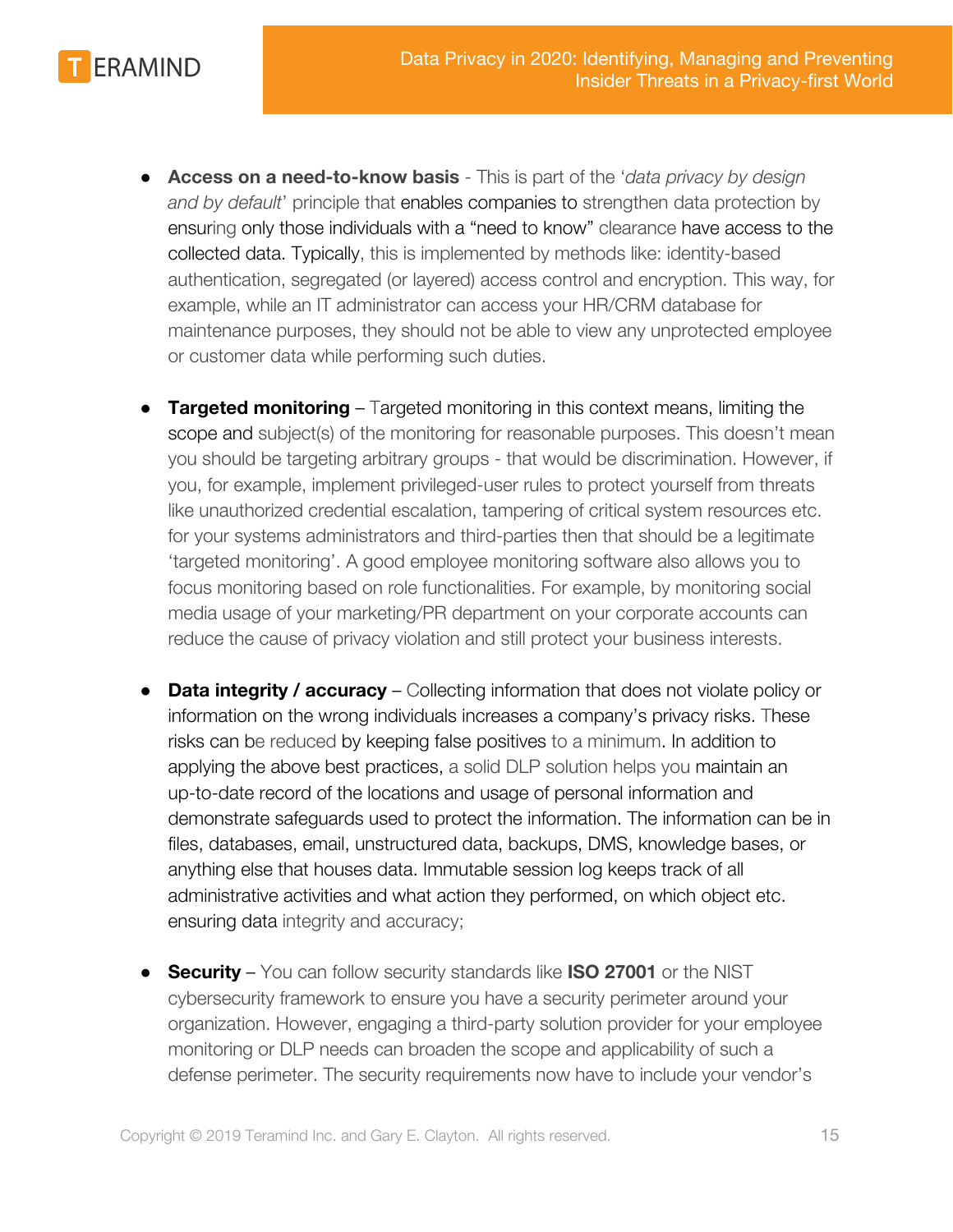

platform too. For example, if the employee or customer data collected by the system is kept in the Cloud, you need to know who's responsible for guarding its privacy and security. You should also know if the vendor utilizes security best practices like two/multi-factor authentication, encryption at rest and on the move, disaster recovery etc. and doing their best to protect your customer data. A reputable vendor will have no difficulty clarifying this for you and being transparent about their platform security. If not, walk away from them.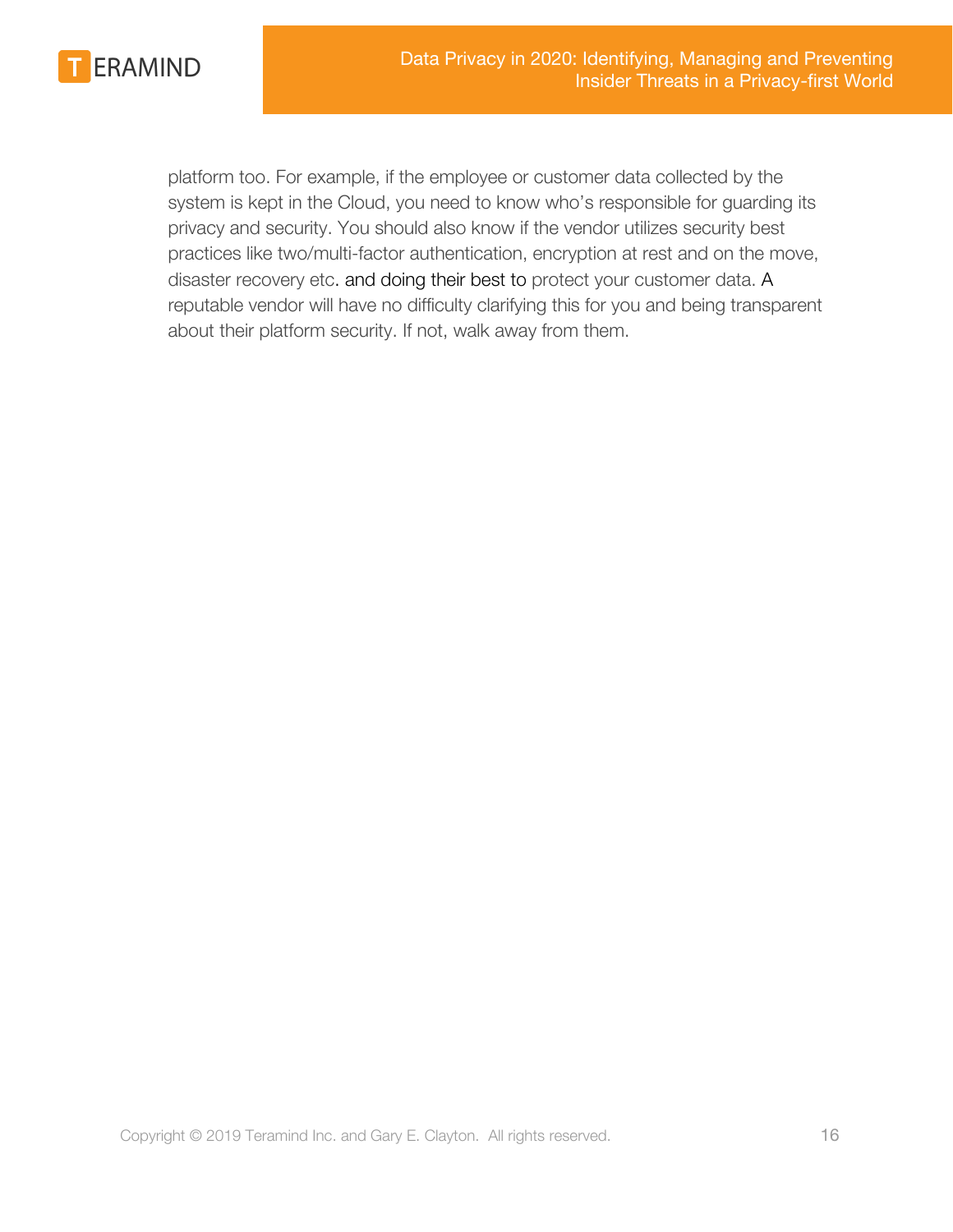

# <span id="page-16-0"></span>Best Practice #6: Understand the monitoring laws of each country

It is a good chance that one of the states will have similar laws but as you will see in the **Data Protection Law** section, there are variances among the states – even among the Member States of the European Union. To further complicate issues, there just are not a lot of judicial decisions, regulations or legislative guidance in several countries to help guide compliance. This makes it more important for companies operating in these jurisdictions to have a full understanding of the relevant laws and risks. This includes an understanding of the risks of opening employee emails and other forms of communication. Employers who want to monitor must be able to fully comply with the privacy laws and regulations as well as the telecommunication requirements.

The headlines make the point that government officials may impose criminal and/or civil actions for the breach of these requirements. These sanctions may be imposed against individuals as well as organizations. The fines must be effective, proportionate and dissuasive for each individual case and they can be substantial.<sup>20</sup> For the decision of whether and what level of penalty can be assessed, the authorities have a statutory catalogue of criteria which it must consider for their decision. Among other things, the intentional infringement or the failure to take measures to mitigate the damage which occurred, or lack of collaboration with authorities can increase the penalties. For especially severe violations, listed in Art. 83(5) GDPR, the fine framework can be up to 20 million euros, or in the case of an undertaking, up to 4% of their total global turnover of the preceding fiscal year, whichever is higher.<sup>21</sup>

<sup>&</sup>lt;sup>20</sup>See https://adpr-info.eu/issues/fines-penalties/.

<sup>&</sup>lt;sup>21</sup>See, InterSoft Consulting, [https://gdpr-info.eu/issues/fines-penalties/,](https://gdpr-info.eu/issues/fines-penalties/) for a list of fines that have been imposed so far.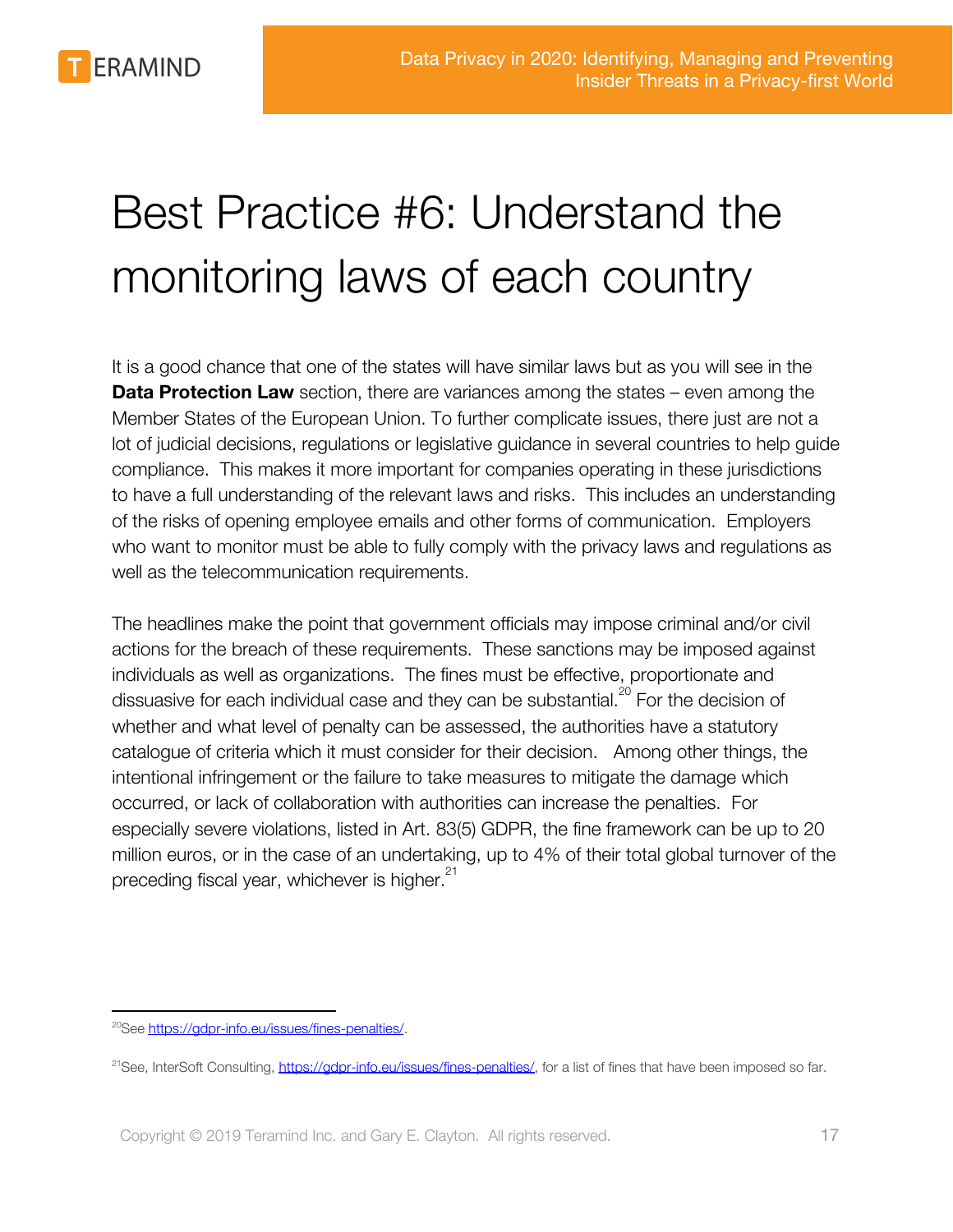**ERAMIND** 

# <span id="page-17-0"></span>Data Protection Laws

This section provides a detailed overview of the privacy and data protection laws and regulations of leading countries from Australia, Europe, North America and South America, and how they may regulate the implementation of workplace monitoring of DLP. Each jurisdiction is divided into the following sections:

- **Overview** Provides a brief summary of the privacy and data protection laws;
- **General Privacy Laws**  Identifies the constitutional and statutory provisions for privacy;
- **Personal Data Protection Laws and Regulations** Identifies significant laws enacted;
- **Workplace Privacy Laws** Identifies those laws, rules and regulations that may impact an employer's ability to conduct workplace monitoring; and
- **Discussion**  A summary of the key issues related to employee monitoring.

The Member States of the European Union,<sup>22</sup> as well as the European Free Trade Association<sup>23</sup> ("EFTA"), and the other key jurisdictions discussed in this paper, have enacted some of the strictest privacy laws in the world. Additionally, many of these laws specifically regulate the gathering of information in the workplace. The following section examines the efforts of these jurisdictions to effectively balance the interests of all sides of this issue. It is important to understand how these laws may impact a company's ability to implement data loss prevention technology.

<sup>&</sup>lt;sup>22</sup>Lists of Countries in the European Union,<http://worldpopulationreview.com/european-union-countries/> (2019).

<sup>&</sup>lt;sup>23</sup>European Free Trade Association, [www.efta.int](http://www.efta.int/).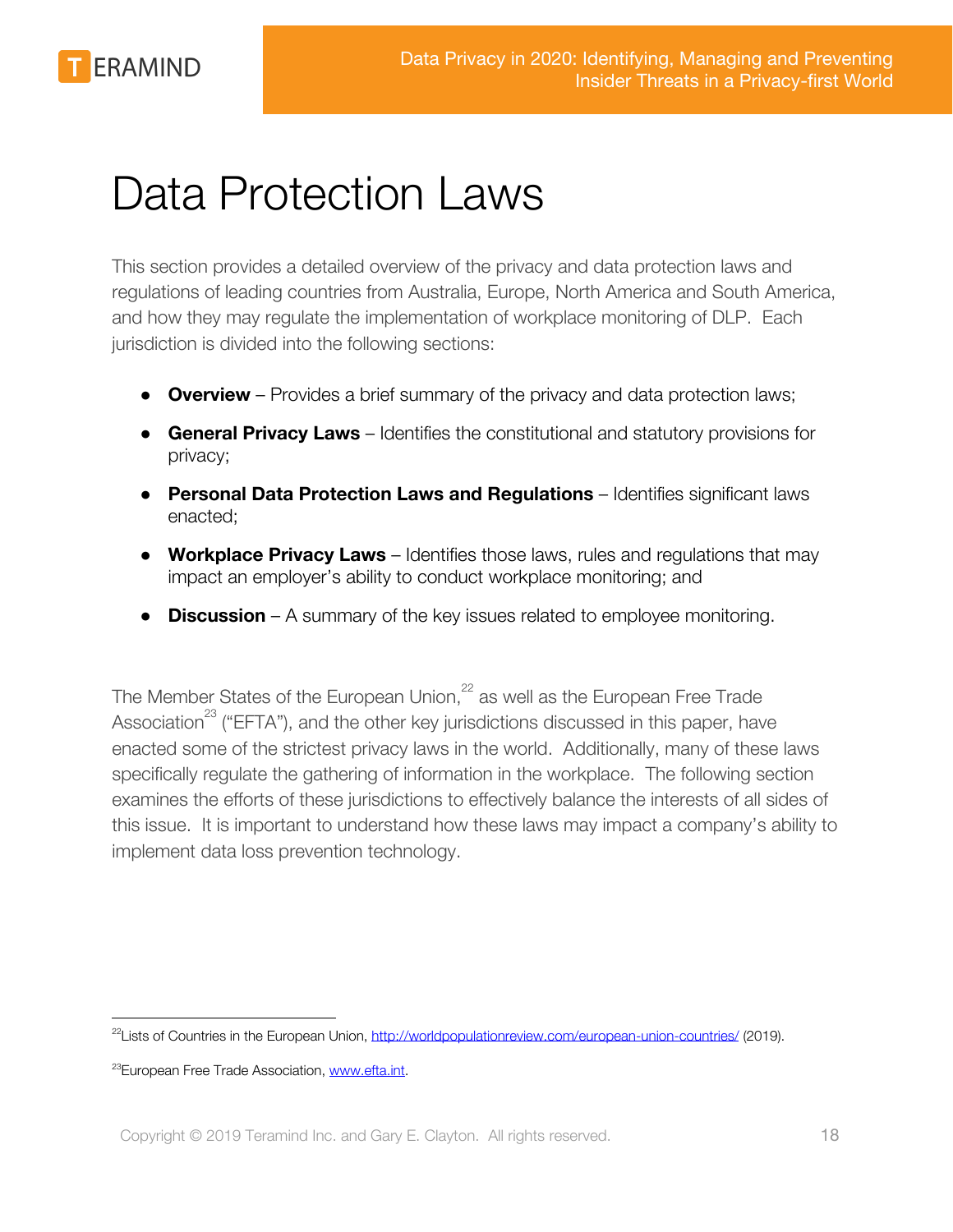

## <span id="page-18-0"></span>Oceania



### <span id="page-18-1"></span>Australia

Overview Australia regulates data privacy through a combination of federal, state and territory laws.

> The **Federal Privacy Act 1988**<sup>24</sup> ("Privacy Act") and the **Australian Privacy Principles**<sup>25</sup> apply to private sector entities with an annual turnover of at least AU\$3 and all Commonwealth Government and Australian Capital Territory Government agencies.

### General Privacy Laws Under the **Privacy Act**,<sup>26</sup> Australia's Privacy Commissioner  $27$  has the authority to conduct investigations. The law provides employers with the right to monitor employees' computers such as desktops, laptops, servers and their Internet activities. On the whole it is legal to monitor employees' usage of company property. Employers are, however, required to give notice to employees about the monitoring system.

<sup>24</sup>See, [https://www.oaic.gov.au/privacy-law/privacy-act/.](https://www.oaic.gov.au/privacy-law/privacy-act/)

<sup>&</sup>lt;sup>25</sup>See, Australian Privacy Principles, <https://www.oaic.gov.au/privacy-law/privacy-act/australian-privacy-principles>.

<sup>&</sup>lt;sup>26</sup>Australian Privacy Act. See, [https://www.oaic.gov.au/privacy-law/privacy-act/.](https://www.oaic.gov.au/privacy-law/privacy-act/)

<sup>&</sup>lt;sup>27</sup> Australian Privacy Commissioner.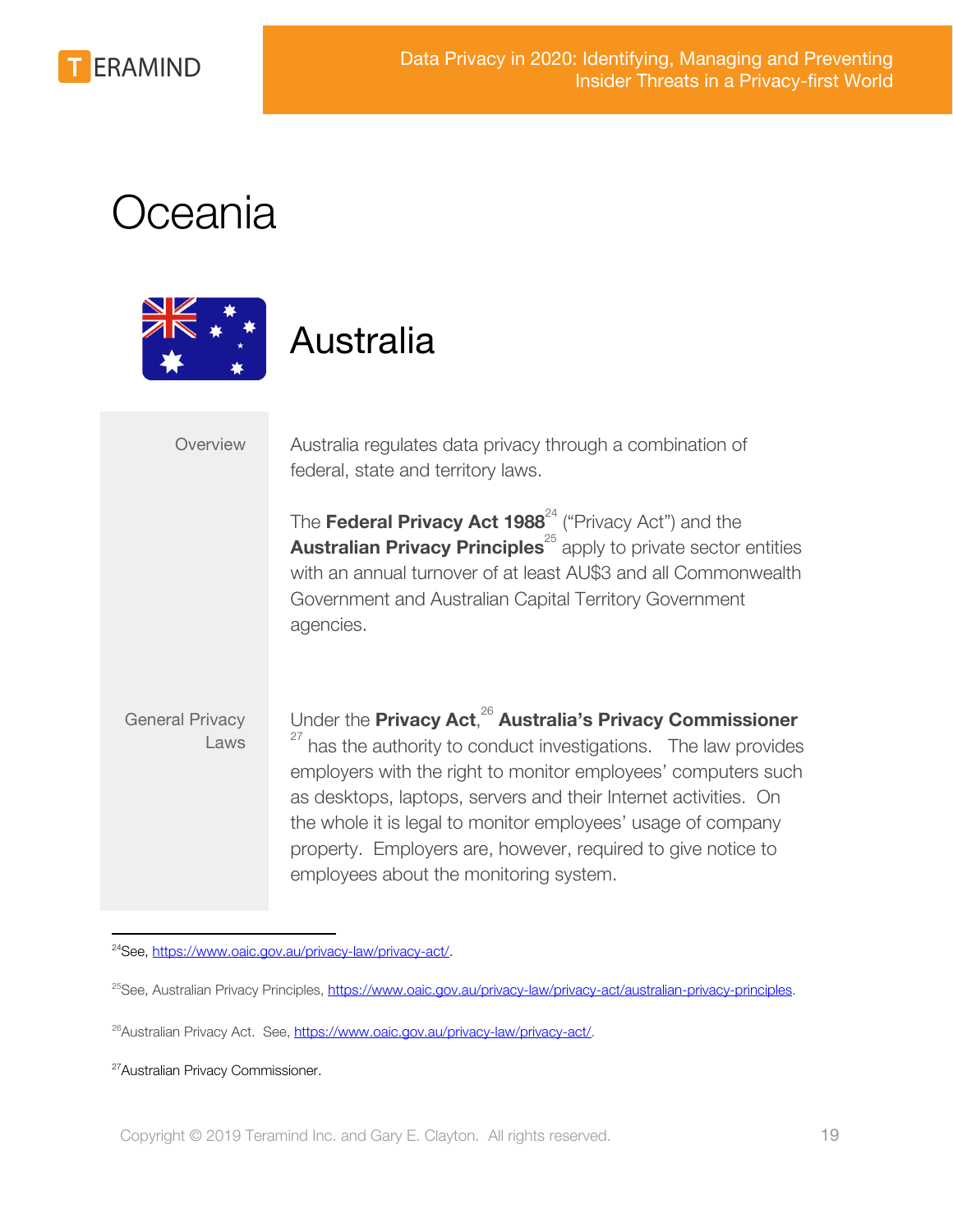ERAMIND

| <b>Personal Data</b><br>Protection<br>Laws and<br>Regulations | Most states and territories in Australia (except Western Australia<br>and South Australia) have their own data protection legislation<br>applicable to state government agencies, to enforce the Privacy<br>Act and to seek civil penalties for serious privacy violations. |
|---------------------------------------------------------------|-----------------------------------------------------------------------------------------------------------------------------------------------------------------------------------------------------------------------------------------------------------------------------|
| Workplace<br><b>Privacy Laws</b>                              | There are dozens of workplace privacy laws across Australia.<br>The following is an overview of some of the laws:                                                                                                                                                           |
|                                                               | www.legislation.act.gov.au/a/2014-24/current/pdf/2014-24.<br>$pdf^{28}$                                                                                                                                                                                                     |
|                                                               | Health Records and Information Privacy Act 2002 No 71<br>(Northern Territory).                                                                                                                                                                                              |
|                                                               | 30<br>Workplace Surveillance Act 2005 - NSW Legislation.                                                                                                                                                                                                                    |
|                                                               | Privacy and Personal Information Protection Act 1998 <sup>31</sup>                                                                                                                                                                                                          |
|                                                               | Information Privacy Act 2009 (Northern Territory) <sup>32</sup>                                                                                                                                                                                                             |
|                                                               | Information Privacy Act 2009 (Queensland) <sup>33</sup>                                                                                                                                                                                                                     |
|                                                               |                                                                                                                                                                                                                                                                             |

<sup>33</sup>Information Privacy Act 2009 (Queensland).

<sup>&</sup>lt;sup>28</sup>See, [Information Privacy Act 2014 - ACT Legislation Register.](http://www.legislation.act.gov.au/a/2014-24/current/pdf/2014-24.pdf)

<sup>&</sup>lt;sup>29</sup> Privacy and Personal Information Protection Act 1998 (New South Wales).

<sup>30</sup>See, <https://www.legislation.nsw.gov.au/inforce/cda3e2c0-0fd3-6065-e243-e81a43c4fdb2/2005-47.pdf>

<sup>31</sup><https://www.legislation.nsw.gov.au/#/view/act/1998/133>

<sup>32</sup>See, Information Privacy Act 2009, Northern Territory, <https://www.oaic.gov.au/privacy-law/other-privacy-jurisdictions>.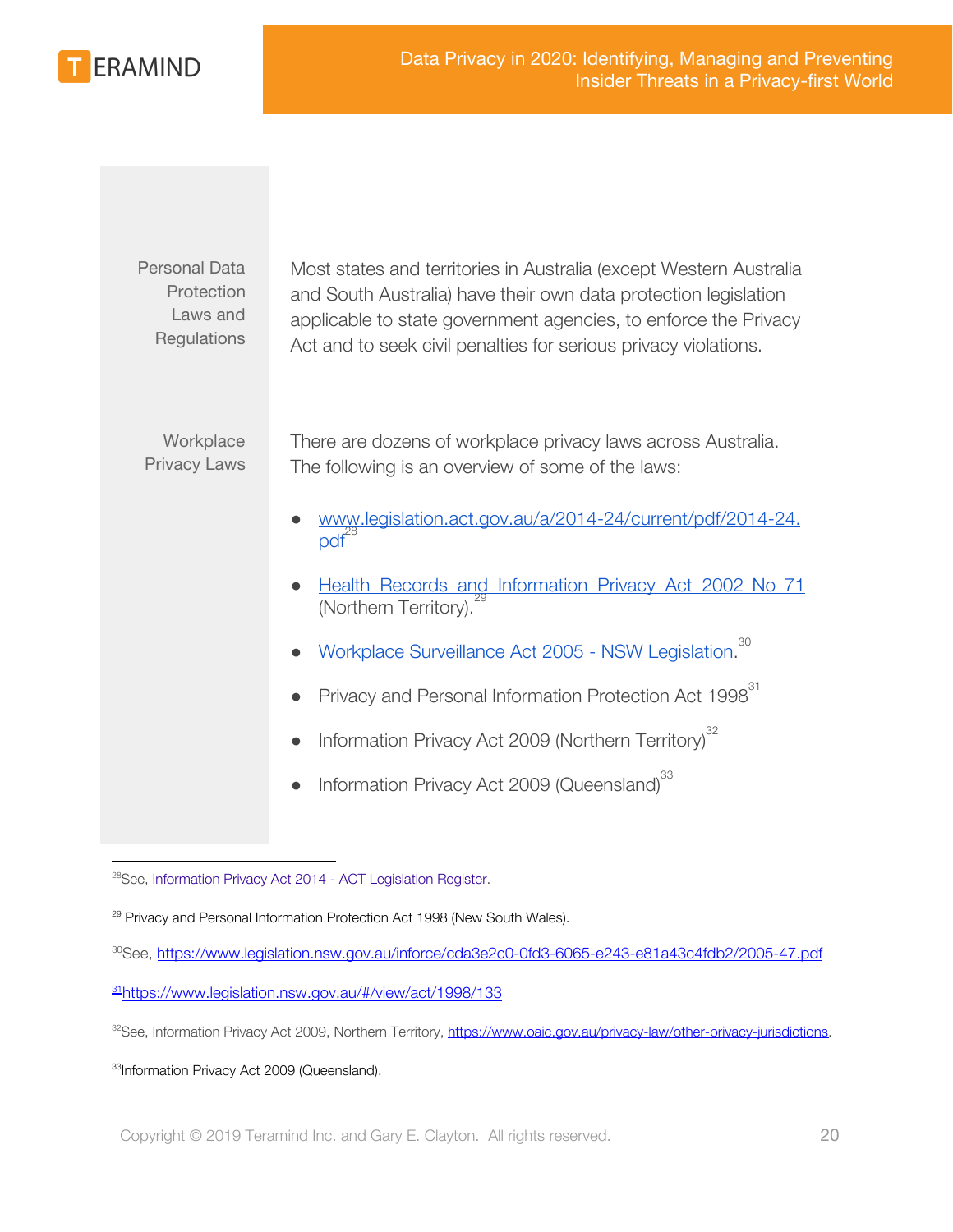

Australia has other parts of legislation that regulate entities that may regulate specific data such as financial services institutions.

**The Workplace Surveillance Act 2005** came into effect on 7 October 2005.<sup>34</sup> This act regulates video surveillance, tracking and computer surveillance including the monitoring of recording of emails and access to Internet websites. Employers are required to comply with both overt and covert rules for surveillance.

Discussion The **Privacy Commissioner**,<sup>35</sup> under the **Office of the Australian Information Commissioner (OAIC)** is the national data protection regulator. The Commissioner is responsible for Privacy Act oversight.

> Australia does not have uniform laws governing the surveillance of employees by private sector employers. Currently, only two jurisdictions in Australia (New South Wales and the Australian Capital Territory) have specific legislation regarding surveillance of electronic communications by employers.

> With limited exceptions, computer surveillance by employers of employees in New South Wales<sup>36</sup> is prohibited unless the employee has been given 14 days prior written notice by the employer. The statute requires a written notice of the employer's policies.

<sup>34</sup>See, [Workplace Surveillance Act 2005 - NSW Legislation.](https://www.legislation.nsw.gov.au/inforce/cda3e2c0-0fd3-6065-e243-e81a43c4fdb2/2005-47.pdf)

<sup>&</sup>lt;sup>35</sup>Office of the Australian Information Commissioner, [https://www.oaic.gov.au/.](https://www.oaic.gov.au/) The Australian Privacy Commissioner has a section on his website entitled "surveillance and monitoring." This section carries information about the latest occurrences on surveillance and monitoring throughout Australia.

<sup>&</sup>lt;sup>36</sup>See, [https://www.legislation.nsw.gov.au/inforce/cda3e2c0-0fd3-6065-e243-e81a43c4fdb2/2005-47.pdf.](https://www.legislation.nsw.gov.au/inforce/cda3e2c0-0fd3-6065-e243-e81a43c4fdb2/2005-47.pdf)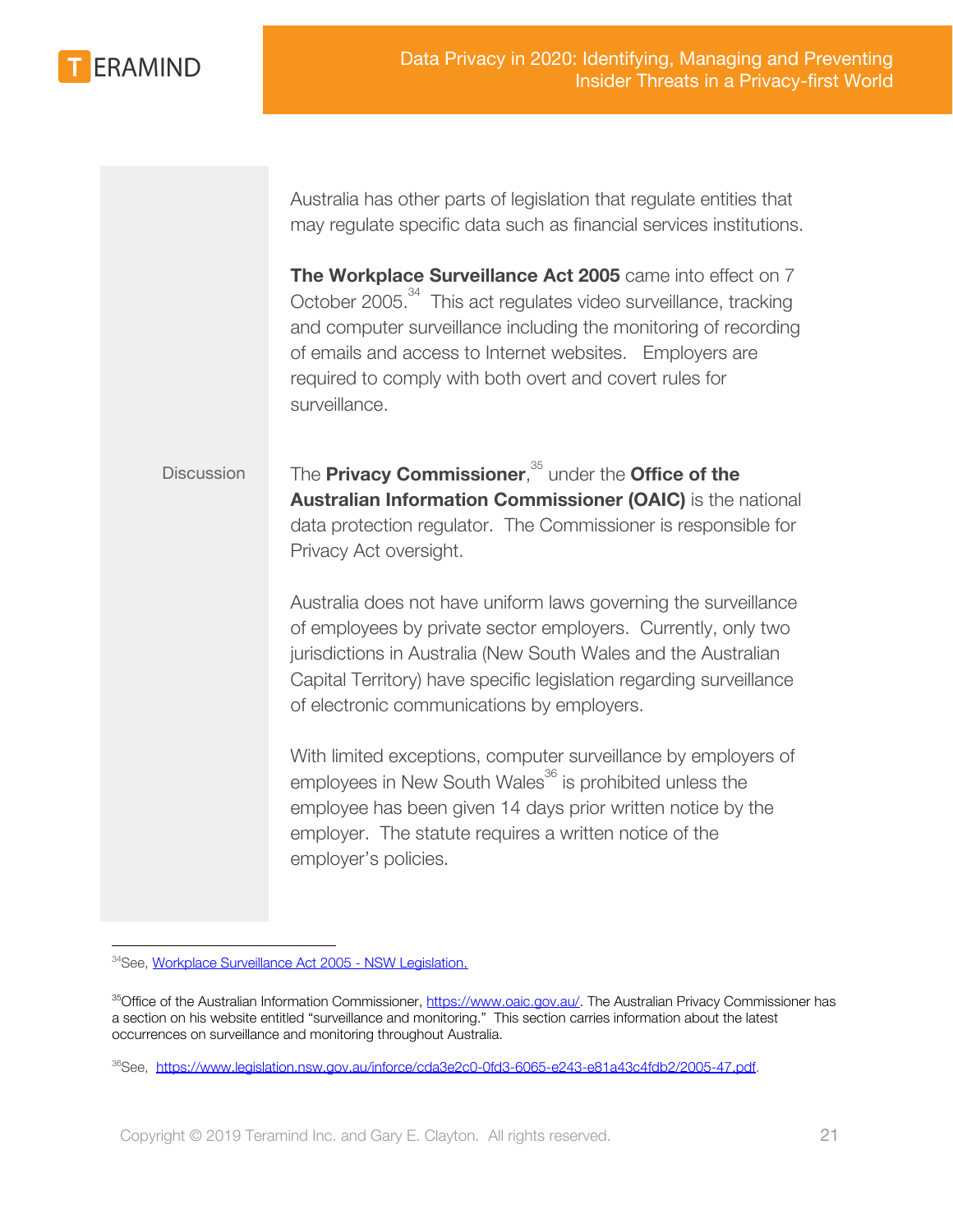

## <span id="page-21-0"></span>Europe



## <span id="page-21-1"></span>Belgium

Overview Belgium has a long history of strict data protection laws and compliance.

> The **General Data Protection Regulation** (Regulation (EU) 679/2016) (GDPR) is a European Union law which entered into force in 2016 and, following a two-year transition period, became directly applicable law in all Member States of the European Union on 25 May 2018, without requiring implementation by the EU Member States through national law.

A 'Regulation' (unlike the Directive which it replaced) is directly applicable and has consistent effect in all Member States. However, there remain more than 50 areas covered by GDPR where Member States are permitted to legislate differently in their own domestic data protection laws, and there continues to be room for different interpretation and enforcement practices among the Member States.

### Territorial Scope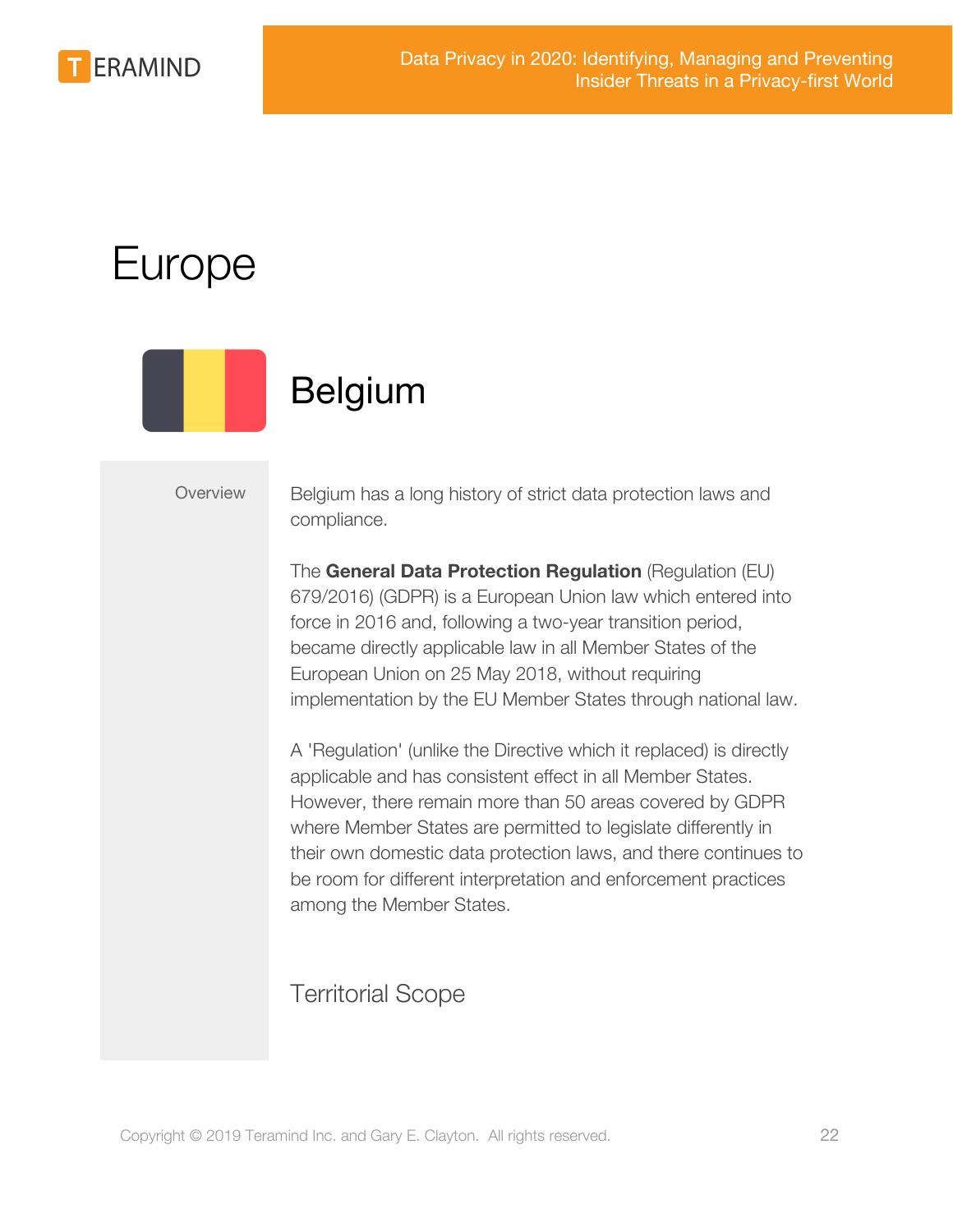**ERAMIND** 

The application of the GDPR depends on whether an organization is established in the EU. An 'establishment' may take a wide variety of forms and is not necessarily a legal entity registered in an EU Member State.

The GDPR also has extra-territorial effect. An organization that it is not established within the EU will still be subject to the GDPR if it processes personal data of data subjects who are in the Union where the processing activities are related "*to the offering of goods or services*" (Article 3(2)(a)) (no payment is required) to such data subjects in the EU or "*the monitoring of their behavior*" (Article 3(2)(b)) as far as their behavior takes place within the EU.

The Belgian Data Protection Authority, the successor of the Belgian Privacy Commission, was established by the Belgian Federal Chamber of Representatives by the **Law of 3 December 2017** ("DPA Act").<sup>37</sup>

The general privacy act is the **Act of 8 December 1992**  $^{38}$  on the Protection of Privacy in relation to the processing of personal data. While Belgian law recognizes the rights of employers to monitor in certain circumstances, their rights are limited, and may require consent of the employees and the relevant works council.

General Privacy Laws The principle of privacy protection is set forth in **Article 22 of the Belgian Constitution**: "Everyone has the right to respect

 $37$ On April 25, 2019, the new chairman and the four directors of the new Belgian data protection authority were sworn in before the Belgian Parliament.

<sup>38</sup>See, [Act of 8 December 1992 on Privacy Protection.](http://www.legislationline.org/download/action/download/id/2638/file/Belgium_Protection_Privacy_Processing_Data_Act_1992upd2008.pdf)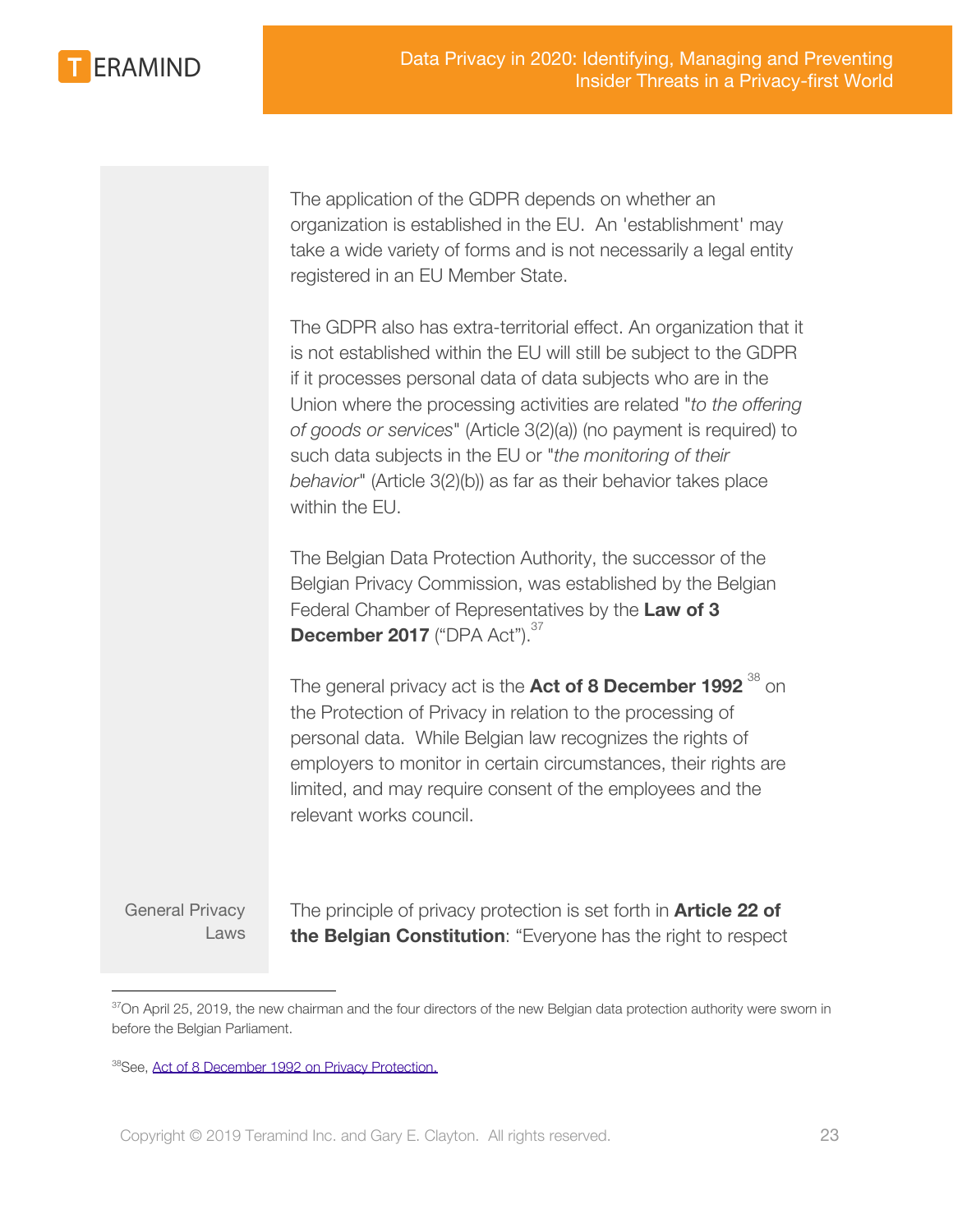

for his private and family life, except in the cases and under the conditions stipulated by law."<sup>39</sup>

The right to privacy is directly binding and can be enforced by employees in the labor courts. The law recognizes several exceptions, many of which are the result of making the employer liable for the damages caused by the employee in the execution of their employment contract. Generally, employers can take actions to control how and when technology, including e-mail, can be used.

Personal Data **Protection** Laws and **Regulations** Belgium enacted the Act of 8 December 1992<sup>40</sup> on the protection of privacy in relation to the processing of personal data (BDPA). The BDPA ensures that the personal data may only be processed for clearly described and justified purposes and may not be used in a manner incompatible with these purposes. The Act applies: (a) when the processor is carried out in the context of activities of a permanent establishment of the controller in Belgium; or (b) if the controller, established outside the EU makes use of equipment located in Belgium, except for mere transit.

**Workplace** Privacy Laws The **Belgian Law of 30 July 2018**<sup>41</sup> on the protection of natural persons with regard to the processing of personal data (**Law of 30 July 2018**) entered into force on 5 September 2018. This

<sup>&</sup>lt;sup>39</sup>Belgian Constitution of 1831 with Amendments Through 2014.

<sup>&</sup>lt;sup>40</sup>Legislation relates to the protection of privacy in relation to the processing of personal data (BDPA).

<sup>41</sup>Tom De Cordier and Thomas Dubulsson, "New Belgian Data Law Comes in Force," Lexology, <https://www.lexology.com/library/detail.aspx?g=62bedd62-050c-4b78-8996-987b8142f718>.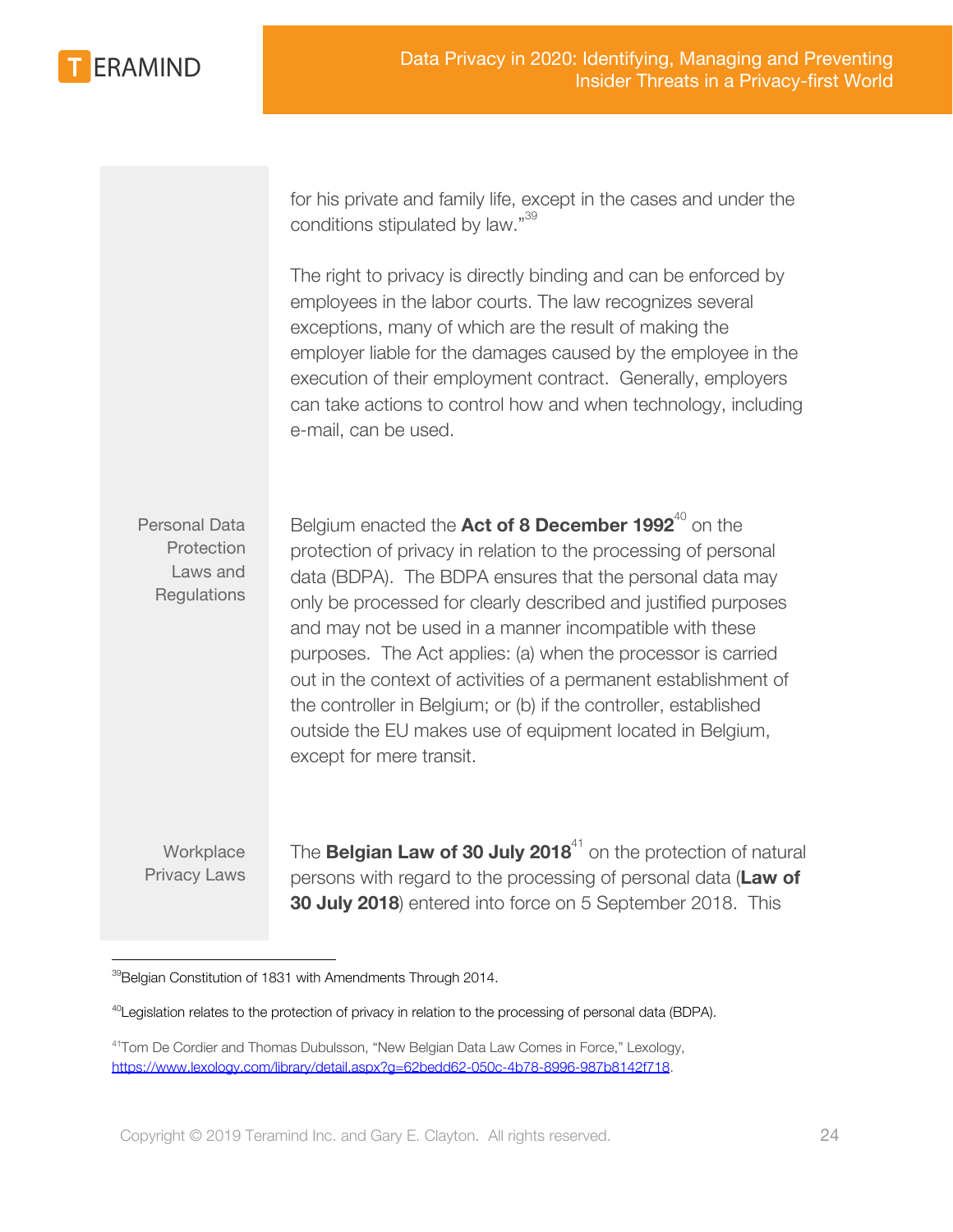

piece of legislation abolishes the Law of 8 December 1992 on privacy protection on privacy protection when processing personal data (Law of 1992) which regulated the processing of personal data in Belgium for almost 26 years.

The Belgian Law of 30 July 2018 brings to a logical end the coexistence of 1992 and the EU General Data Protection Regulation 2016/679 ("GDPR"). The GDPR came into force on 25 May 2018 and directly applies to data processing activities performed by Belgium-based controllers and processors. After the Law of 3 December 2017 creating the Data Protection Authority (replacing the Commission for the Protection of Privacy), tasked with the monitoring compliance with their privacy obligations, the Law of 30 July 2018 is the second piece of Belgian legislation triggered by the GDPR.

The entry into force of the Law of 30 July 2018 is unlikely to have a significant impact on companies processing personal data.

However, the Law of 30 July 2018 impacts organizations relying consent from children or processing special categories of data. The Belgian legislator set 13 as the age from which children may provide consent of an information service, lower than the age of 16 set by GDPR.

### **Royal Decree of 13 February 2001** <sup>42</sup>

Workplace monitoring is governed by at least seven different legal documents from different fields of law. For example, **Collective Bargaining Agreement No. 81**, the **Royal Decree**

 $42$ Royal Decree, 13 February 2001 implementing the Law of 8 December 1992 on the protection of privacy in relation to the processing of personal data Unofficial translation – September 2008.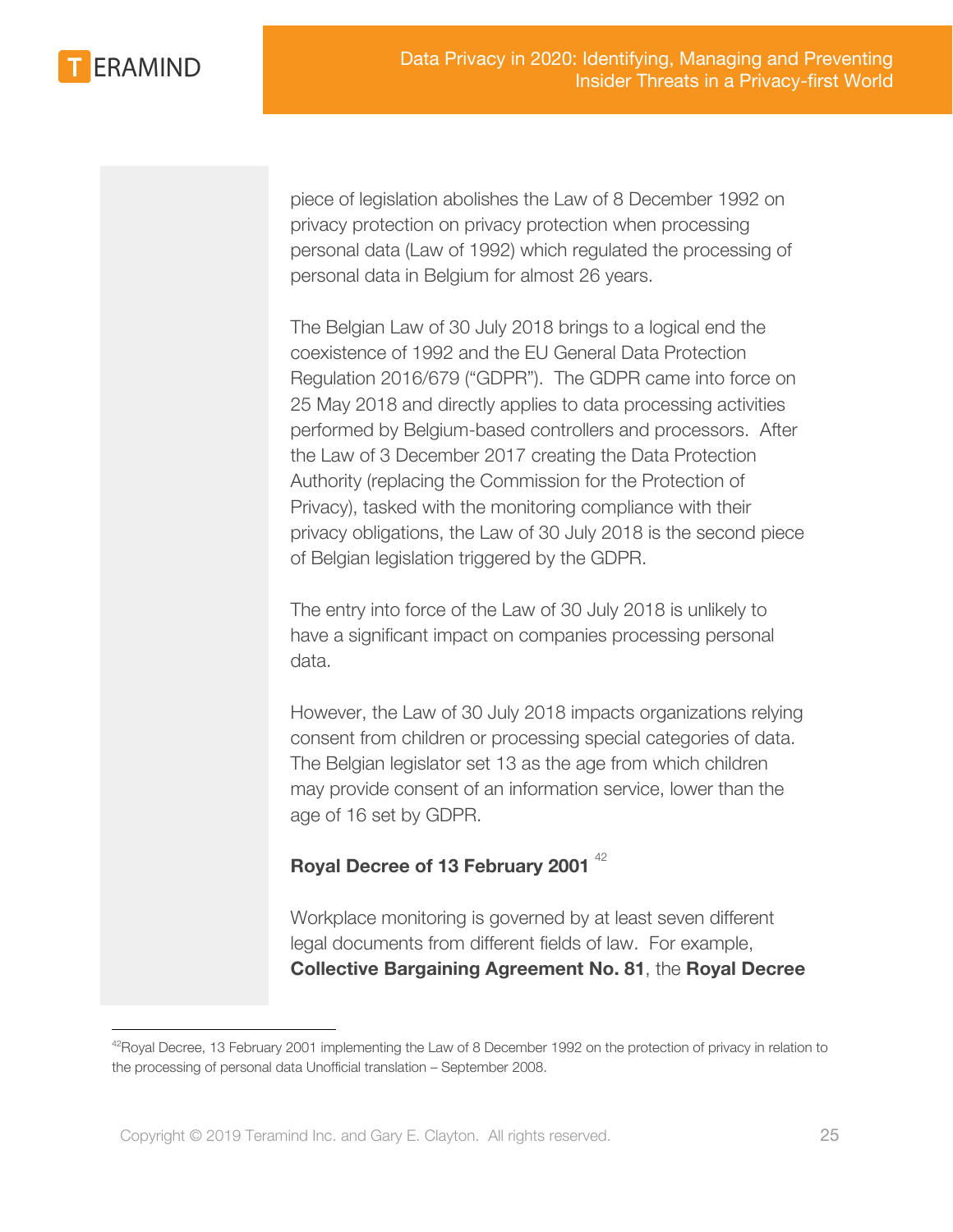

**of 13 February 2001**, the **Data Protection Act**, Section 124 of the **Electronic Communications Act** (unauthorized access to electronic communications) and 314 *bis* of the **Criminal Code** (unauthorized tapping during the transmission). The interplay of these legal documents is explained by the Privacy Commission in report.

Article 2, §1 of the **Collective Bargaining Agreement No 13 December 1983** provides that "once an employer has decided to invest in new technology which has important collective consequences . . . working conditions, he must before the beginning of the introduction of the new technology provide information about the nature of the new technology, about the factors that justify its introduction and its consequences and consult with the representative of the employees on the introduction of the new technology."

### **Belgian law imposes restrictions on monitoring** employees.<sup>43</sup>

Employers can monitor the use of e-mail and the Internet during working hours provided that a number of conditions are met as follows:

- The monitoring should serve as one of the purposes defined by the agreement. These purposes are limited by CBA No 81;
- The prevention of wrongful or defamatory acts;
- The protection of the company's economic and financial interests;

<sup>43</sup>The conditions are negotiated.

Copyright © 2019 Teramind Inc. and Gary E. Clayton. All rights reserved. 26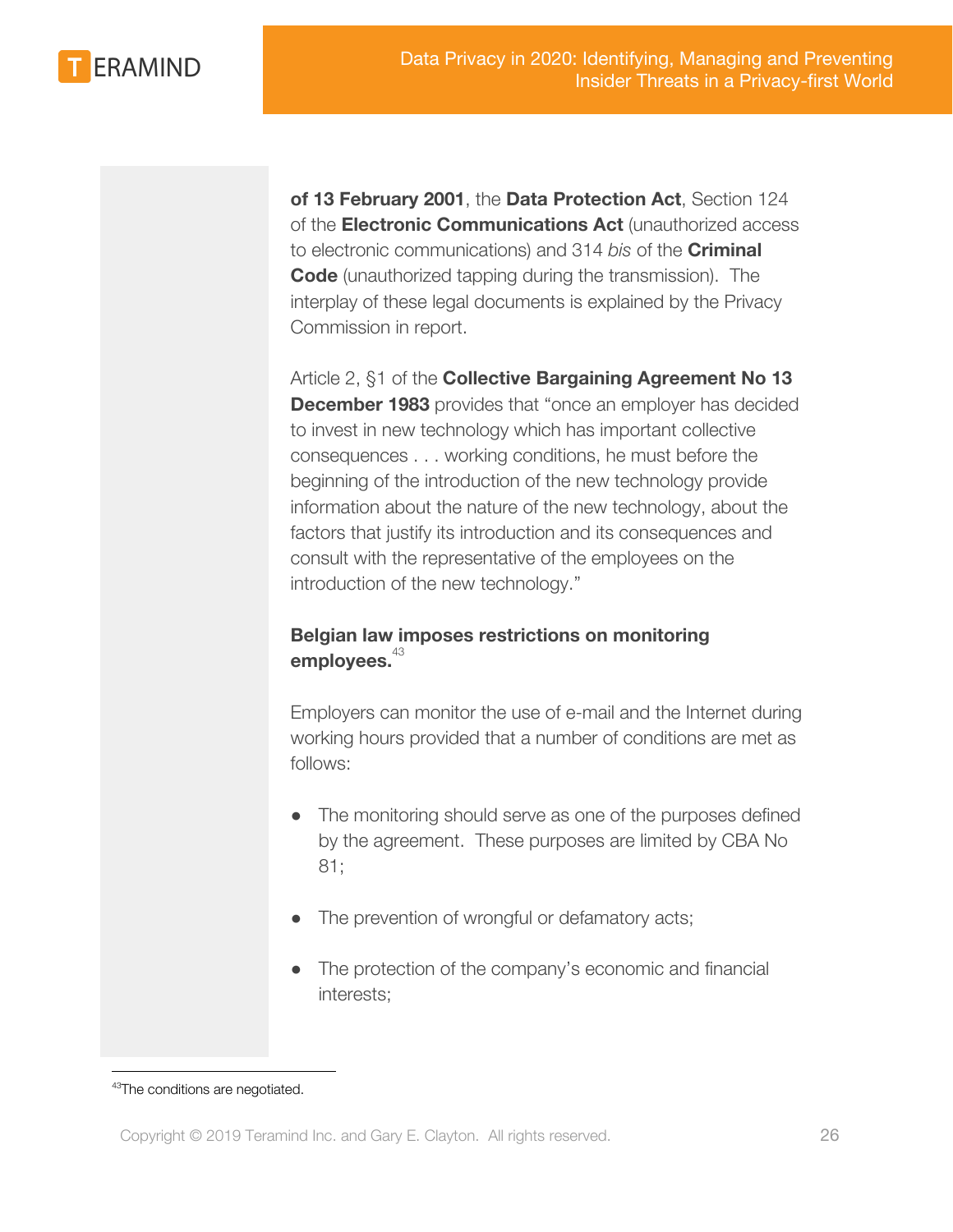

- The security and proper functioning of the company's IT network;
- Ensuring employees compliance with the company's IT policy;
- The monitoring should be proportional to its purposes;
- Prior to implementing the monitoring, all employees concerned should be informed collectively (through their representative bodies) and individually of the fact that monitoring may occur and for what purposes.

### Discussion Do employees have access to data held about them and if so, what rules apply? In execution of Article 10 of the Privacy Act any data subject has the right to obtain from the controller:

- Information on whether or not data remaining to him is being processed as well as what information regarding the purposes of the processing, the categories of data the processing relates to and the categories of recipients the data is disclosed to; to and
- Communication of the data being processed in an intelligible form, as well as of any available source information. To obtain the information the data subject must submit a signed and dated request to the controller who shall communicate the information without delay, or at the very latest forty-five days after receipt of the request.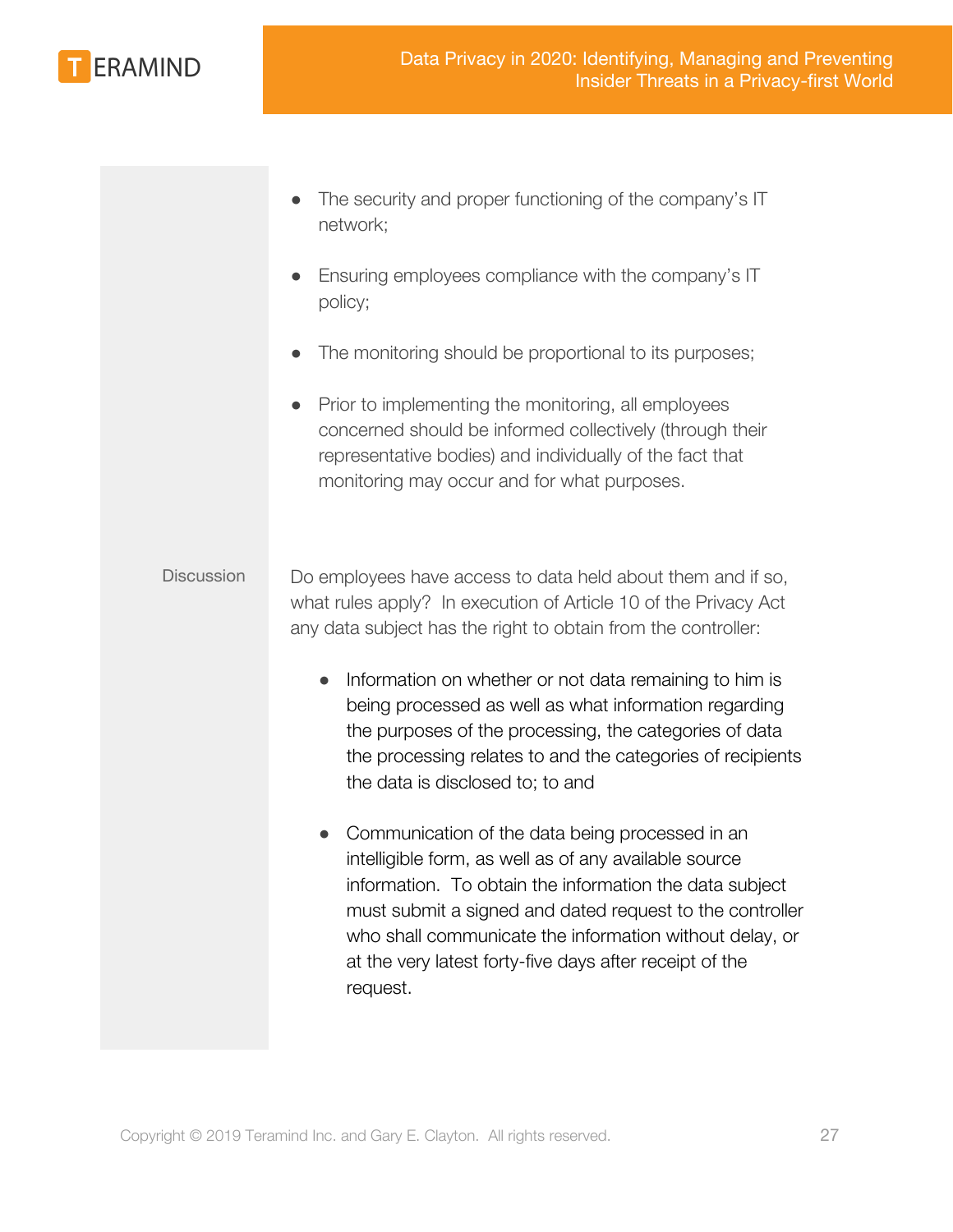

<span id="page-27-0"></span>

|                                                               | France                                                                                                                                                                                                                                                                                                                                                                         |
|---------------------------------------------------------------|--------------------------------------------------------------------------------------------------------------------------------------------------------------------------------------------------------------------------------------------------------------------------------------------------------------------------------------------------------------------------------|
| Overview                                                      | The French Data Protection Authority ("CNIL") is one of the<br>largest data authorities in Europe and actively enforces the<br>French privacy and data protection laws. <sup>44</sup>                                                                                                                                                                                          |
|                                                               | The French Labor Code <sup>45</sup> recognizes the employer's right to<br>monitor the property performance of work tasks by its<br>employees, provided that such monitoring does not violate the<br>employee's fundamental rights and freedoms. (Art. L 120-122).<br>Network Monitoring of employees is thus permitted, subject to<br>the protection of the employees' rights. |
| <b>General Privacy</b><br>Laws                                | Article 9 of the French Civil Code provides that willfully<br>infringing someone else's privacy rights is a criminal offense and<br>specifies penalties incurred for interception of correspondence.                                                                                                                                                                           |
| <b>Personal Data</b><br>Protection<br>Laws and<br>Regulations | Act. No. 78-17 Amended by the Act of 6 August 2004<br>relating to the Protection of Individuals with regard to the<br>Processing of Personal Data.                                                                                                                                                                                                                             |

### <sup>44</sup>[www.cnil.fr](http://www.cnil.fr/).

<sup>45</sup>The New French Labor Code; [https://lawnn.com/labour-law-france-new-french-labour-code/.](https://lawnn.com/labour-law-france-new-french-labour-code/)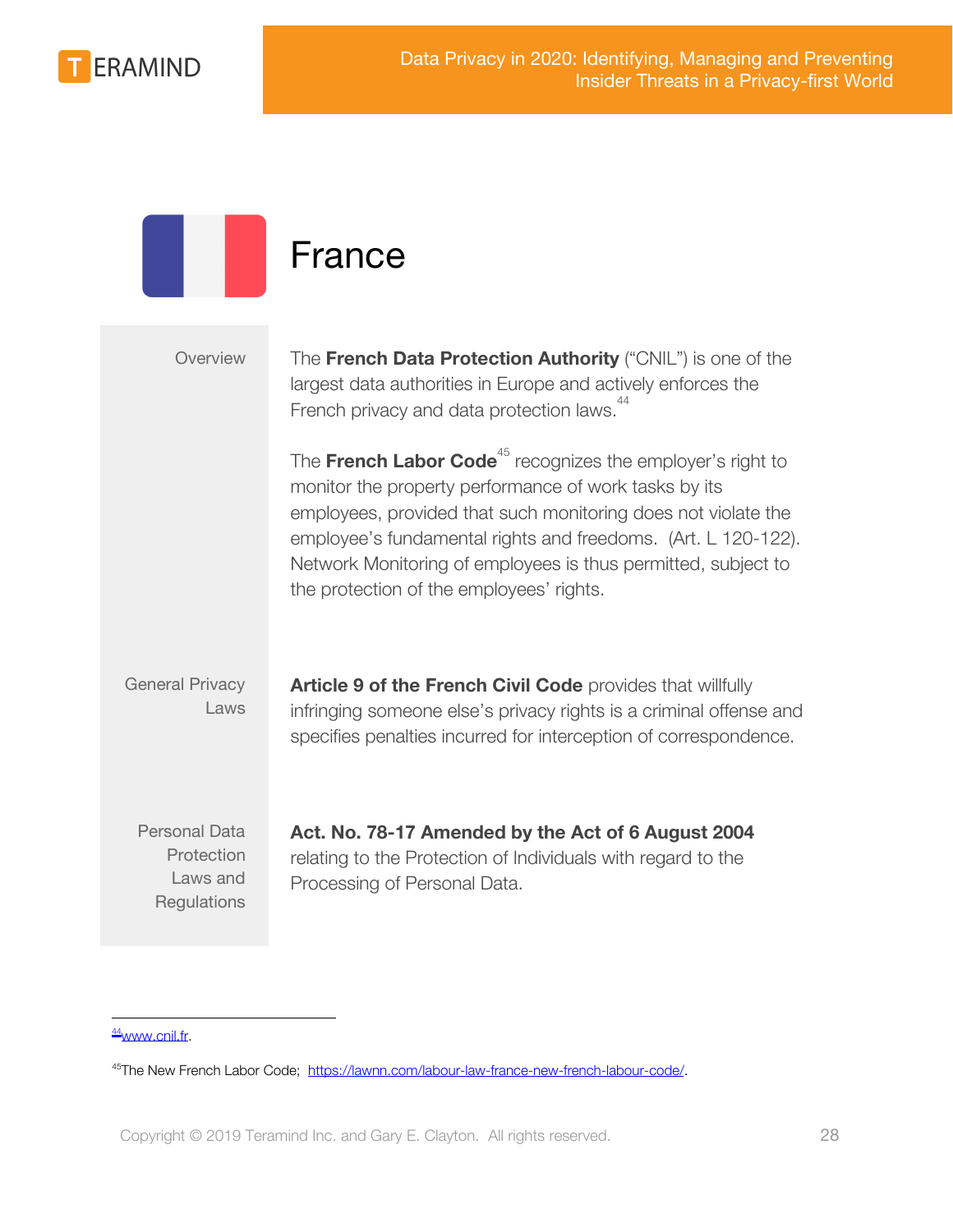

**Workplace** Privacy Laws In France, the Labor Code recognizes the employer's right to monitor the performance of work tasks by its employees. Provided that such monitoring does not violate the employee's fundamental rights and freedoms. (Art. L120-2). Network monitoring of employees is thus permitted subject to the protection of the employees' rights.

French law discusses when monitoring is justified. If the company has reason to believe that, in view of the duties and responsibilities held by an employee, he or she could potentially undermine the integrity of the computer systems or otherwise act against the company such as by making it vulnerable to a security breach affecting confidential data, inflicting damage on the computer systems, causing technical disruptions or exposing it to the risk of incurring liability toward third parties as a result of a data transfer, then monitoring is justified. (Labor Code Art. L. 120-2).

In October 2001, France's highest appellate court held in *Nikon France v. Onos* that employers do not have the right to read their employees' personal e-mail or other personal computer files stored on a work computer. Since 2006, however, the courts have determined that e-mails and files stored on a company's network are presumed to be work-related, except if they are clearly flagged as "personal" or "private."

On 21 October 2009, in Decision No. 07-43877, the French Supreme Court ruled that files created by an employee on a computer issued by his employer for work purposes were presumed to be professional unless the employee identified them clearly as personal. If the employee has clearly identified the files as personal, the employer has to either obtain the employee's prior consent before opening the files or to go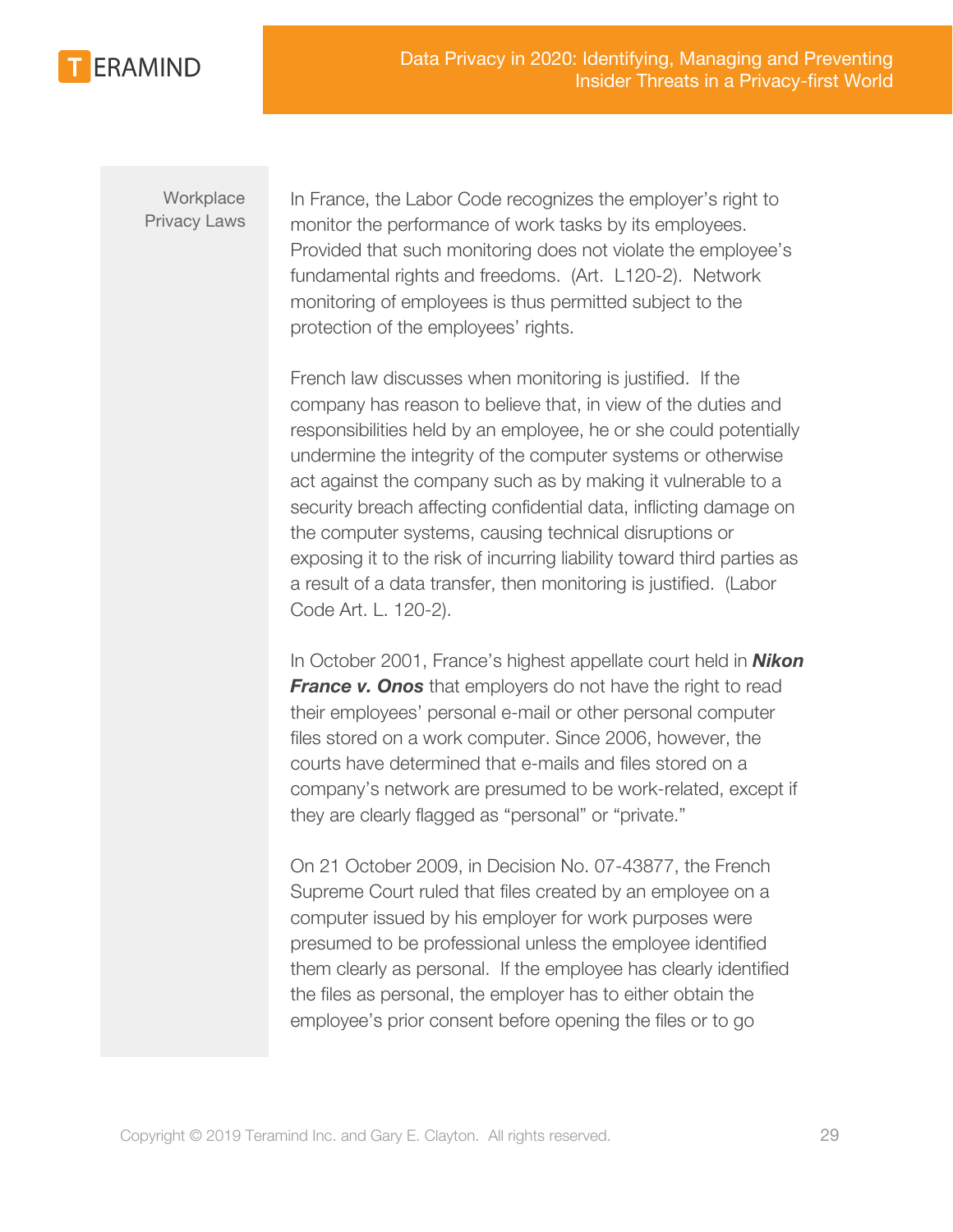

before a court to obtain an order allowing the employee to open the files.

Discussion French law specifically applies the **principle of proportionality**: workplace monitoring is justified only if it is necessary to protect the legitimate business needs of the employer and goes no further than is necessary to meet that need.

> Companies operating in France should examine their policies and practices conveying monitoring of computer files and electronic communications and carefully tailor and limit monitoring to protect identified and legitimate business interests.

Then, in 2010, a new data-privacy case decided by the French Cour de Casson (high court), called **Bruno B v. Giraud et Migot**, Cour de Cassation [Cass.], soc., Paris, 15 Dec. 2009, No. 07-44264. Bruno B was "a significant development" because, previously, French privacy laws offered an extremely high level of protection for employees' data, as exemplified by the 2001 decision, Nikon France v. Onos, Cour de Cassation [Cass.], soc., 2 Oct. 2001, No. 4164.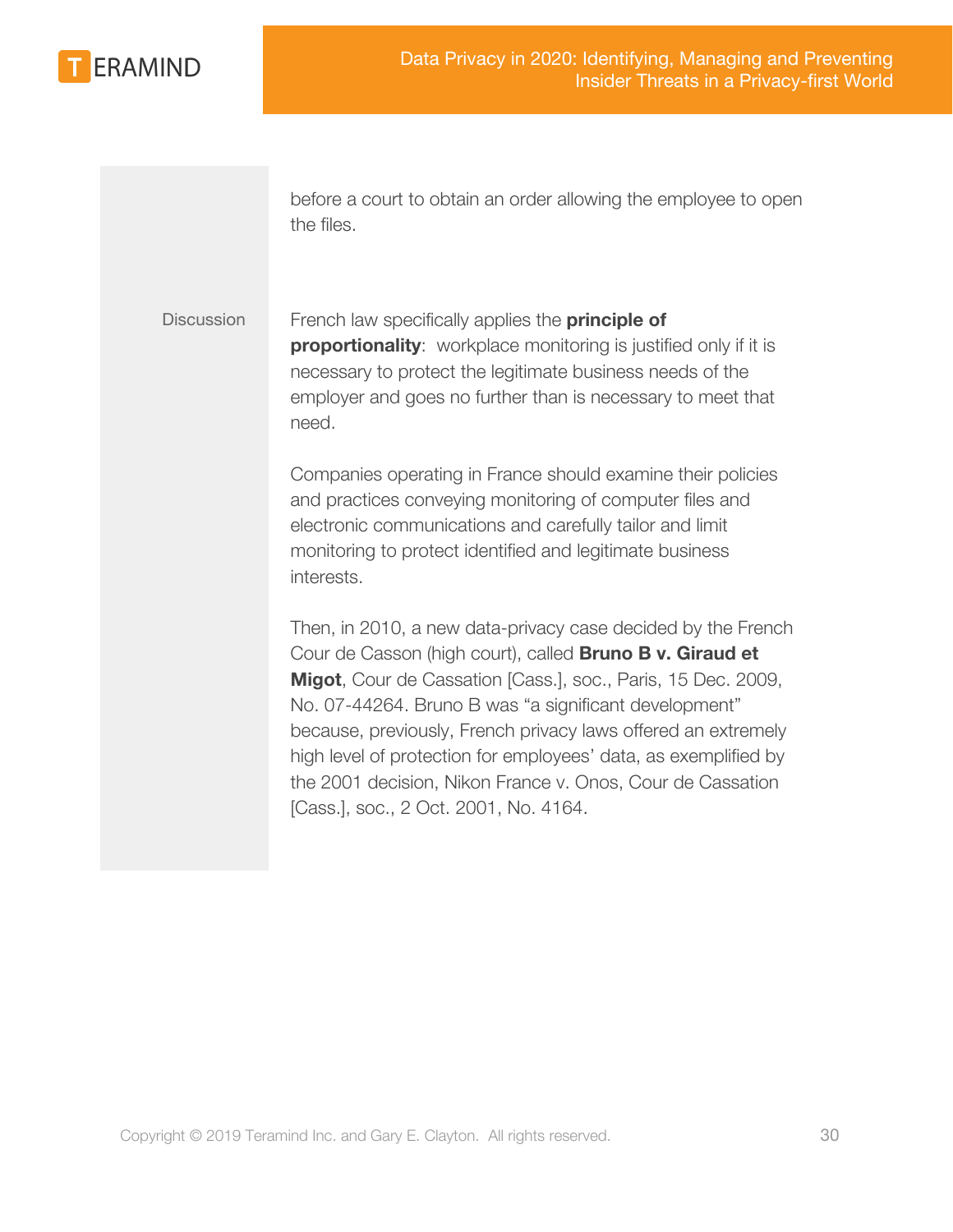

### <span id="page-30-0"></span>**Germany**

| Overview                                                      | Data processing in Germany is generally governed by the<br>Federal Data Protection Act 2002 ("FDPA") and by the<br>federal constitution. The FDPA applies to all types of data<br>processing activities that are carried out in Germany, including<br>those in the workplace. |
|---------------------------------------------------------------|-------------------------------------------------------------------------------------------------------------------------------------------------------------------------------------------------------------------------------------------------------------------------------|
|                                                               | According to many, Germany is generally regarded as having<br>the strictest data protection laws in the world. These laws are<br>vigorously enforced and fines are substantial.                                                                                               |
| <b>General Privacy</b><br>Laws                                | <b>Article 10 of the Basic Law</b> <sup>46</sup> (the German Constitution)<br>provides protections for letters, posts and communications.                                                                                                                                     |
| <b>Personal Data</b><br>Protection<br>Laws and<br>Regulations | The FDPA implements the Directive 95/46/EC of the European<br>Parliament and of the Council of 24 October 1995 on the<br>Protection of Personal Data and on the free movement of such<br>data (EU Data Protection Directive).                                                 |
|                                                               | The law applies to data controllers located in Germany or to<br>those located outside Germany but processing personal data in<br>Germany.                                                                                                                                     |

<sup>46</sup>See, Basic Law of German Constitution, see,<https://www.gesetze.im-internet.l.de/englisch-rr>.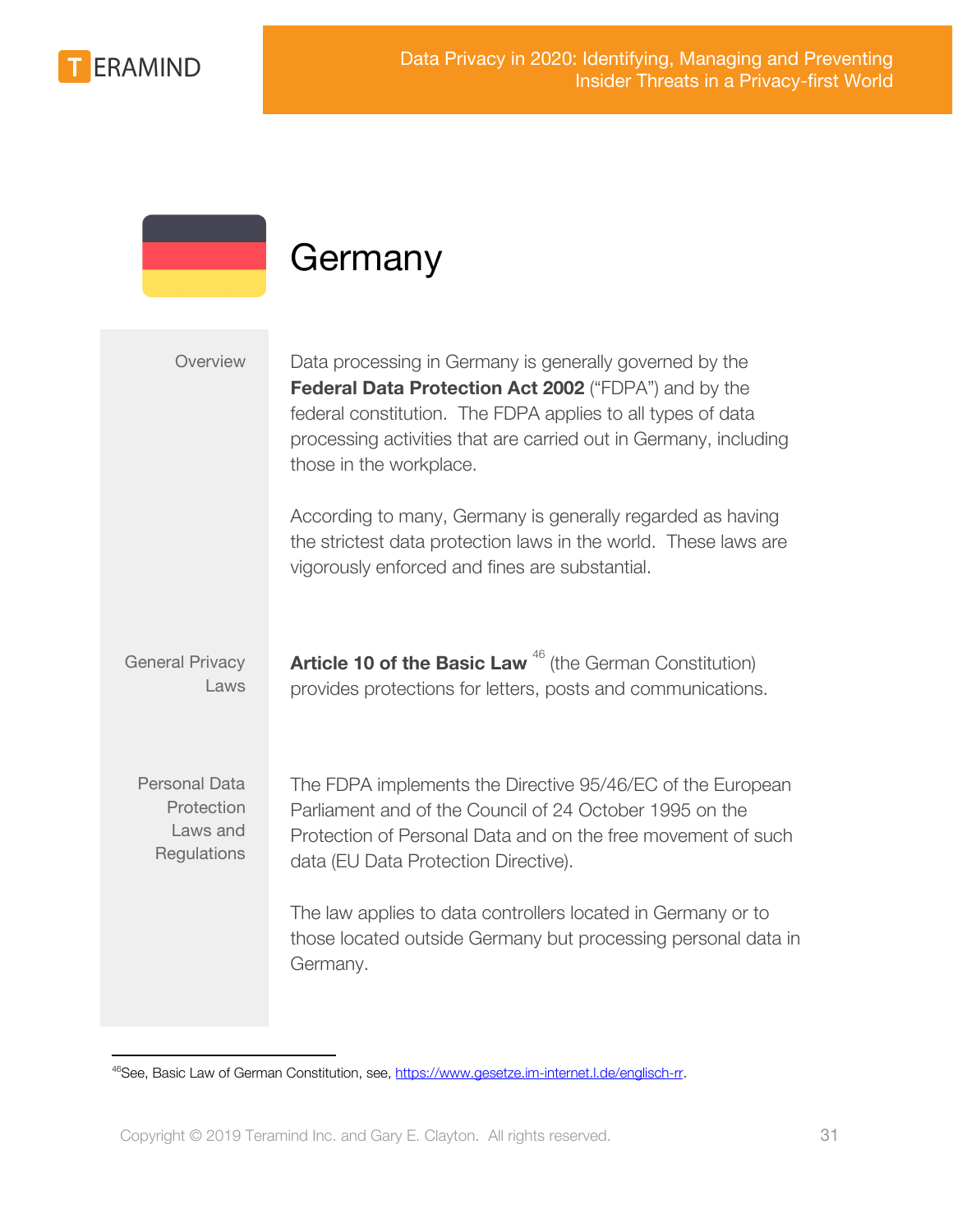

**Workplace** Privacy Laws The **Works Constitution Act**<sup>47</sup> gives works councils co-determination rights over: rules of conduct where the employer permits the use of company's e-mail for private purposes; and introduction and use of technical equipment intended to monitor conduct or performance of employees.

For job-related e-mails, under Section 4.28 para. 1 nos. 1 and 2 of the Federal Data Protection Act, monitoring is permissible if (a) it is required for purposes of carrying out the employment contract; (b) justified by prevailing interest of the employer. Consent from the employee is not required.

For job-related e-mails, the employer can monitor information about the sender, recipient, time, date, data volume, etc. The employer is also entitled to monitor content of such e-mails. However, the employer may not check all e-mails of an employee in order to control the employee's performance. If private e-mails are detected, the employer should disregard them once it is detected that they are private.

If the employer allows private e-mails, then the employer may be regarded as a telecommunications service provider under the provisions of the **Telecommunications Act of 22 June 2004**. In such a situation the employer would not be allowed to monitor private e-mails. Any information gathered from such private e-mails could only be used for providing services.

Discussion In August 2010, the German Government proposed amendments to German law regarding employee data

<sup>&</sup>lt;sup>47</sup>See, Works Constitution Act (2001) [http://www.gesetze-im-internet.de/englisch\\_betrvg/.](http://www.gesetze-im-internet.de/englisch_betrvg/)

<sup>48</sup>Telecommunications Act of 22 June 2004; See, <https://rm.coe.int/16806af19e>.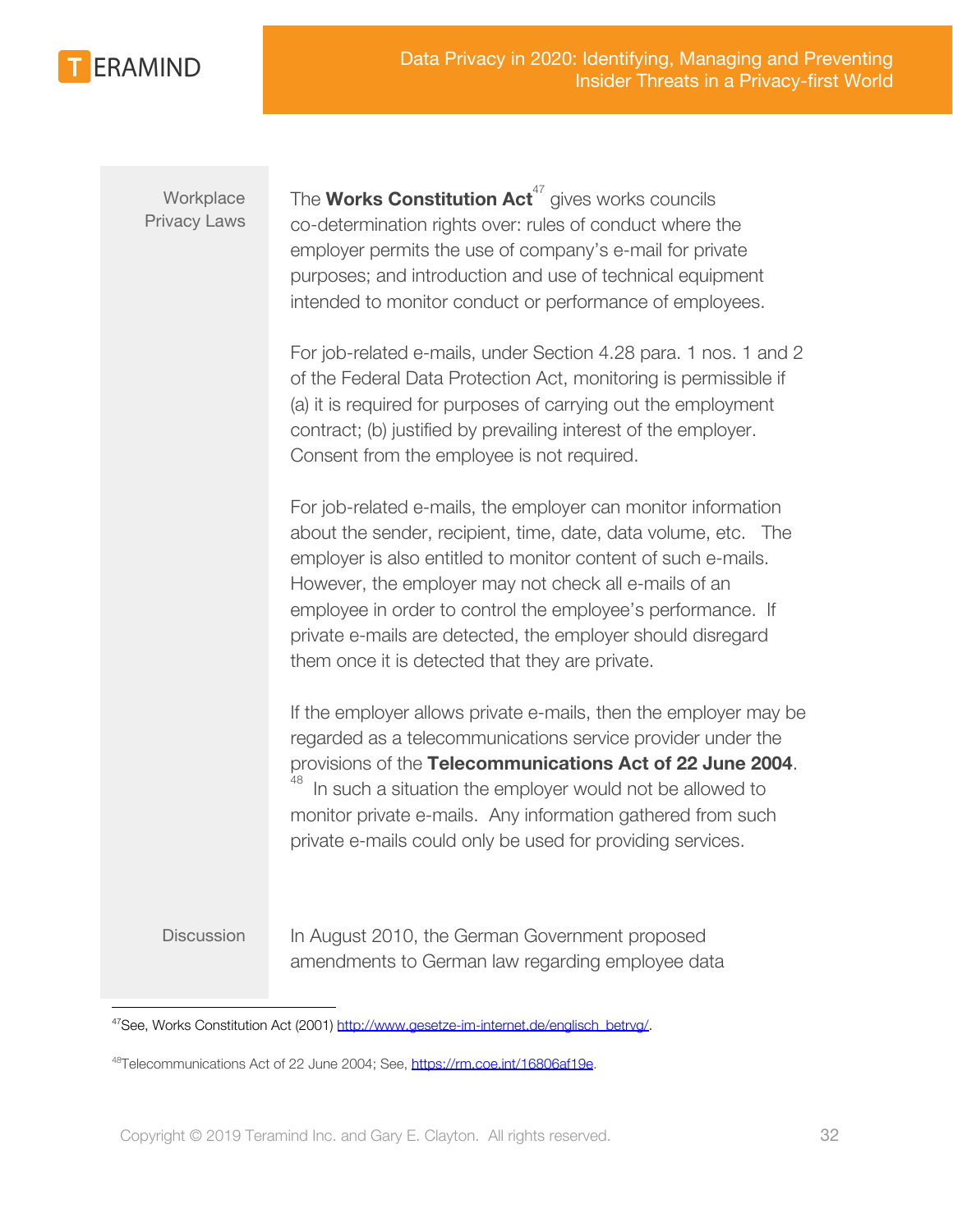

protection. The amendments, however, have not been enacted nor have they been clarified whether an employer that allows private use of its e-mail system is to be classified as a "telecommunications provider" and as such, subject to telecommunications secrecy. The amendments would also distinguish between work related e-mails that have completed transmission and those that have not completed transmission. The employer must still give written notice to employees before viewing e-mails.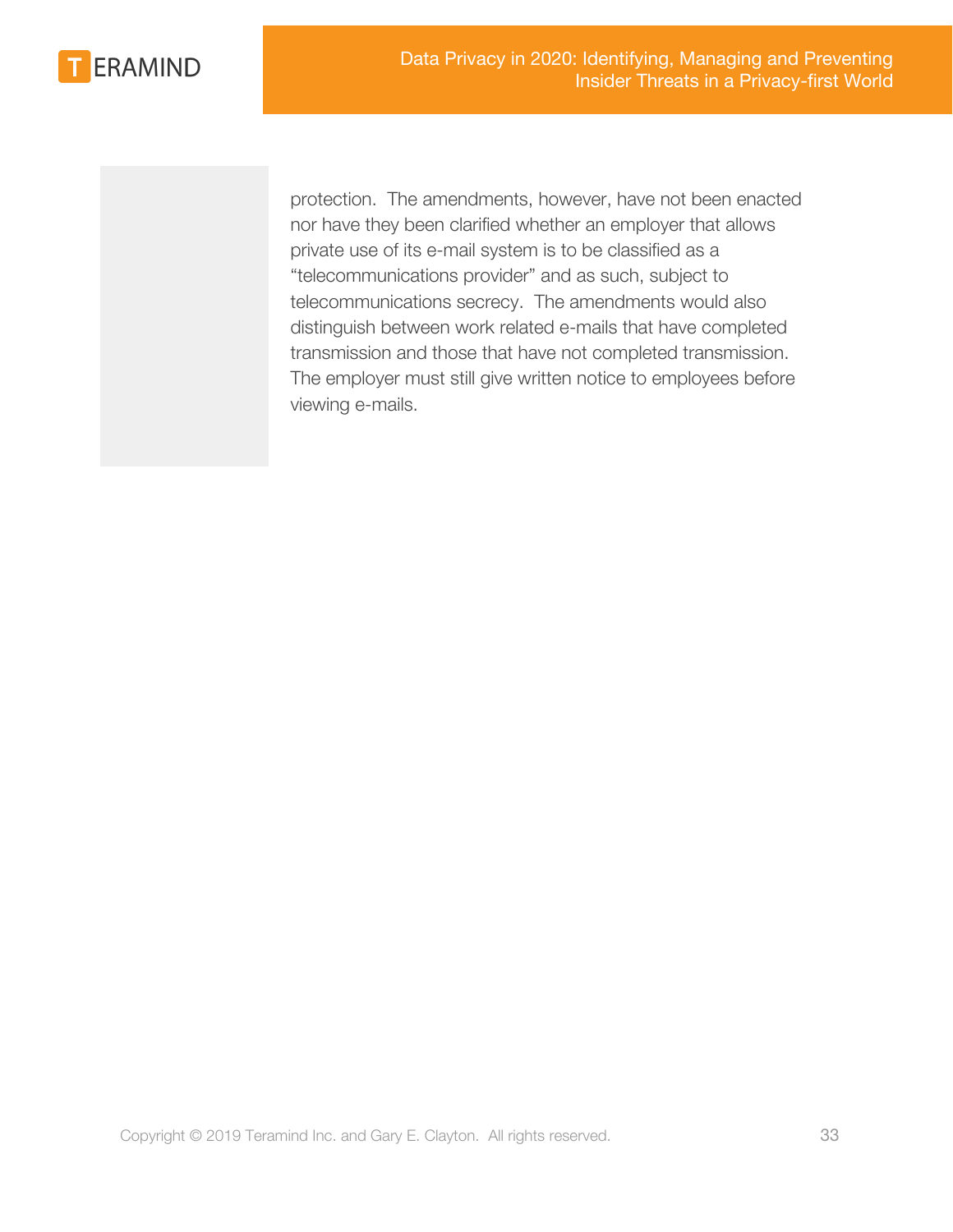

<span id="page-33-0"></span>

|                                                               | <b>Italy</b>                                                                                                                                                                                                                                      |
|---------------------------------------------------------------|---------------------------------------------------------------------------------------------------------------------------------------------------------------------------------------------------------------------------------------------------|
| Overview                                                      | The Garante per la Protezione dei Dati Personali ("Italian Data<br>Protection Authority") has aggressively enforced the Italian data<br>protection laws. <sup>49</sup>                                                                            |
|                                                               | On 1 March 2007, the Italian Data Protection Authority issued<br>the Guidelines Applying to the Use of E-Mails and the<br>Internet in the Employment Context. <sup>50</sup>                                                                       |
| <b>General Privacy</b><br>Laws                                | Although the Italian Constitution has several limited provisions<br>related to privacy, none specifically apply to the workplace.                                                                                                                 |
| <b>Personal Data</b><br>Protection<br>Laws and<br>Regulations | The Italian Personal Data Protection Code has several<br>limited provisions related to privacy; none specifically apply to<br>the workplace.                                                                                                      |
| Workplace<br><b>Privacy Laws</b>                              | The Italian Data Protection Code brings together all of the<br>various laws, codes and regulations relating to data protection<br>since 1996. The Code implements parts of the<br>E-Communications Privacy Directive (see Title 10, Part 2 of the |

<sup>49</sup>See, [https://www.garanteprivacy.it/home\\_en](https://www.garanteprivacy.it/home_en).

<sup>50</sup>See, [https://www.garanteprivacy.it/web/guest/home/docweb/-/docweb-display/docweb/1665291.](https://www.garanteprivacy.it/web/guest/home/docweb/-/docweb-display/docweb/1665291)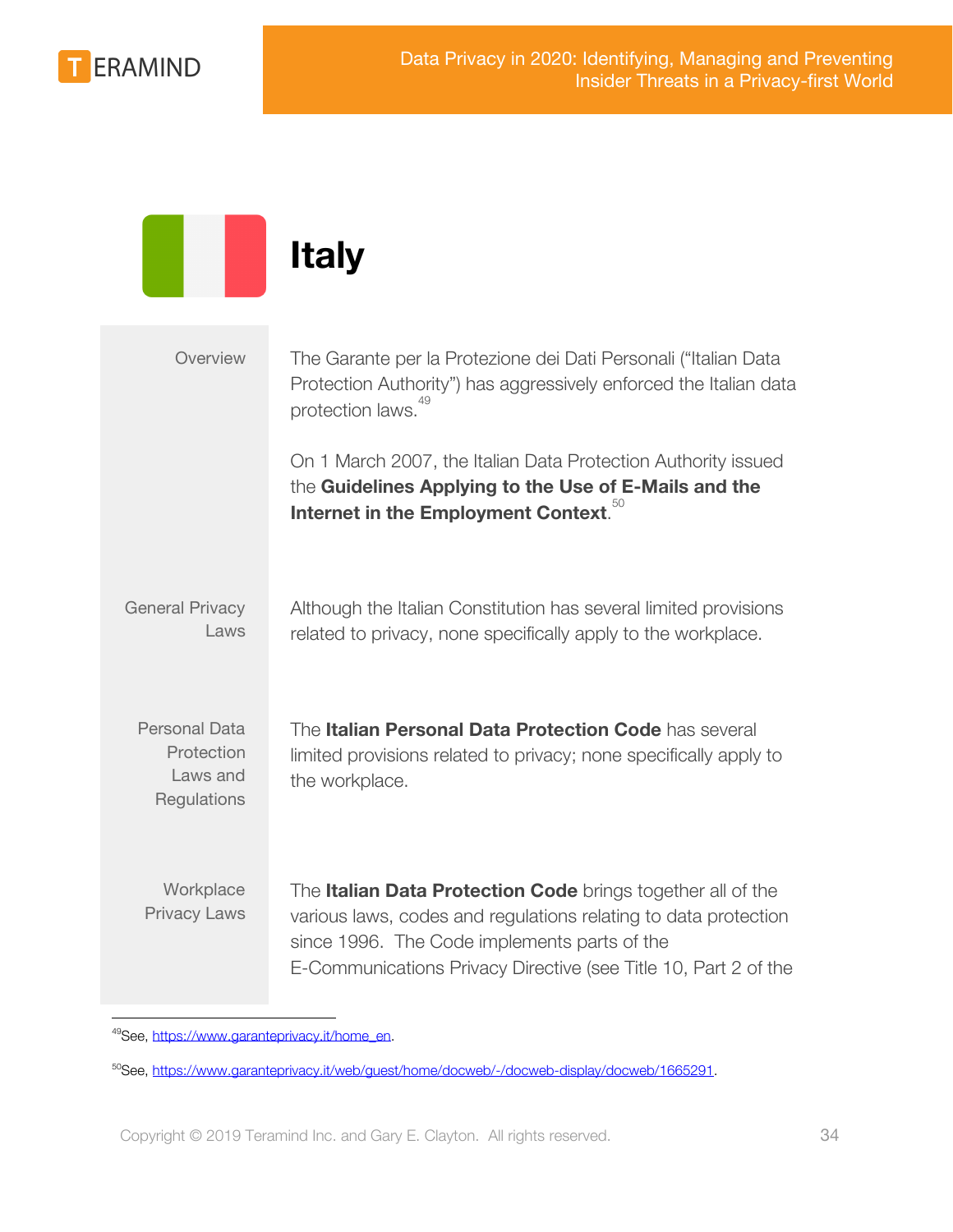**ERAMIND** 

Code). Section 115 of the Code relates to the protection of home-based or "teleworkers." The Code requires employers to ensure that the employees' personality and moral freedom are respected. Additionally, the Code provides "Home-based workers shall be required to ensure confidentiality as necessary with regard to all family-related matters."

**Legge No. 93 of 29 March 1983**, $51$  applies to workplace monitoring but does not prohibit employer's rights in this area.

### **Article 4** of the **Workers' Statute (Law No. 300/1970)** <sup>52</sup>

prohibits the use of new technologies to control workers' activities - although this does not prohibit workplace monitoring. Under this statute, employers are prohibited from investigating political, religious or trade unions opinions of workers. The Italian Data Protection Authority has drawn a distinction between workplace monitoring for purposes of controlling employees and "defensive" monitoring.

On 1 March 2007, the Italian Data Protection Authority issued the **Guidelines Applying to the Use of E-Mails and the** Internet in the Employment Context.<sup>33</sup>

The Italian Supreme Court upheld a ruling in favor of an employer who determined that an employee was improperly using customer information in an e-mail. The employee contested his dismissal arguing that e-mail monitoring violated **Section 4** of the **Italian Statute of Workers' Rights (Law 300/1970)**. The Supreme Court noted, however, that this

<sup>51</sup>Legge No. 93 of 29 March 1983.

<sup>52</sup>See, <https://www.eurofound.europa.eu/efemiredictionary/workers-statute>.

<sup>53</sup> See,<https://www.garanteprivacy.it/web/guest/home/docweb/-/docweb-display/docweb/1408680>.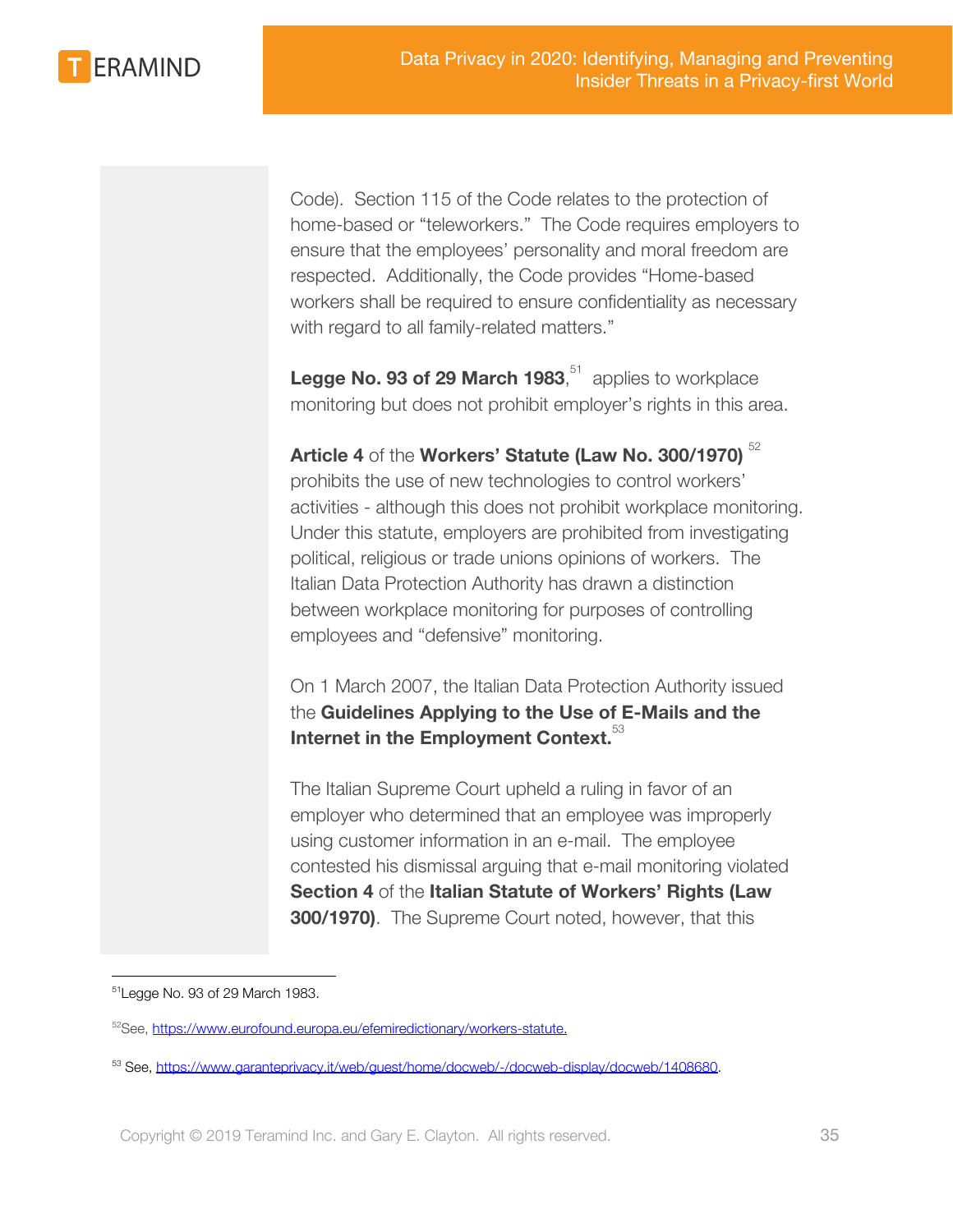

implies that employees are engaged only in legitimate activity. The Court confirmed that "defensive monitoring" is not covered by Section 4.

According to the Italian Supreme Court, "defensive monitoring" refers to controls that are legitimately put in place to protect company assets and/or to detect illegal conduct on the part of employees and, therefore, falls outside of Section 4. Defensive monitoring is intended to detect wrongful conduct that may harm the employer's assets. In these circumstances, the employer's right to protect its assets and images prevails over the employee's rights to privacy.

It is unclear how the Supreme Court's decision will impact the Data Protection Authority's Guidelines applying to the extent possible, limit monitoring to "defensive monitoring" and comply with the binding principles set forth in the guidelines. This would include giving notice, publishing appropriate policies and guidelines and obtaining approval by works councils or labor administration department. The data protection principles set forth in the guidelines are:

- 1. Necessity;
- 2. Finality;
- 3. Transparency
- 4. Legitimacy;
- 5. Proportionality;
- 6. Accuracy and Retention;
- 7. Security.

 In addition, companies should have a legitimate purpose for monitoring.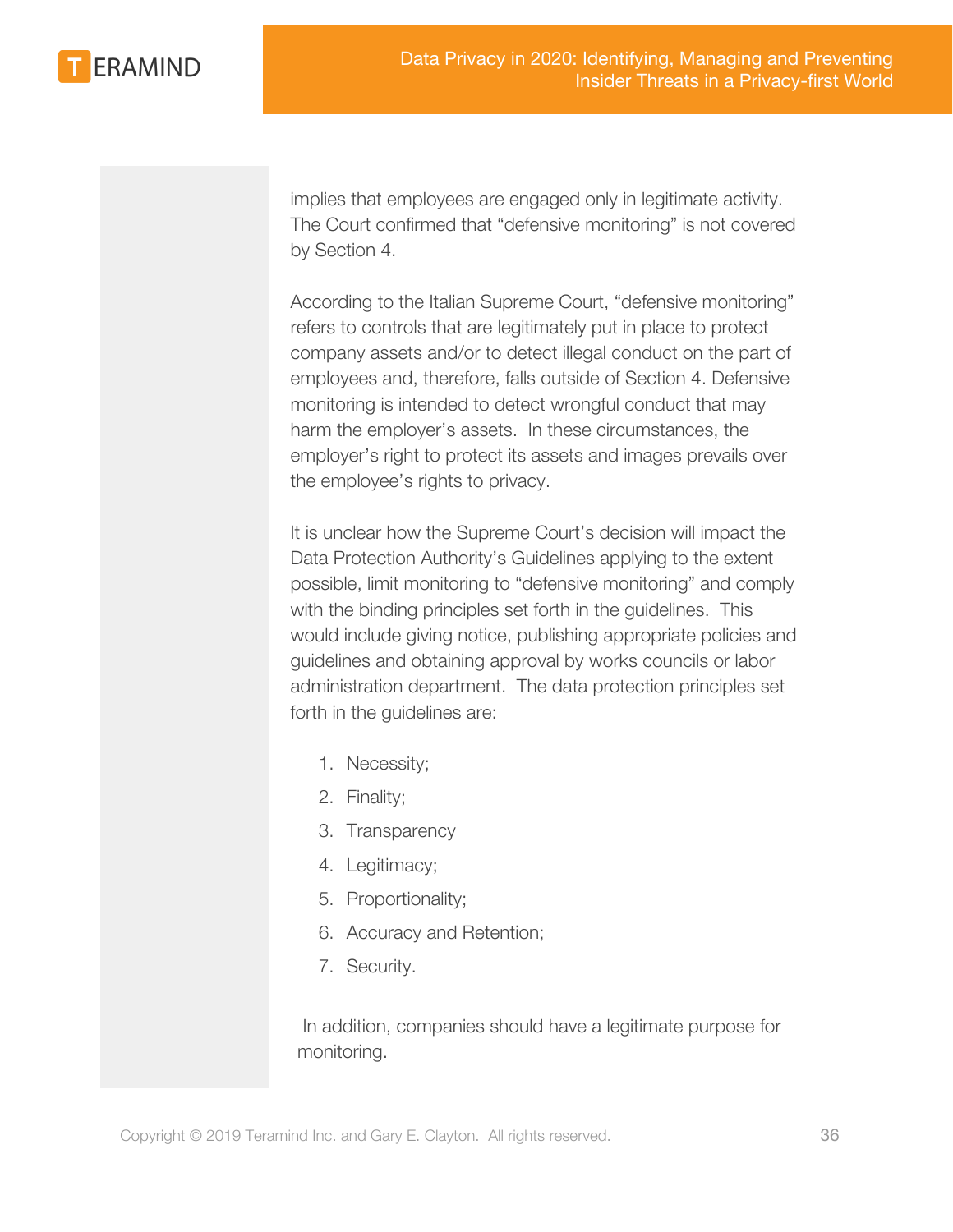

Discussion Employers should adopt a policy describing the monitoring that will take place and describing the purpose for monitoring. Monitoring should be targeted to communications that violate specific policies. Use of the data should be limited and the data appropriately secured. The notice of monitoring must include the following:

- 1. the conditions for using Internet and e-mail at work;
- 2. the extent to which private use of the Internet and e-mail is accepted in the workplace;
- 3. the fact that e-mails may be monitored and the specific purposes for monitoring;
- 4. what kind of information can be stored temporarily and who is authorized to have access to it;
- 5. the options to be used in the event of an employee's absence;
- 6. the security measures in place;
- 7. the modalities of the monitoring activities; and
- 8. the applicable sanctions in case of abuse and the ways in which employees can exercise their rights.

Employers should implement policies regarding retention of data and must ensure that employee data are periodically deleted for appropriate reasons.

Italian law provides for criminal and civil penalties. Additionally, the **Italian Civil Code, Art. 2050**, also permits recovery of damages.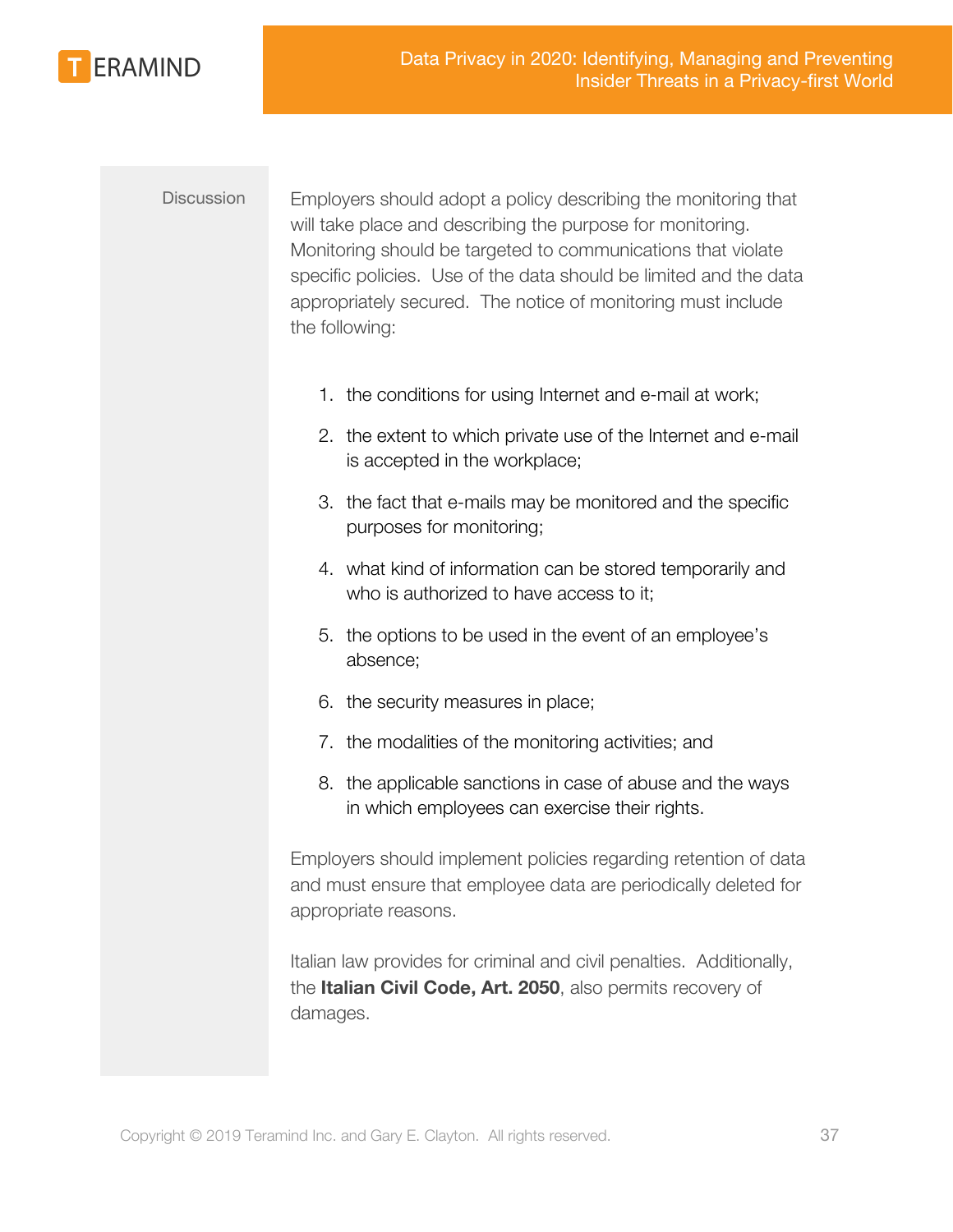

<span id="page-37-0"></span>

|                                | Spain                                                                                                                                                                                                                                                                                           |
|--------------------------------|-------------------------------------------------------------------------------------------------------------------------------------------------------------------------------------------------------------------------------------------------------------------------------------------------|
| Overview                       | The Spanish Data Protective Act (Organic Law 15/1999) <sup>54</sup><br>is an omnibus act. Spain's Data Protective Commissioner is<br>active in enforcing private rights. Spain has a number of laws<br>protecting personal privacy. It also has a number of courts that<br>hear labor disputes: |
|                                | <b>Labor Courts</b><br>Labor Chamber of the High Court of Justice<br>Labor Chamber of the National High Court<br>Labor Chamber of the Supreme Court (all of the judges are<br>magistrates).                                                                                                     |
| <b>General Privacy</b><br>Laws | Article 8 of the Spanish Constitution provides the right to<br>personal and family privacy.                                                                                                                                                                                                     |
|                                | Article 167 of the Spanish Penal Code prohibits the unlawful<br>interception of communications.                                                                                                                                                                                                 |
|                                | Note, however, that neither of these explicitly applies to<br>workplace monitoring.                                                                                                                                                                                                             |

<sup>54</sup>Spanish Data Protective Data Act (Organic Law 151/1999).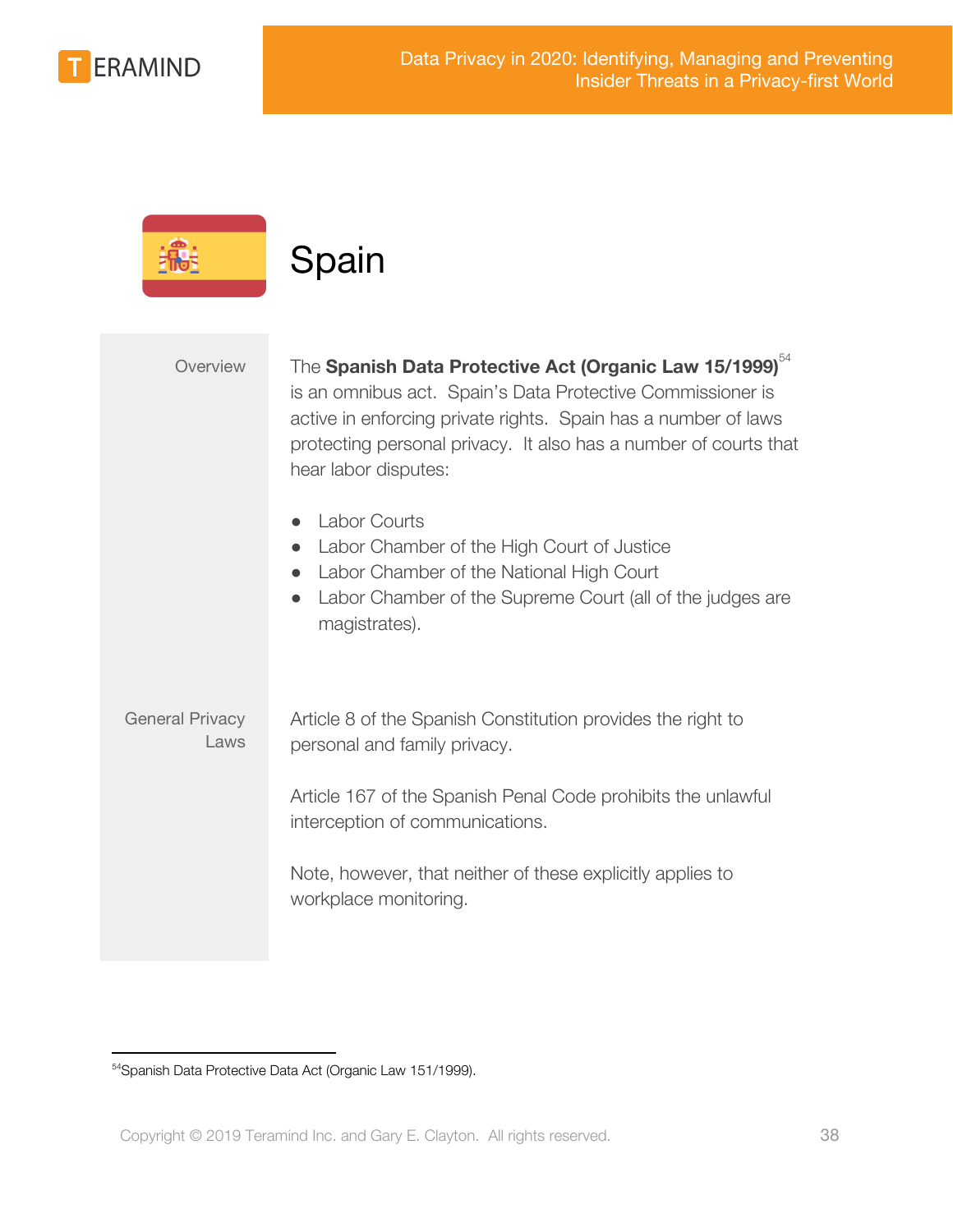

Personal Data **Protection** Laws and **Regulations** 

**Royal Decree 1720/2007** of 21 December, which approves the regulation implementing Organic Law 15/1999, of 13 December on the protection of personal data.

Organic Law 15/1999 of 13 December on the Protection of Personal Property.

**Royal Decree 994/1999** of 11 June, which approves the Regulation on Mandatory Security Measures for the Computer Files which contain Personal Data.

Act 34/2002 of 11 July on Information Society Services and Electronic Commerce. Extract of relevant articles regarding personal data protection.

Act 41/2002, of 14 November 2002, basic regulating Act on the autonomy of the patient and on the rights and obligations in matters of clinical information and documentation.

Article 32/2003 (State Telecommunications Act).

**Workplace** Privacy Laws Article 64 of the Workers' Statute established the right of works councils to issue a report on the introduction of monitoring.

**Articles 5 and 20 of the Labor Act** give employers the right to direct the labor activity and to monitor or supervise employees' work-related obligation – but these rights must not impinge the dignity of the workers.

Discussion Spain has approved the **Organic Law on the Protection of Personal Data and Guarantee of Digital Rights** ("LOPD")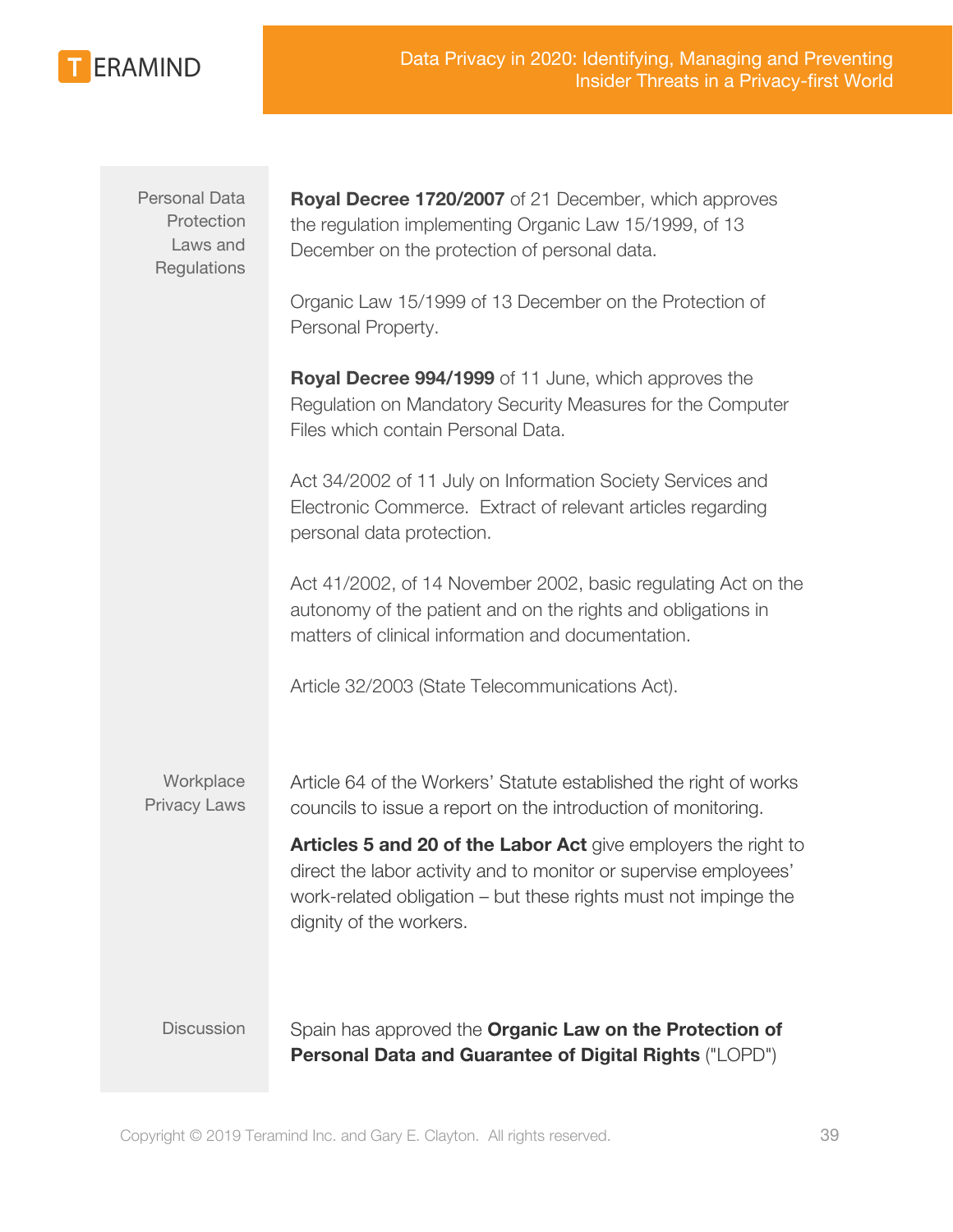

which adapts national legislation to the General Regulation on Data Protection of the European Union. The LOPD establishes new labor rights and obligations for employers in its Title X "Guarantees of digital rights". These rights include:

- **Right to privacy in the use of digital devices:** Employees shall have the right to the protection of their privacy in the use of the digital devices their employer makes available to them (art. 87 LOPD).
- **Right to digital disconnection:** Employees have the right to "digital disconnection". This means that employees can turn off digital devices outside working hours, being unreachable. (art. 88 LOPD).
- **Right to privacy from the use of video surveillance and sound recording devices in the workplace:** Images obtained by camera systems or video cameras to control employees may be processed by employers, provided that certain legal requirements and limits are respected. Systems for the recording of sounds will only be admitted for safety purposes and always respecting certain principles. (art. 89 LOPD).
- **Right to privacy in case of geolocation system use:** The data obtained through GPS systems may be processed by employers for the exercise of control functions, provided they are exercised within their corresponding legal framework. Employees must be informed about the existence of such devices. Employees must also be informed about the possible exercise of rights of access, rectification, limitation of treatment and deletion (art. 90 LOPD).
- **Digital rights in collective bargaining:** Collective bargaining may establish additional guarantees in relation to the processing of personal data and the safeguarding of digital rights (art. 91 LOPD).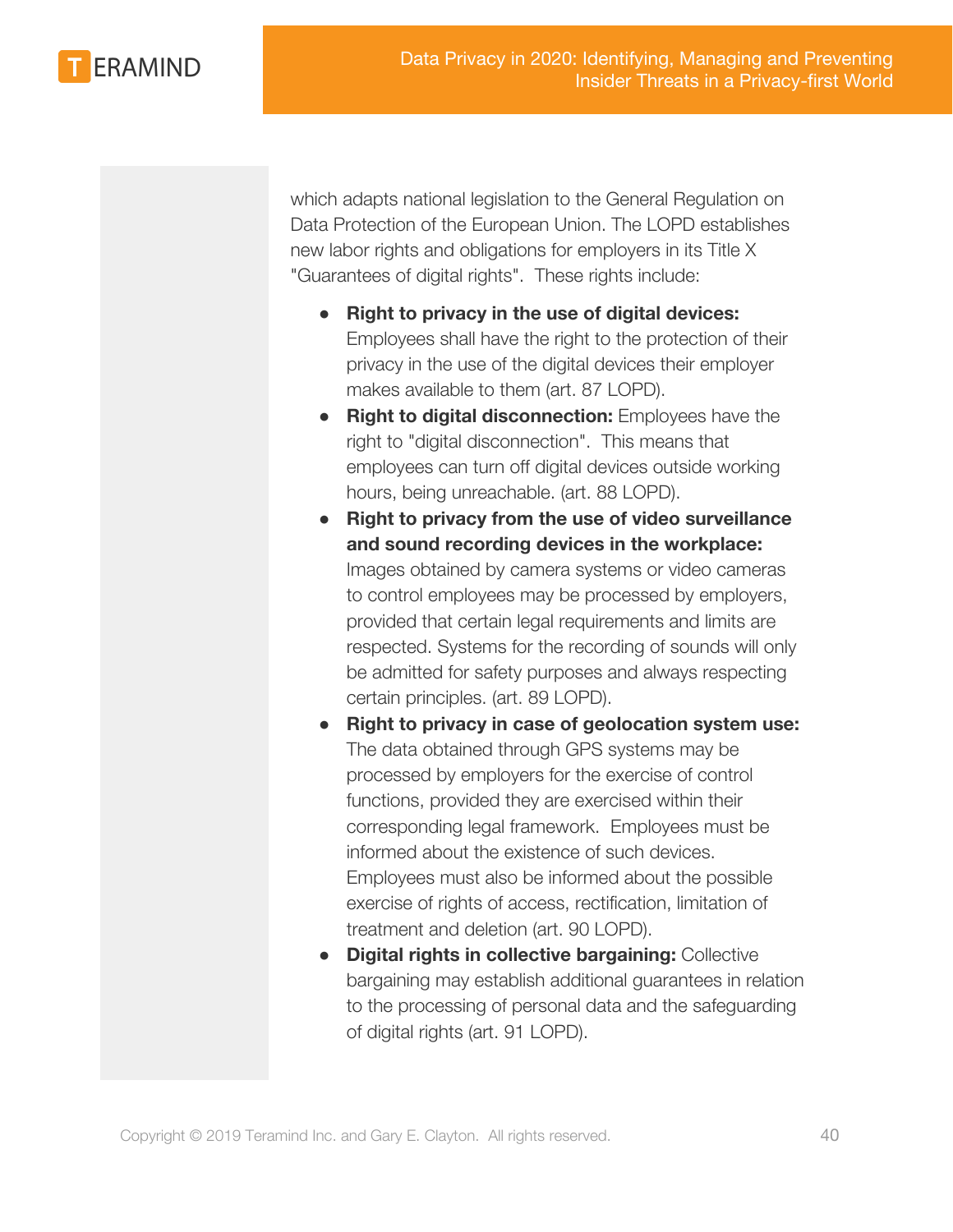

<span id="page-40-0"></span>

| Overview                                               | The United Kingdom has an active Information Commissioner's<br>Office with a large staff, but the Commissioner has limited<br>enforcement powers.                                                                                                                                                                                                        |
|--------------------------------------------------------|----------------------------------------------------------------------------------------------------------------------------------------------------------------------------------------------------------------------------------------------------------------------------------------------------------------------------------------------------------|
| <b>General Privacy</b><br>Laws                         | The Data Protection Act of 1998 implemented the Directive<br>95/46/EC of the European Parliament and of the Council of 24<br>October 1995 on the protection of personal data and on the<br>free movement of such data (EU Data Protection Directive).                                                                                                    |
| Personal Data<br>Protection<br>Laws and<br>Regulations | The Regulation of Investigatory Powers Act of 2000<br>("RIP") <sup>55</sup> regulates the monitoring or interception of e-mails and<br>other forms of communication. The Telecommunications<br>(Lawful Business Practice) (Interception of Communication Act)<br>Regulation 2000 also regulates the interception of<br>communications including e-mails. |

<sup>&</sup>lt;sup>55</sup>Regulation of Investigatory Powers Act of 2000, <http://www.legislation.gov.uk/ukpga/2000/23/contents>.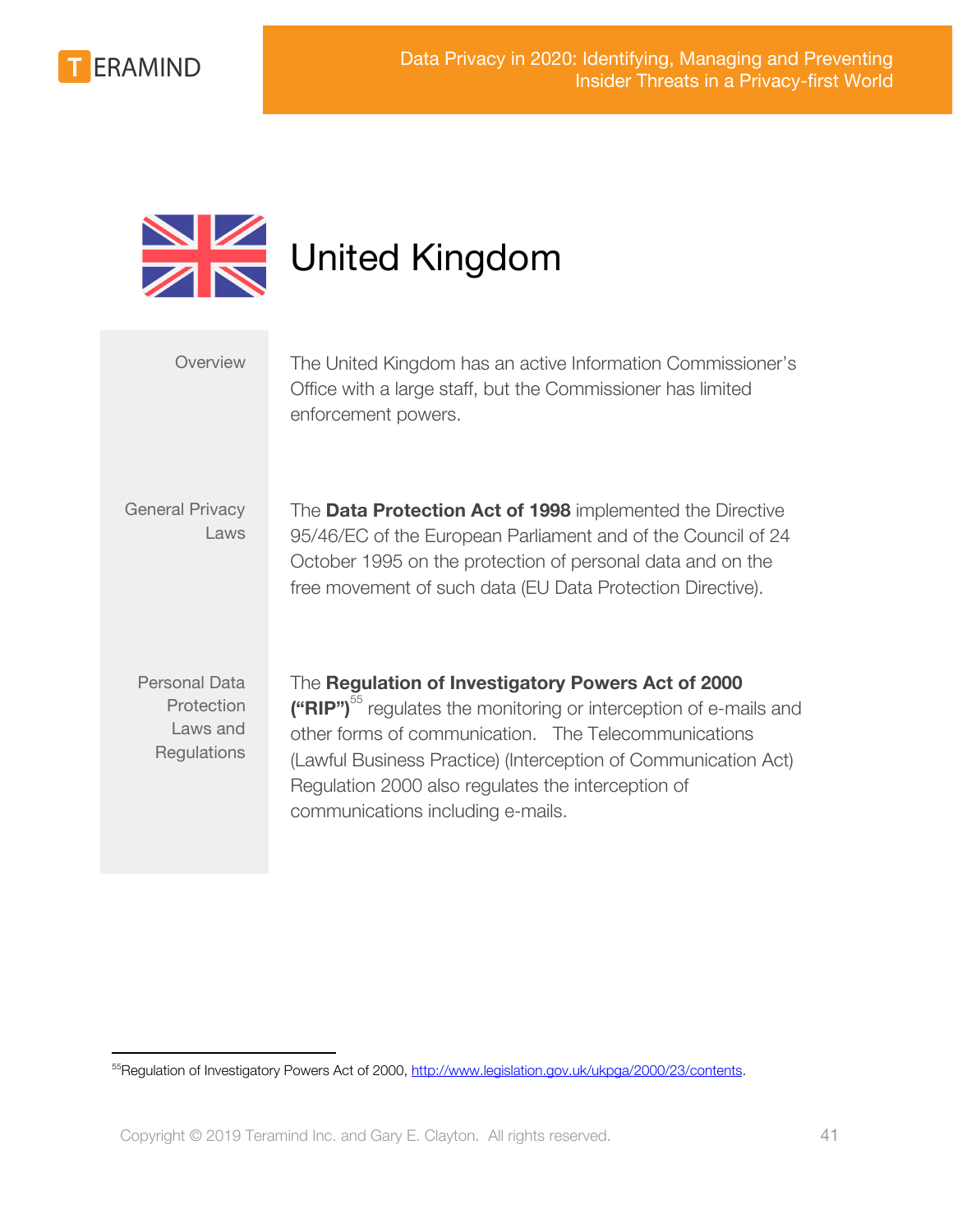

| Workplace<br><b>Privacy Laws</b> | The UK Information Commissioner <sup>56</sup> has provided extensive<br>guidance, including the Employment Practices Code<br>Supplemental Guidelines <sup>57</sup>                                                                                                                                                                                                                                                                                                                                                                                                          |
|----------------------------------|-----------------------------------------------------------------------------------------------------------------------------------------------------------------------------------------------------------------------------------------------------------------------------------------------------------------------------------------------------------------------------------------------------------------------------------------------------------------------------------------------------------------------------------------------------------------------------|
|                                  | The Code and Guidelines set forth specific requirements and<br>procedures that must be followed before monitoring can take<br>place. For example, a Privacy Impact Assessment must be<br>performed before monitoring takes place. This should<br>document the business need for monitoring, and the method of<br>monitoring must be targeted and the least intrusive possible.<br>Written notice must be provided to employees providing clear<br>information on how monitoring will be conducted, what<br>information will be collected and the reason for the monitoring. |
| <b>Discussion</b>                | The UK Information Commissioner's Employment Practices<br><b>Code and Employment Practices Code: Supplemental</b><br><b>Guidance</b> discuss steps that companies must follow if they are<br>to engage in workplace monitoring:                                                                                                                                                                                                                                                                                                                                             |
|                                  | 1. Conduct the assessment required by the Code;                                                                                                                                                                                                                                                                                                                                                                                                                                                                                                                             |
|                                  | 2. Adopt and publish a policy and notices that are known<br>and understood by the workers;                                                                                                                                                                                                                                                                                                                                                                                                                                                                                  |
|                                  |                                                                                                                                                                                                                                                                                                                                                                                                                                                                                                                                                                             |
|                                  | 3. Follow the rule of proportionality and minimize the<br>monitoring of target actions that violate specific policies;                                                                                                                                                                                                                                                                                                                                                                                                                                                      |

<sup>56</sup>Information Commissioner's Office; [https://ico.org.uk/.](https://ico.org.uk/)

<sup>57</sup>Employment Practices Code, [https://ico.org.uk/media/for-organisations/documents/1064/the\\_employment\\_practices\\_code.pdf](https://ico.org.uk/media/for-organisations/documents/1064/the_employment_practices_code.pdf).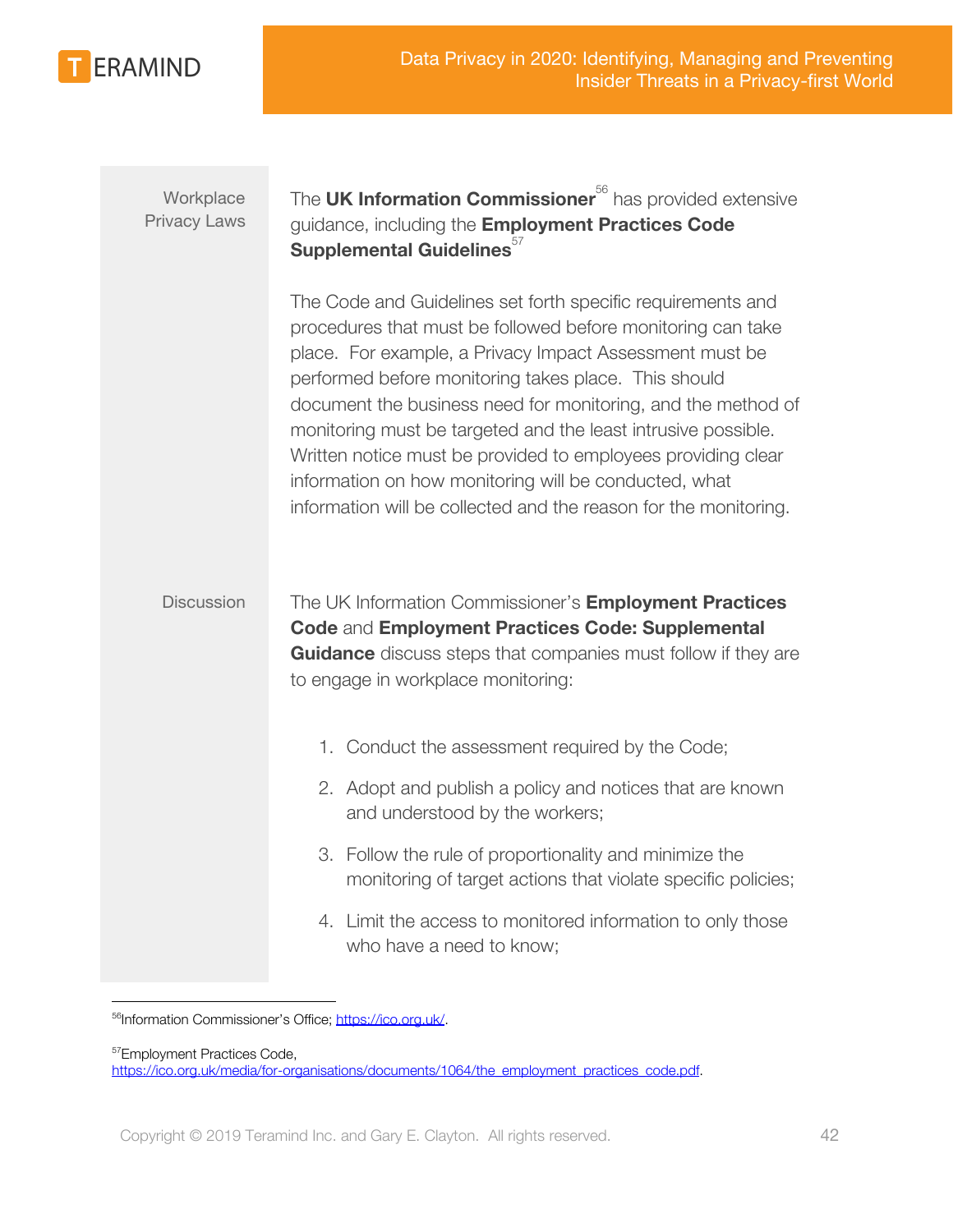

- 5. Ensure that information is kept securely and not improperly disclosed;
- 6. Comply with the requirements of the Data Protection Act, the Lawful Business Practices Regulations, and the Code and Guidelines;
- 7. Use sophisticated automated monitoring systems to assist data protection compliance. In addition, businesses should ensure that employees continue to have secure lines of communication for the transmission of sensitive information from workers to a health provider or for trade union communications that will not be monitored.

The Information Commissioner seems to draw a distinction between surveillance where human "open" e-mails or other communications and the use of monitoring technology to determine if the content of an e-mail violates policy. The Information Commissioner has suggested that companies consider monitoring to implement appropriate technologies that can assist in compliance.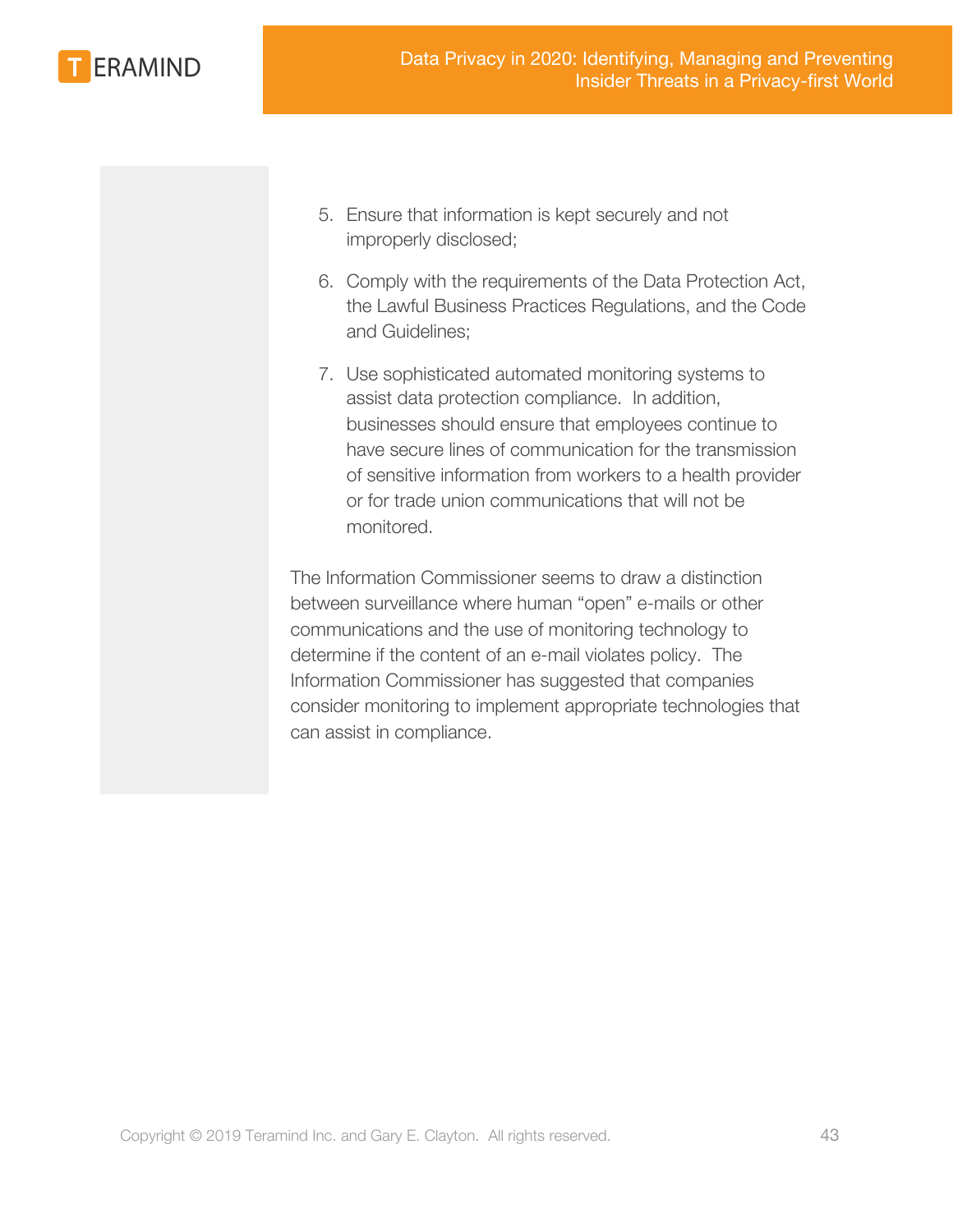

## <span id="page-43-0"></span>North America



### <span id="page-43-1"></span>Canada

Overview In Canada, there are numerous laws that relate to privacy rights. The principal law is the **Personal Information Protection and Electronic Documents Act (PIPEDA)**, which became law on 13 April 2000 and came into full effect on 1 January 2004 after a two-stage implementation. The legislation not only covers the ways data should be safely stored in the digital world, but also how organizations must collect, use and disclose personal information in the course of commercial activities. It is significant to note that PIPEDA applies only to federally-regulated organizations.

> There are also sector-specific laws such as the health-related laws and the financial services.

General Privacy Laws

 Personal Information Protection and Electronic Documents Act 58

Every province and territory has its own privacy-related laws. Some sector-specific laws have been deemed "substantially

<sup>58</sup>See, Personal Information Protection and Electronic Documents Act,

[https://www.priv.gc.ca/en/privacy-topics/privacy-laws-in-canada/the-personal-information-protection-and-electronic-do](https://www.priv.gc.ca/en/privacy-topics/privacy-laws-in-canada/the-personal-information-protection-and-electronic-documents-act-pipeda/) [cuments-act-pipeda/.](https://www.priv.gc.ca/en/privacy-topics/privacy-laws-in-canada/the-personal-information-protection-and-electronic-documents-act-pipeda/)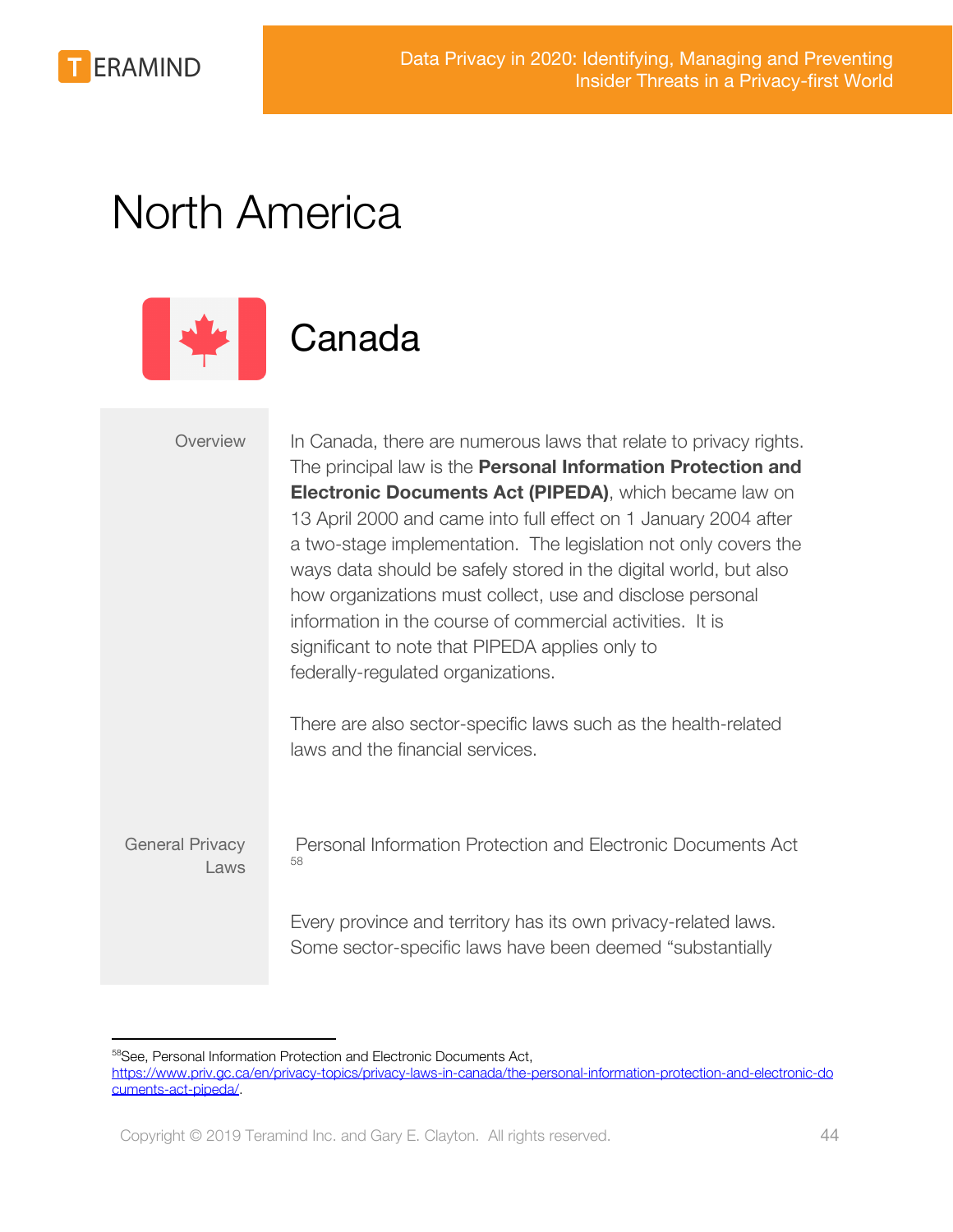

similar" to PIEPEA which means those laws apply instead of PIPEDA in the following provinces:

- Alberta
- **British Columbia**
- **Quebec**

The following provinces have health-related privacy laws that have been declared substantially similar to PIPEDA:

- Ontario
- New Brunswick
- Newfoundland
- Labrador
- Nova Scotia

Personal Data **Protection** Laws and **Regulations** 

PIPEDA does not apply to:

- Not-for-profit and charity groups
- Political parties and charity groups
- Political parties and associations
- Municipalities, universities, schools and hospitals

PIPEDA does not apply to organizations that operate entirely within:

- Alberta
- **British Columbia**
- **Quebec**
- Federally-regulated businesses

PIPEDA generally applies to personal information held by private sector organizations that are not federally-regulated, and conduct business in:

- Manitoba
- New Brunswick
- Newfoundland and Labrador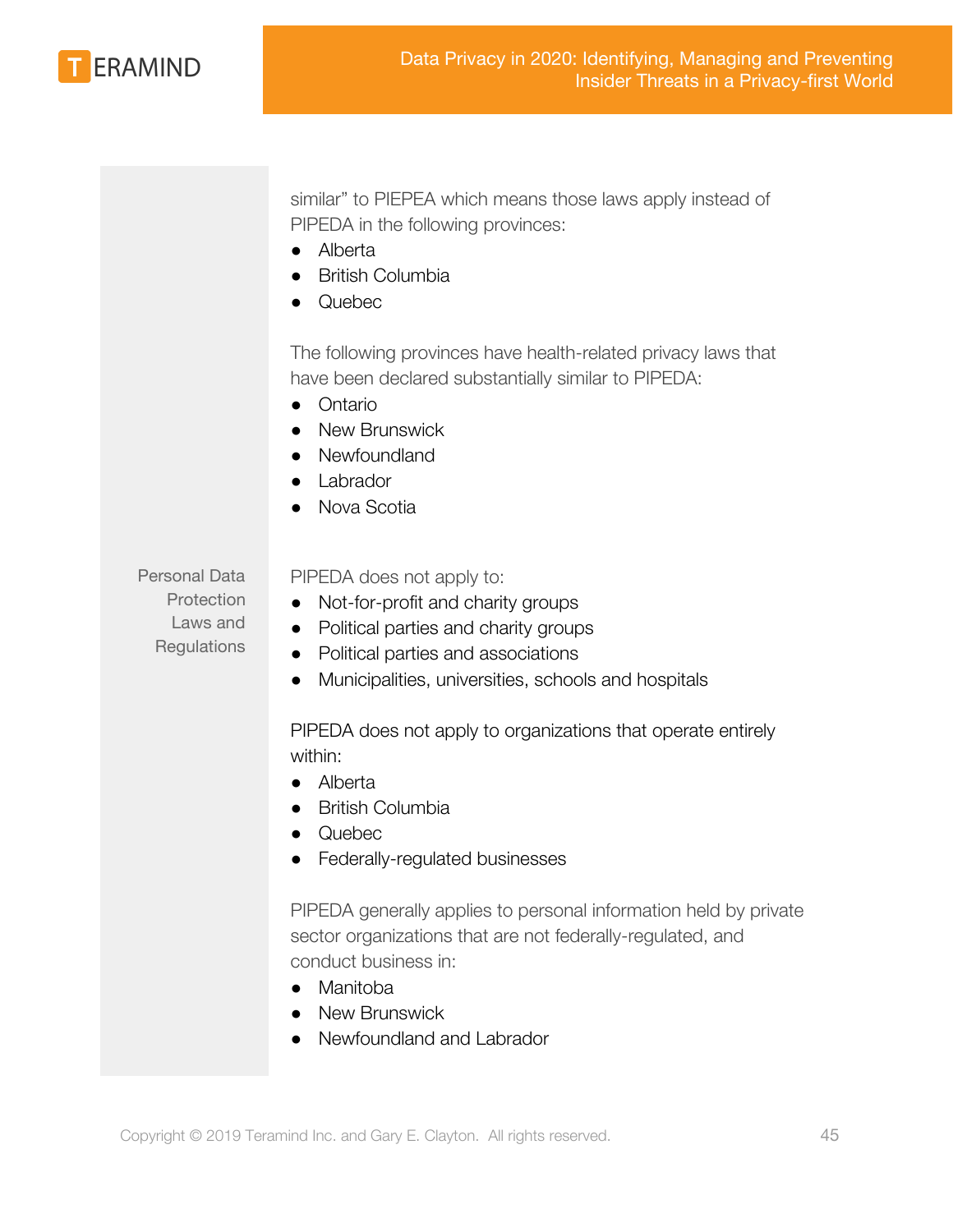

|                                  | <b>Northwest Territories</b><br>$\bullet$<br>Nova Scotia<br>Nunavut<br>Ontario<br>Prince Edward Island<br>Saskatchewan<br>Yukon                                                                                                                                                                                                                                                                                                                                                                                                                                                                                           |
|----------------------------------|---------------------------------------------------------------------------------------------------------------------------------------------------------------------------------------------------------------------------------------------------------------------------------------------------------------------------------------------------------------------------------------------------------------------------------------------------------------------------------------------------------------------------------------------------------------------------------------------------------------------------|
| Workplace<br><b>Privacy Laws</b> | Some provinces have passed privacy laws that apply to<br>employee information:<br>Alberta<br>$\bullet$<br><b>British Columbia</b>                                                                                                                                                                                                                                                                                                                                                                                                                                                                                         |
| <b>Discussion</b>                | Each province and territory in Canada has a commissioner or<br>ombudsman responsible for overseeing provisional and<br>territorial private legislation.<br>PIPEDA Fair Information Principles:<br>Principle 1: Accountability;<br>$\bullet$<br>Principle 2: Identifying Purpose;<br>$\bullet$<br>Principle 3: Consent;<br>$\bullet$<br>Principle 4: Limited collection;<br>$\bullet$<br>Principle 5: Limiting Use, Disclosure and Retention;<br>$\bullet$<br>Principle 6: Accuracy;<br>Principle 7: Safeguards;<br>Principle 8: Openness;<br>Principle 9: Individual Access; and<br>Principle 10: Challenging Compliance. |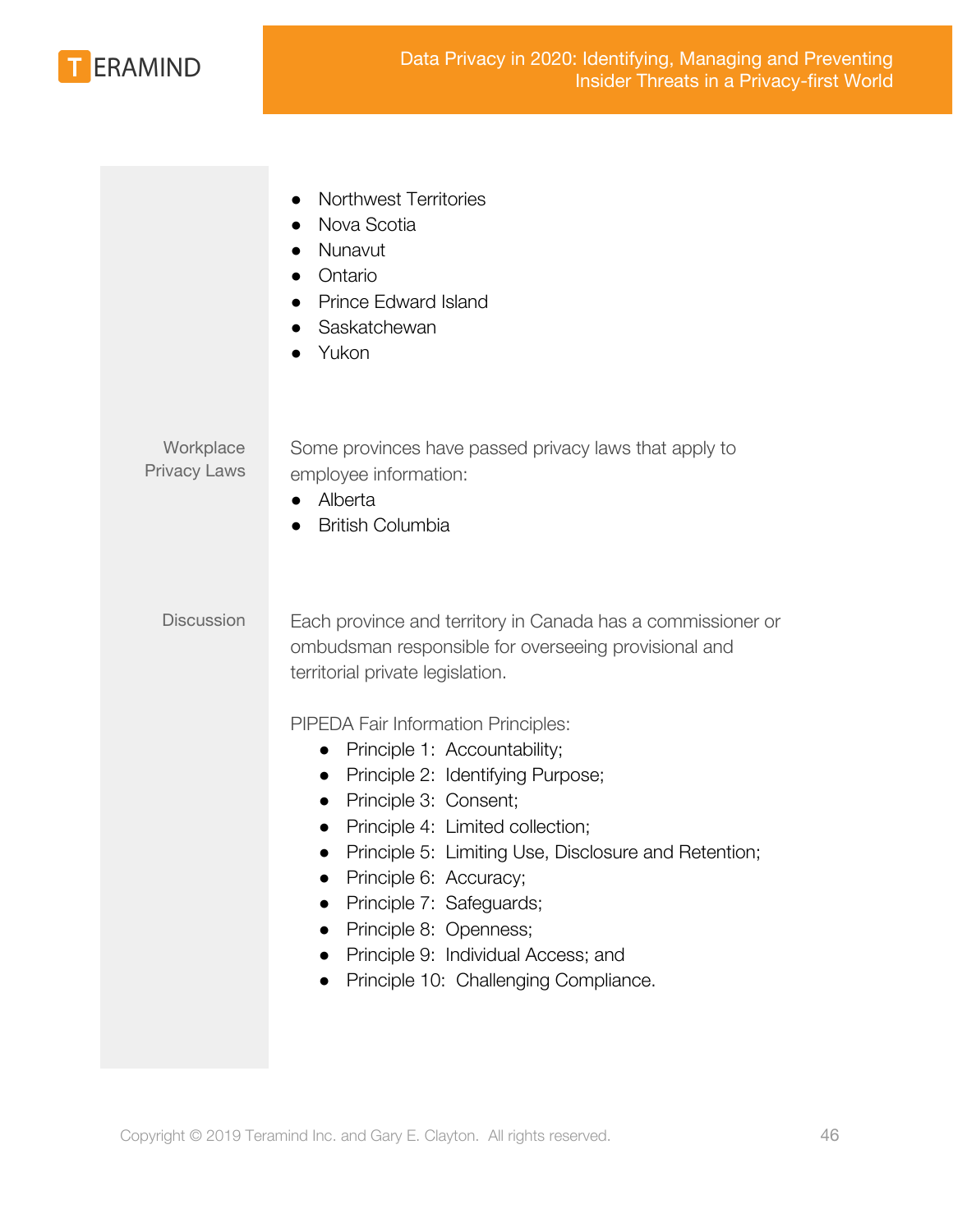



### <span id="page-46-0"></span>**Mexico**

Overview The National Institute of Transparency for Access to Information and Personal Data Protection. (*Instituto Nacional de Transparencia, Acceso a la Información y Protección de Datos Personales*) (INAI) and the Ministry of Economy (*Secretaría de Economía*) serve as Mexico's data protection authorities.

> The National Institute for Transparency, access to Information and Personal Data Protection (INAI) is an autonomous constitutional body responsible for upholding the right to access to public information held by any authority, entity, body or agency belonging to the executive, legislative and judicial branches, as well as by any individual, moral person or labor union that receives and spends public money or performs acts of authority at the federal level. The INAI is also in charge of upholding the right to protection of personal data held by the public and the private sectors.

The Federal Law on the Protection of Personal Data held by Private Parties (Ley Federal de Proteccion de Datos Personality en Possession de los Particulares ) entered into force on 6 July 2010).

General Privacy Laws The Executive Branch has issued the following: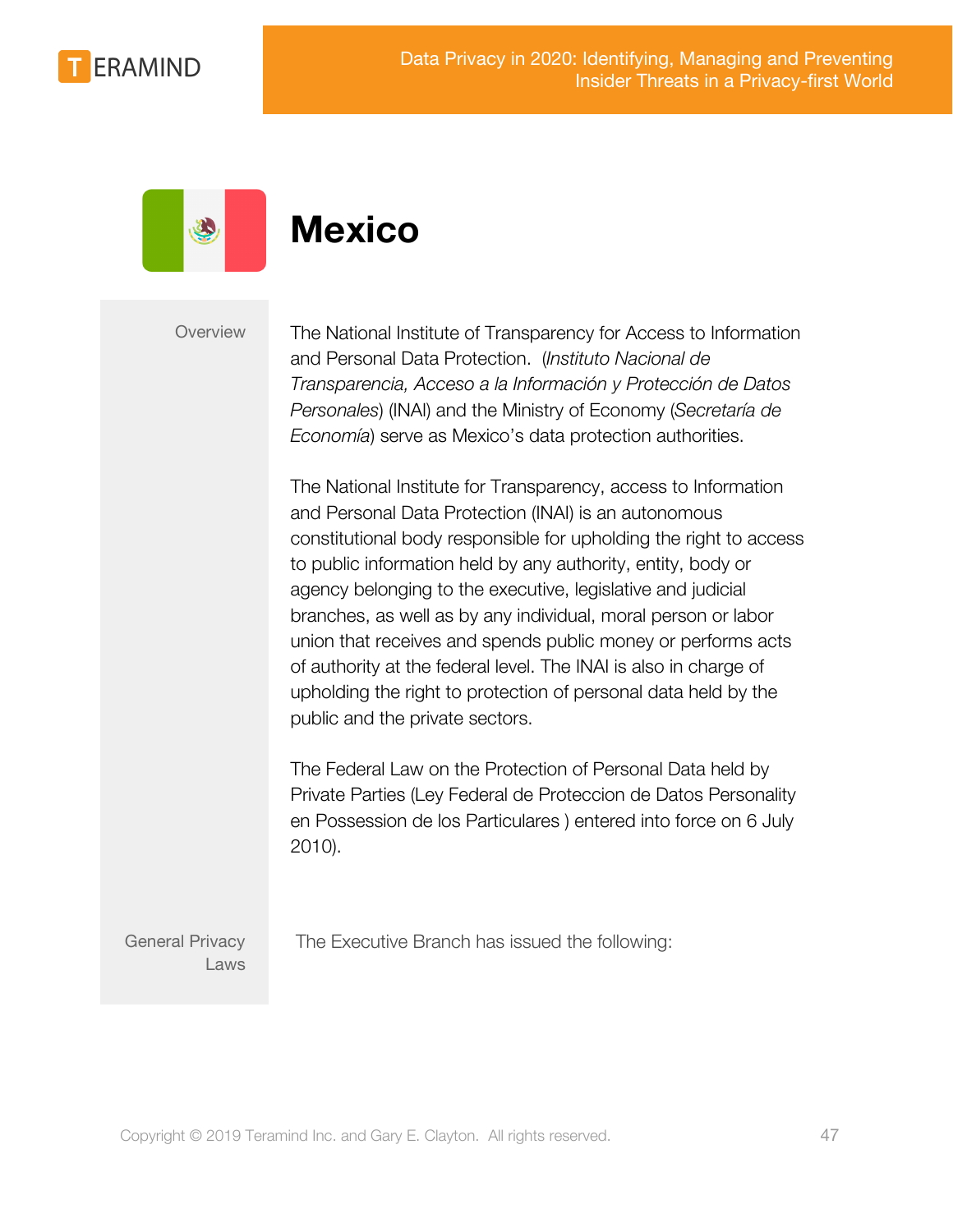

- The Regulations to the Federal Law on the Protection of Personal Data held by Private Parties.<sup>59</sup>
- The Privacy Notice Guidelines which entered into force on 18 April 2013.
- The recommendations on Personal Data Security on 30 November 2013.
- The Parameters for Self-Regulation regarding personal data which entered into force on 30 May 2014.
- The General Law for the Protection of Personal Data for Possession of Obligated Subjects which came into force on 27 January 2017.

As of 2009 protection of personal data was recognized in the Mexican Constitution as a fundamental right.

The Mexican laws applies primarily to companies located in Mexico, but in some cases also to non-Mexican companies doing business in Mexico.

Personal Data **Protection** Laws and **Regulations** 

On 12 June 2018, a decree was published in the Official Gazette of the Federation approving two important documents: Convention for the Protection of Individuals with regard to Automatic Processing of Personal Data dated 28 January 1981, and its Additional Protocol regarding supervisory authorities and trans-border data flows dated 8 November 2001.

<sup>59</sup>See, [http://inicio.ifai.org.mx/English/2%20Regulations%20to%20the%20FLPPDHPP.pdf.](http://inicio.ifai.org.mx/English/2%20Regulations%20to%20the%20FLPPDHPP.pdf)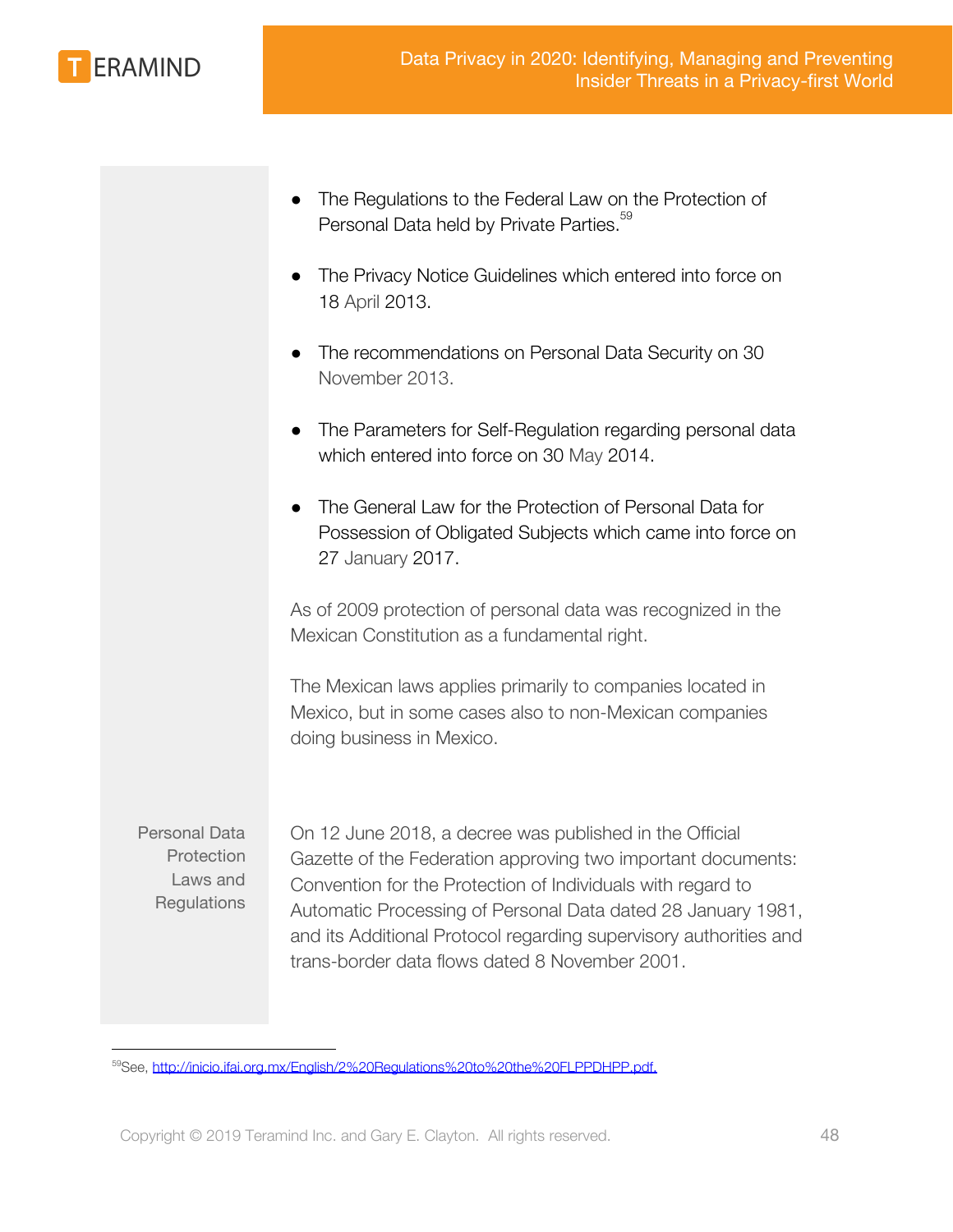

### **Workplace** Privacy Laws

The processing and use of personal data are subject to certain basic principles set out in the Data Protection Law

When personal data is to be collected individuals must be provided with his privacy notice that must contain the following information as a minimum:

- The identity and address of the data controller;
- The purposes on the processing of the personal data;
- The available options and resources that the data controller offer;
- Details of any transfer of personal data that have been carried out;
- The procedure and resources through which the data controller can communicate to the individual any change in the privacy notice;.

The individual would then have the right to access, correct, oppose the processing or use of, and cancel/delete their personal data except as otherwise established by law.

Discussion The law has requirements for providing notice of breach to the individual.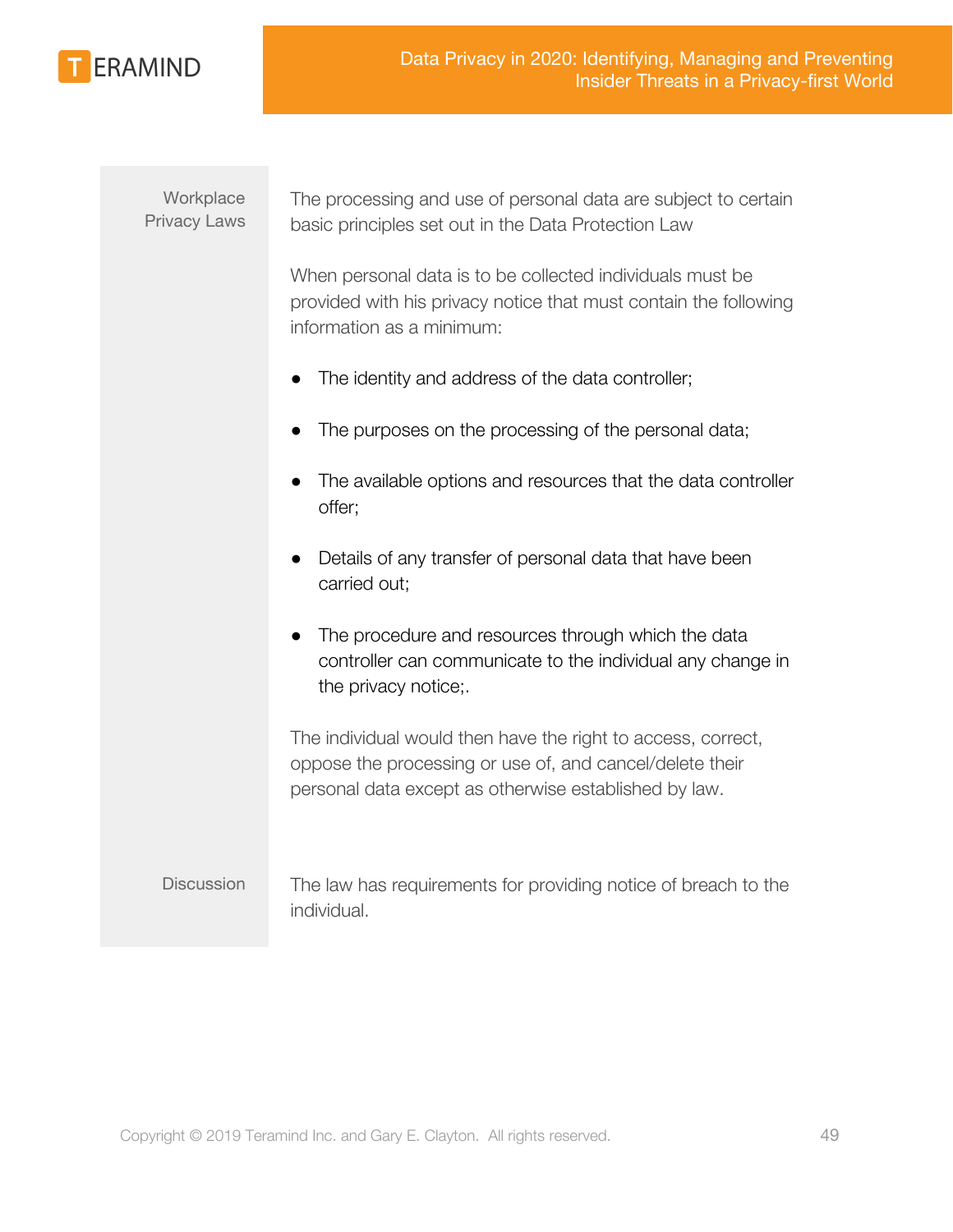



### <span id="page-49-0"></span>United States

Overview In the United States, employers are generally allowed to monitor employees' activities, workstations and almost any aspect of employees' activities on a computer or workstation. Courts generally determine that since the employer owns the computer, network, workstations and the terminals, they are free to use them.

> Employers are motivated by concern over litigation and the increasing role that electronic evidence plays in lawsuits and government agency investigations. $\frac{60}{60}$  Such monitoring is virtually unregulated. Therefore, unless company policy specifically states otherwise, your employer can monitor most of your workplace activity. These policies may be communicated through employee handbooks by memos, in union contracts, and by other means. Courts have generally found that when employees are on the job, their expectation of privacy is limited. Employers are generally allowed to monitor your activity on a workplace computer or workstations. Since the employer owns the computer network and the terminals, he or she is free to use them to monitor employees.

> If an email or instant messaging system is used at a company, the employer owns it and is allowed to review its contents. Messages sent within the company, as well as those that are sent or received to or from another person's or company can be

 $60$ See, Privacy Rights Clearinghouse, "Workplace and Privacy and Employee Monitoring," (March 25, 2019) <https://www.privacyrights.org/consumer-guides/workplace-privacy-and-employee-monitoring>.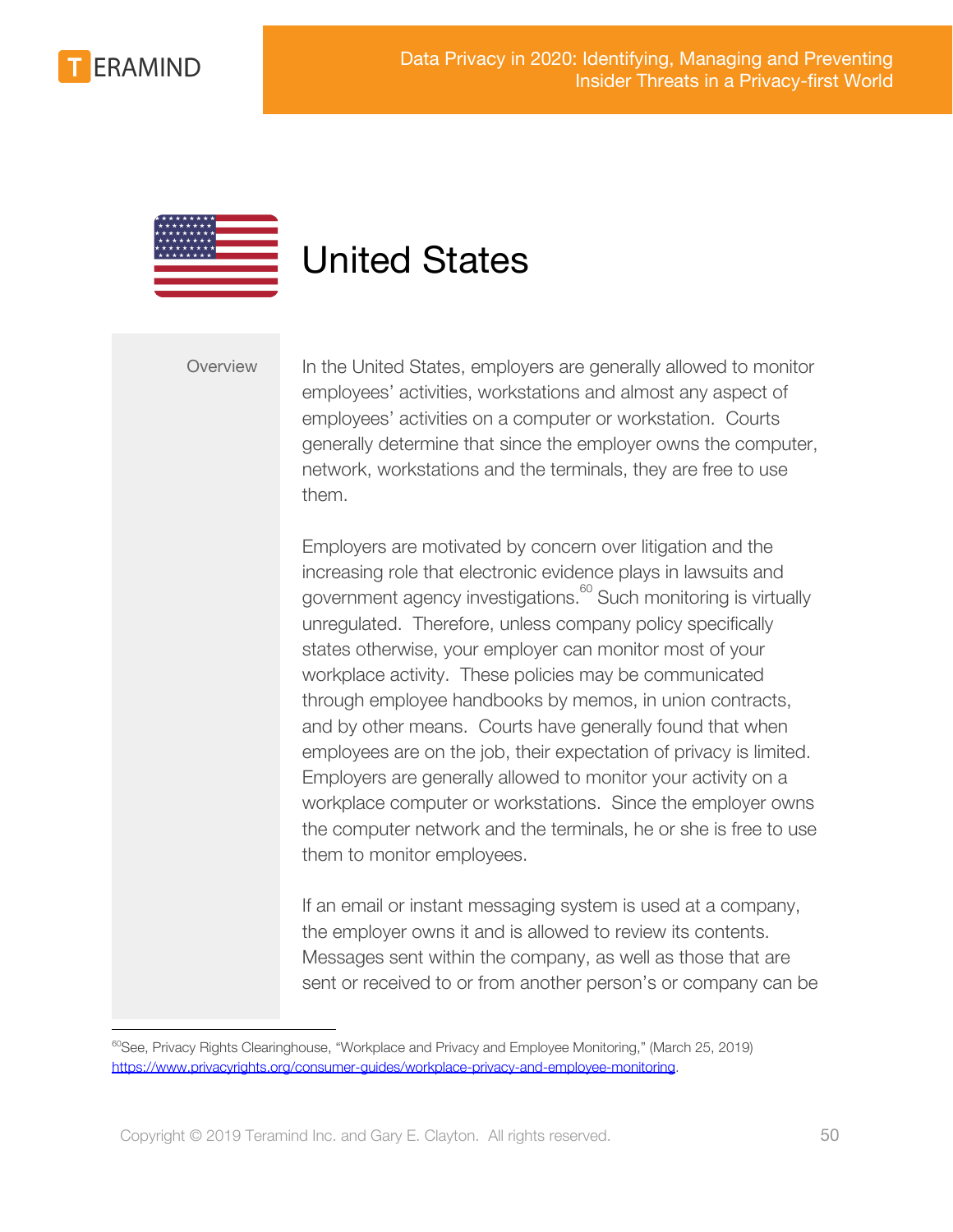

|                                | subject to monitoring by your employer. Employees should<br>assume that their email and instant messaging on a company<br>system is being monitored and is not private.                                                                                                                                                                                                                                    |
|--------------------------------|------------------------------------------------------------------------------------------------------------------------------------------------------------------------------------------------------------------------------------------------------------------------------------------------------------------------------------------------------------------------------------------------------------|
|                                | In most instances, your employer may monitor your use of any<br>employer-provided mobile phone or device.                                                                                                                                                                                                                                                                                                  |
|                                | Generally, employers may open mail addressed to you at your<br>workplace. Although federal law prohibits mail obstruction, mail<br>is considered delivered when it reaches the workplace.                                                                                                                                                                                                                  |
|                                | Employers may monitor employees' use of any<br>employer-provided mobile phone or device.                                                                                                                                                                                                                                                                                                                   |
|                                | Employers may use Global Positioning Systems (GPS) devices<br>to track employees in employer-owned vehicles.                                                                                                                                                                                                                                                                                               |
| <b>General Privacy</b><br>Laws | State-level momentum for comprehensive privacy bills is at an<br>all-time high. After the <b>California Consumer Privacy Act</b> <sup>61</sup><br>passed in 2018, multiple states proposed similar legislation to<br>protect consumers in their states. Another 13 states are<br>considering similar legislation.<br>These states include, Hawaii, Maryland, Massachusetts,<br>Mississippi and New Mexico. |

<sup>&</sup>lt;sup>61</sup>See, <https://www.oag.ca.gov/privacy/ccpa>.

<sup>&</sup>lt;sup>62</sup>See, "State Law Development in Consumer Privacy," National Law Review (March 15, 2019) [https://www.natlawreview.com/article/state-law-developments-consumer-privacy.](https://www.natlawreview.com/article/state-law-developments-consumer-privacy)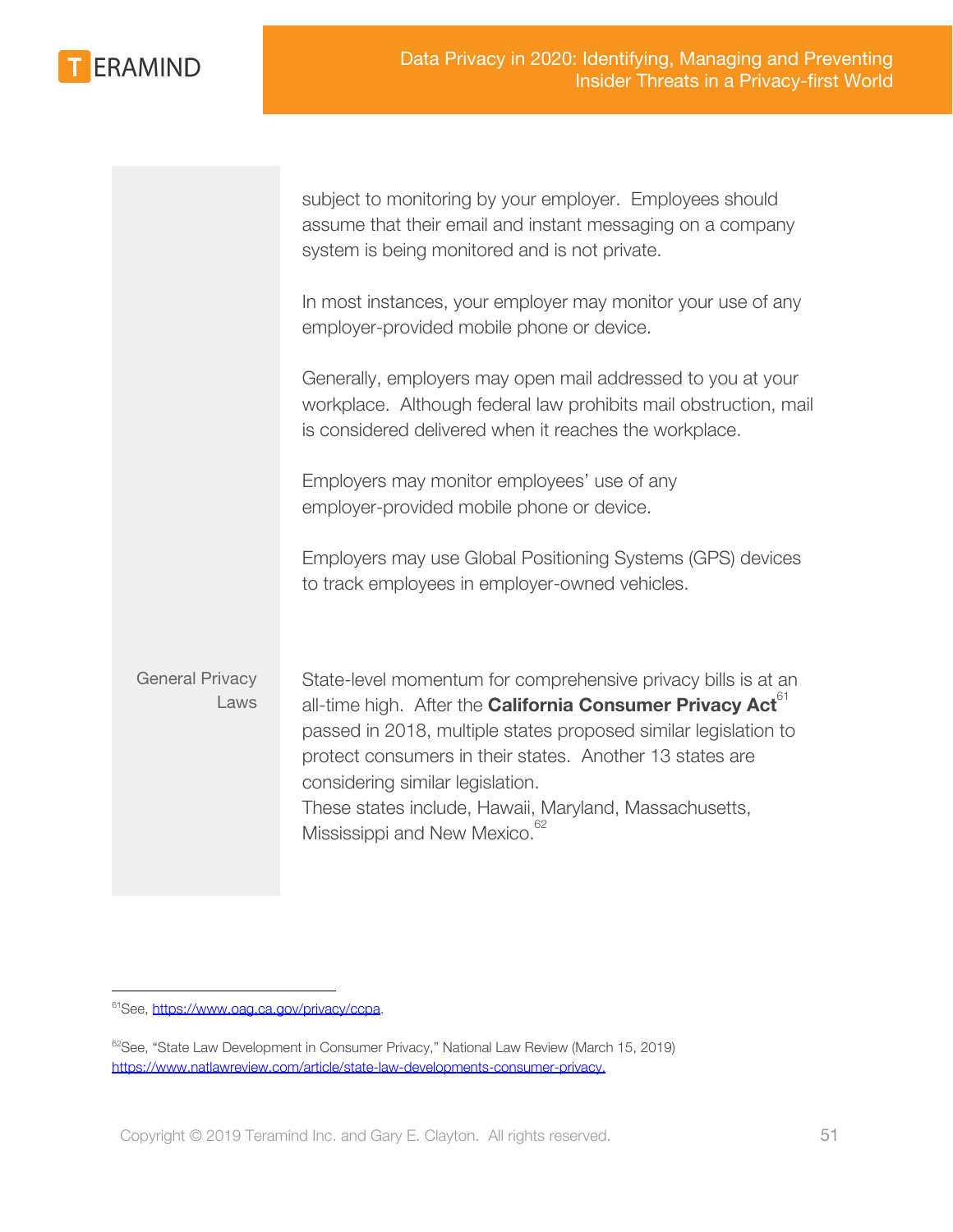

Personal Data **Protection** Laws and **Regulations**  Employers have the right to monitor the employees' use of computers, such as desktops, laptops and servers and their Internet activities.

Local legislation varies, but depending on the state, it is generally legal for a company to monitor the usage of its own property, including but not limited to computers, laptops and cell phones.

However, every state has its local regulations as to the issue of employee monitoring legacy. For example, certain states require that employers provide notice to their employees before doing so, and several states have pending legislation that would require prior notice.

Specifically, Connecticut and Delaware currently have laws requiring employers to provide notice before conducting electronic monitoring, and New York, Massachusetts, and Pennsylvania all have legislation pending that would require notice before conducting electronic monitoring. (Connecticut General Statute § 31-48d; The Delaware Statute § 705; The Massachusetts Bill § 3(a)-(b); The Pennsylvania's Statute § 2(b); A. 3871, 2009-2010, Reg. Sess. N.Y. 2009).<sup>63</sup>

**Workplace** Privacy Laws

According to the **Federal Electronic Communications Privacy Act "(ECPA)"** an employer-provided computer system is the property of the employer. Employers that provide employees with a computer system and Internet access are free

<sup>&</sup>lt;sup>63</sup>Worktime, "USA Employee Monitoring Laws: Are Employees Allowed to Monitor Employee Persona email Messages," (February 17, 2019)

[https://www.worktime.com/usa-employee-monitoring-laws-are-employers-allowed-to-monitor-employee-personal-email](https://www.worktime.com/usa-employee-monitoring-laws-are-employers-allowed-to-monitor-employee-personal-emails-messages) [s-messages](https://www.worktime.com/usa-employee-monitoring-laws-are-employers-allowed-to-monitor-employee-personal-emails-messages).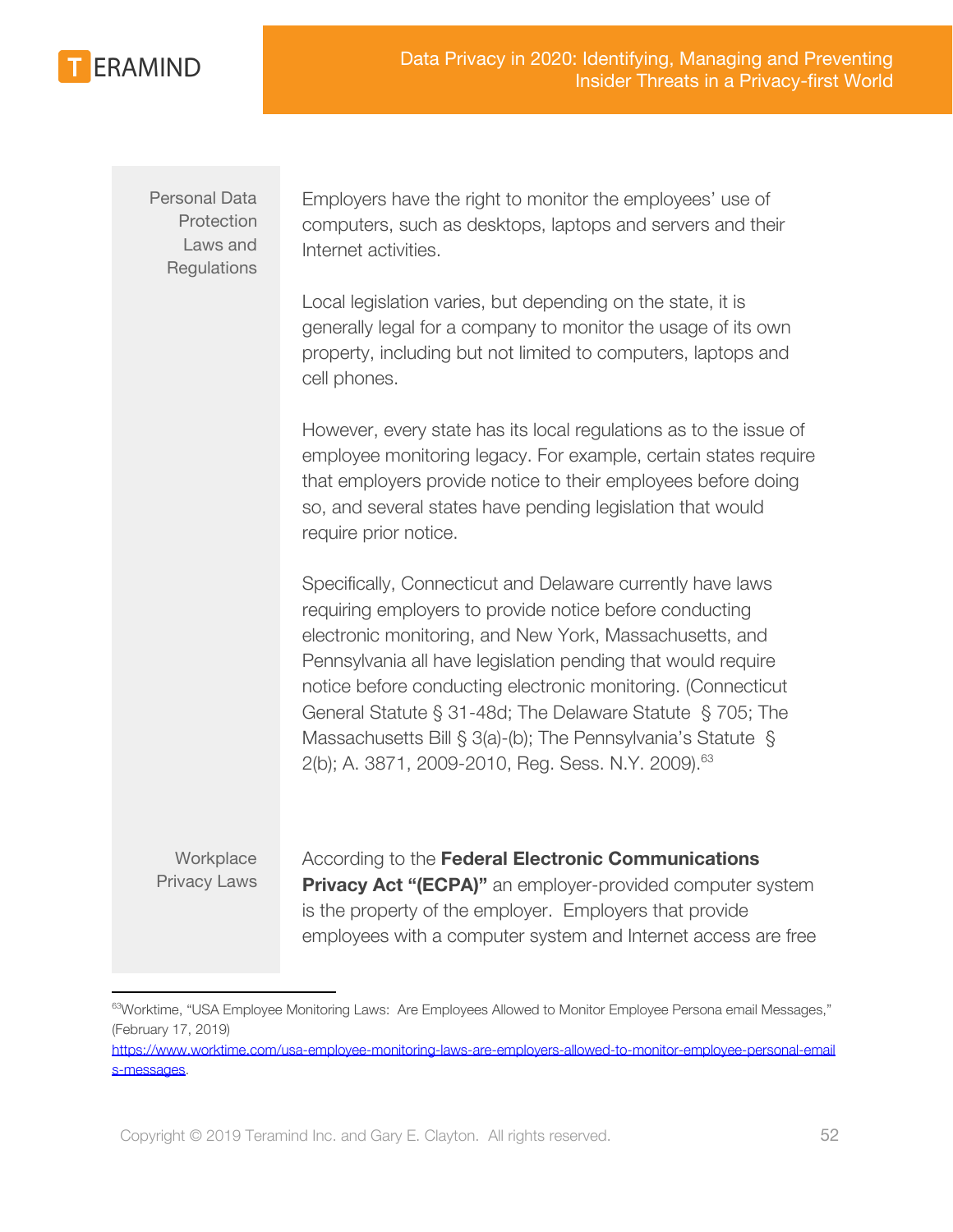

to monitor almost everything employees do with the computer and Internet access which employees have been provided.

**Federal Electronic Communications Privacy Act, 18 U.S.C. Section 2511.**

Discussion **Electronic Communications Storage Act, 64 18 USC Section 1030**, and state laws generally make it illegal for employers to intercept private e-mail or to use employees' personal logon and password in order to notify employees that their e-mail is being monitored.

> USA has expansive rights for employer to listen to employees' calls at work. Employers may monitor calls with clients or customers for reasons of quality control. In California, however, when the parties to the call are all in California, state law requires that they be informed that the phone call is recorded or monitored by putting a beep tone on the line or playing a recorded message.<sup>65</sup>

<sup>&</sup>lt;sup>64</sup>See, Electronic Communications Privacy Act of 1986.<https://it.ojp.gov/PrivacyLiberty/authorities/statutes/1285>.

<sup>&</sup>lt;sup>65</sup> Privacyrights.org, "Workplace Privacy and Employee Monitoring," [\(https://www.privacyrights.org/consumer-guides/workplace-privacy-and-employee-monitoring](https://www.privacyrights.org/consumer-guides/workplace-privacy-and-employee-monitoring)) (March 25, 2019).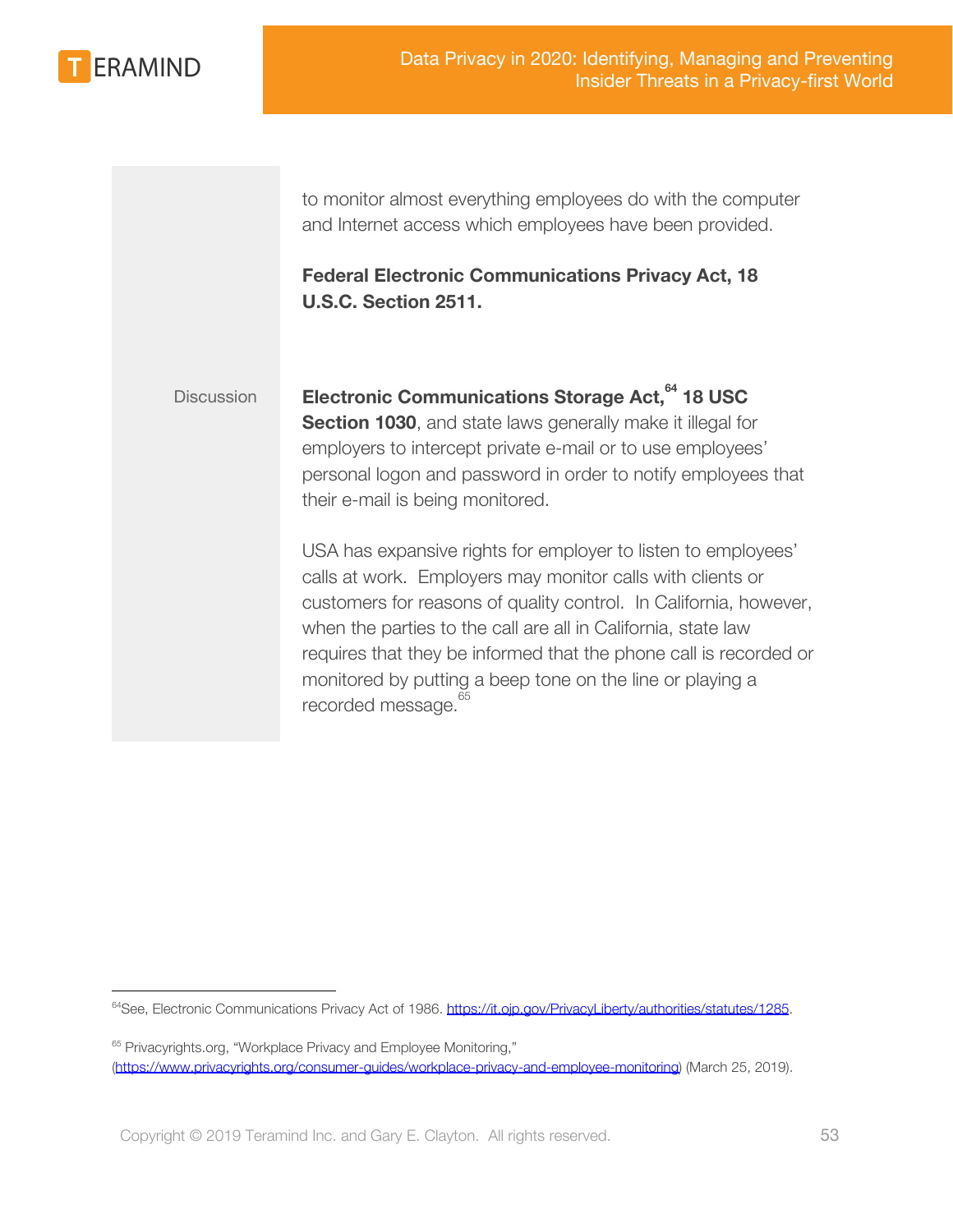

## <span id="page-53-0"></span>South America

### <span id="page-53-1"></span>Argentina

Overview In 2003, Argentina became the fourth country, only after Switzerland, Hungary and Canada, to be considered for "adequate protection" under the EU standards. For a number of years, it was the only Latin American country with a comprehensive data privacy law.

> Argentina received the adequacy determination from the European Union Commission.<sup>66</sup> The determination documents Argentina's measures to protect personal data within the country.

> The **Constitution of Argentina** is the basic governing document of Argentina, and the primary source of existing law in Argentina.<sup>67</sup>

Article 43 of the Federal Constitution, third paragraph, provides, in relevant part that any person may file an action to have access to personal data about such person and to information about the purpose with which they are kept, included in public data registries or banks, or in private data registries or banks, and to request the suppression, correction, confidentiality or updating of the data where inaccurate or discriminatory.

<sup>66</sup>See, [https://eur-lex.europa.eu/legal-content/EN/TXT/?uri=CELEX%3A32003D0490.](https://eur-lex.europa.eu/legal-content/EN/TXT/?uri=CELEX%3A32003D0490)

 $67$ The Constitution is available at [http://www.biblioteca.jus.gov.ar/argentina-constitution.pdf.](http://www.biblioteca.jus.gov.ar/argentina-constitution.pdf)

Copyright © 2019 Teramind Inc. and Gary E. Clayton. All rights reserved. 54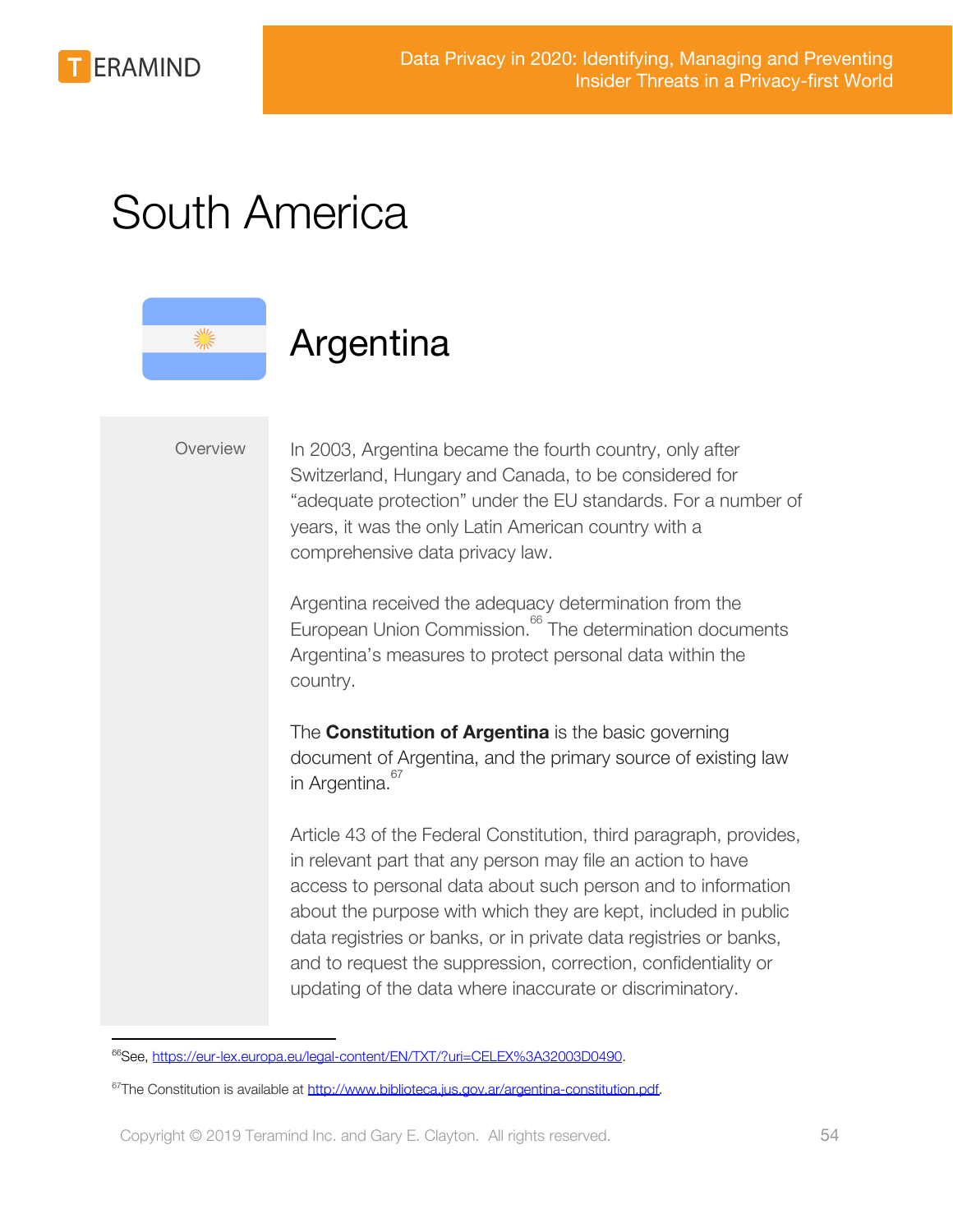

These provisions do not create an express constitutional right to privacy or data protection, but they do create the basic framework for the protection of such right, as well as the foundation for the legislation, subsequently enacted, which regulates the details of that protection.

### **Law 25,326 - the Personal Data Protection Law (PDPL)**

includes the basic personal data rules. It follows international standards, and has been considered as granting adequate protection by the European Commission. **Decree 1558 of 2001** includes regulations issued under the PDPL. Further regulations have been issued by the relevant agencies.

The **Argentine National Constitution**<sup>68</sup> is made up of the following:

- Personal Data Protection Law 25, 326 (PDPR);
- Regulatory Decree 1558/2001 (DP Decree);
- Provisions issued by the National Directorate for Personal Data Protection (INDPDR);
- The Argentine Data Protection Regulation protects all types of personal data.

General Privacy Laws

**Article 43 of the Federal Constitution** provides that any person may file an action to have access to personal data about such person and to information about the purpose with which they are kept, included in public data registries or banks, or in private data registries or banks, and to request the suppression,

<sup>&</sup>lt;sup>68</sup> Argentina Constitution; see, [www.biblioteca.jus.gov.ar/argentina-constitution.pdf.](http://www.biblioteca.jus.gov.ar/argentina-constitution.pdf)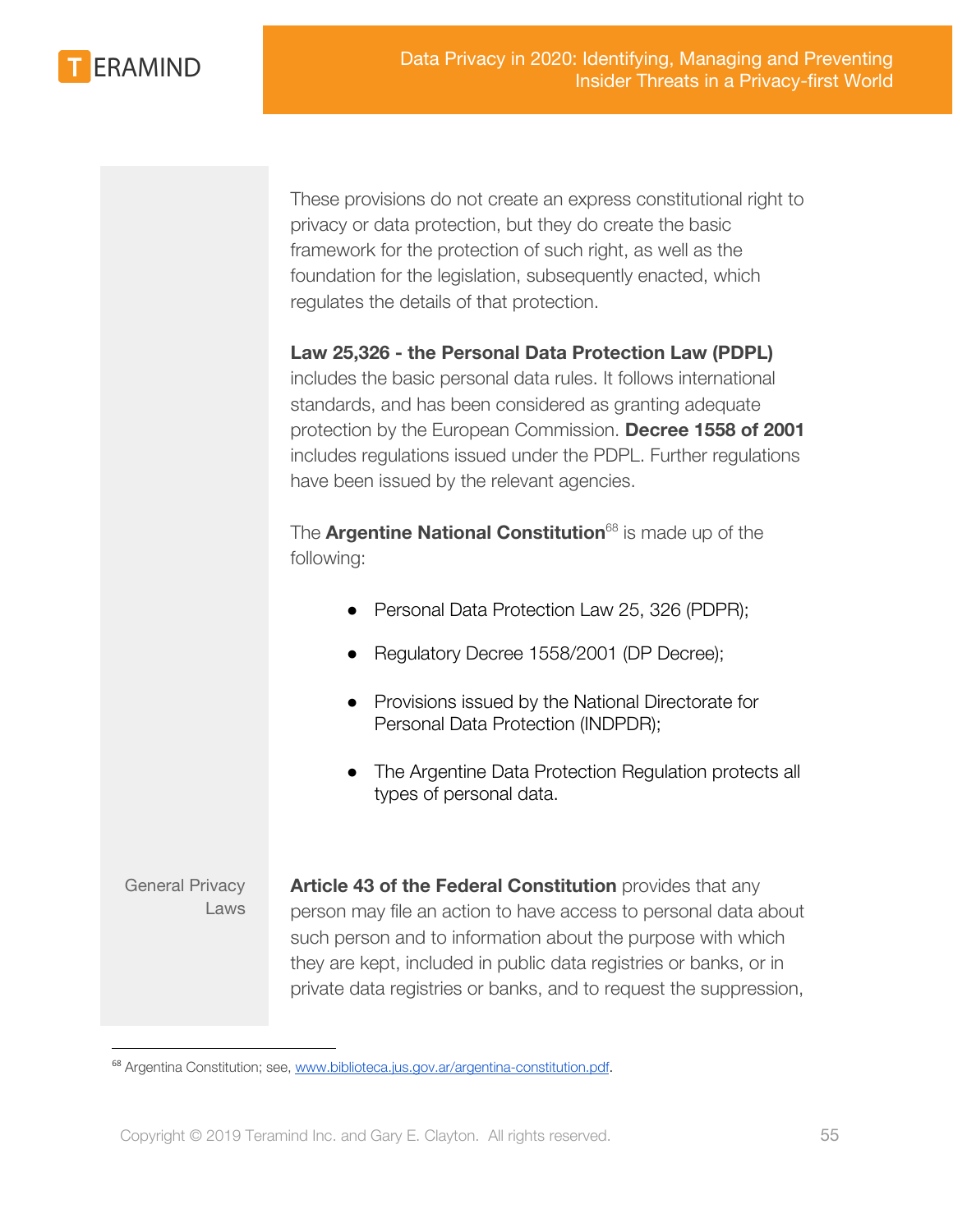**ERAMIND** 

correction, confidentiality or updating of the data where inaccurate or discriminatory.

These provisions do not create an express constitutional right to privacy or data protection, but they do create the basic framework for the protection of such right, as well as the foundation for the legislation, subsequently enacted, which regulates the details of that protection.

Law 25,326 - the Personal Data Protection Law (PDPL) includes the basic personal data rules. It follows international standards and has been considered as granting adequate protection by the European Commission. Decree 1558 of 2001 includes regulations issued under the PDPL. Further regulations have been issued by the relevant agencies.

Personal Data **Protection** Laws and **Regulations** Argentina Law 25326 is recognized as providing "adequate protection" under the privacy laws of the EU. **Workplace** Privacy Laws Argentina was the first Latin American country to enact comprehensive EU-style data protection laws. In 2003, Argentina became the fourth country, only after Switzerland, Hungary and Canada to be considered an "adequate protection" jurisdiction. Discussion There is legislation in Argentina according to which employers have the right to keep track on company's property, but not employees' personal devices. Based on this, every employee has the right to personal privacy.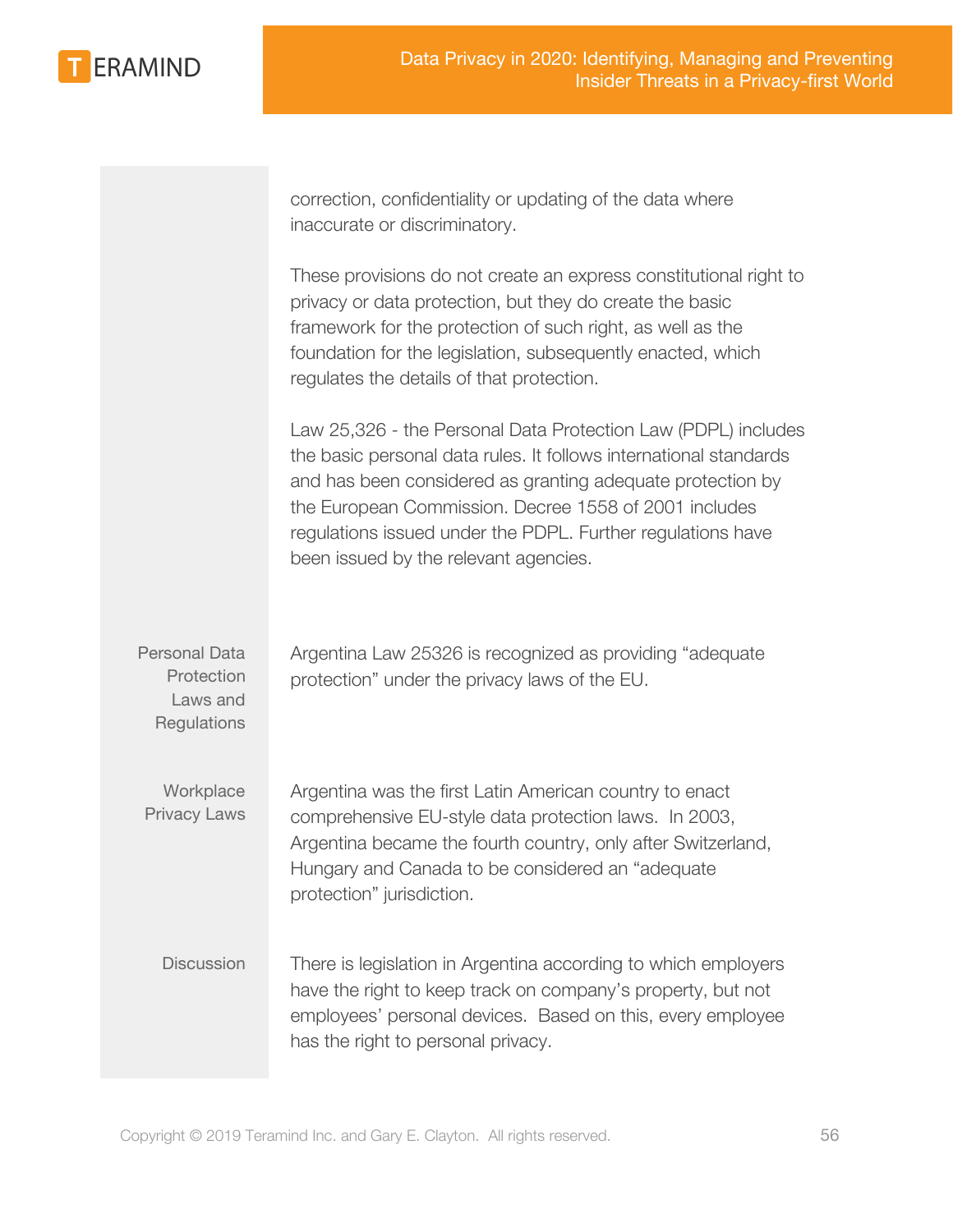

Although no case has addressed the applicability of the Personal Data Act to the monitoring of email and Internet use, there are cases which suggest that the monitoring of email and Internet use may be considered the processing of personal data under the Act and, therefore, regulated under the Act. Accordingly, if the employer does not comply with the Act when monitoring employees' emails and Internet use, liability will arise. 69

<sup>&</sup>lt;sup>69</sup>Worktime, "Argentine Employee Monitoring Laws: What are Employers Allowed and Not Allowed Doing in the Workplace,"

[https://www.worktime.com/argentine-employee-monitoring-laws-what-can-and-cant-employers-do-in-the-wor](https://www.worktime.com/argentine-employee-monitoring-laws-what-can-and-cant-employers-do-in-the-workplace) [kplace.](https://www.worktime.com/argentine-employee-monitoring-laws-what-can-and-cant-employers-do-in-the-workplace) (2018).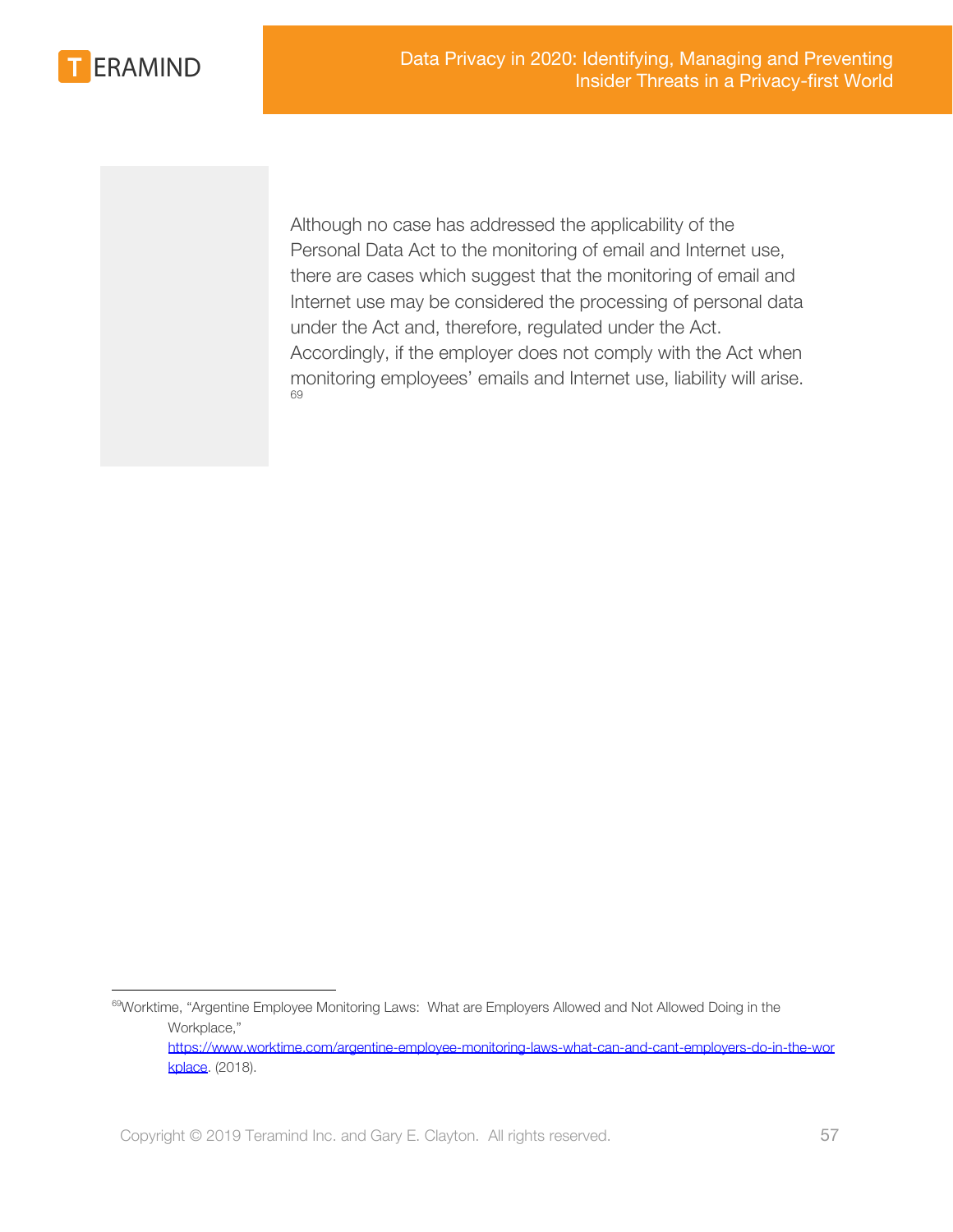



<span id="page-57-0"></span>

Overview Brazil recently enacted the Brazilian General Data Program, which has decided to invest in new technology which has important collective consequences section Law (LGPD), Federal Law No. 13,709/2018, which was published on 15 August 2018. The LGPD is Brazil's first comprehensive data protection regulation and it is largely aligned to the EU General Data Protection Act (GDPR).

> On 28 December 2018, the Provision Measure No. 869/2018 was published, which amended certain LGPD provisions and created the **National Data Protection Authority (ANPD)**. Among other modifications, the LGPD will go into full force in August 2020, rather than February 2020 as required when the LGPD was first published. The LPGD, as amended, will take effect in August 2020.

Prior to the LGPD, data privacy regulations in Brazil consisted of various provisions spread across Brazilian legislation. For example, Federal Law No. 12,965/2014 and its regulating Decree No. 8,771/16 (together, the **"Brazilian Internet Act"**), which imposes some requirements regarding security and the processing of personal data and other obligations on service providers, networks and applications providers, as well as rights of Internet users.

General provisions and principles applicable to data protection are also found in: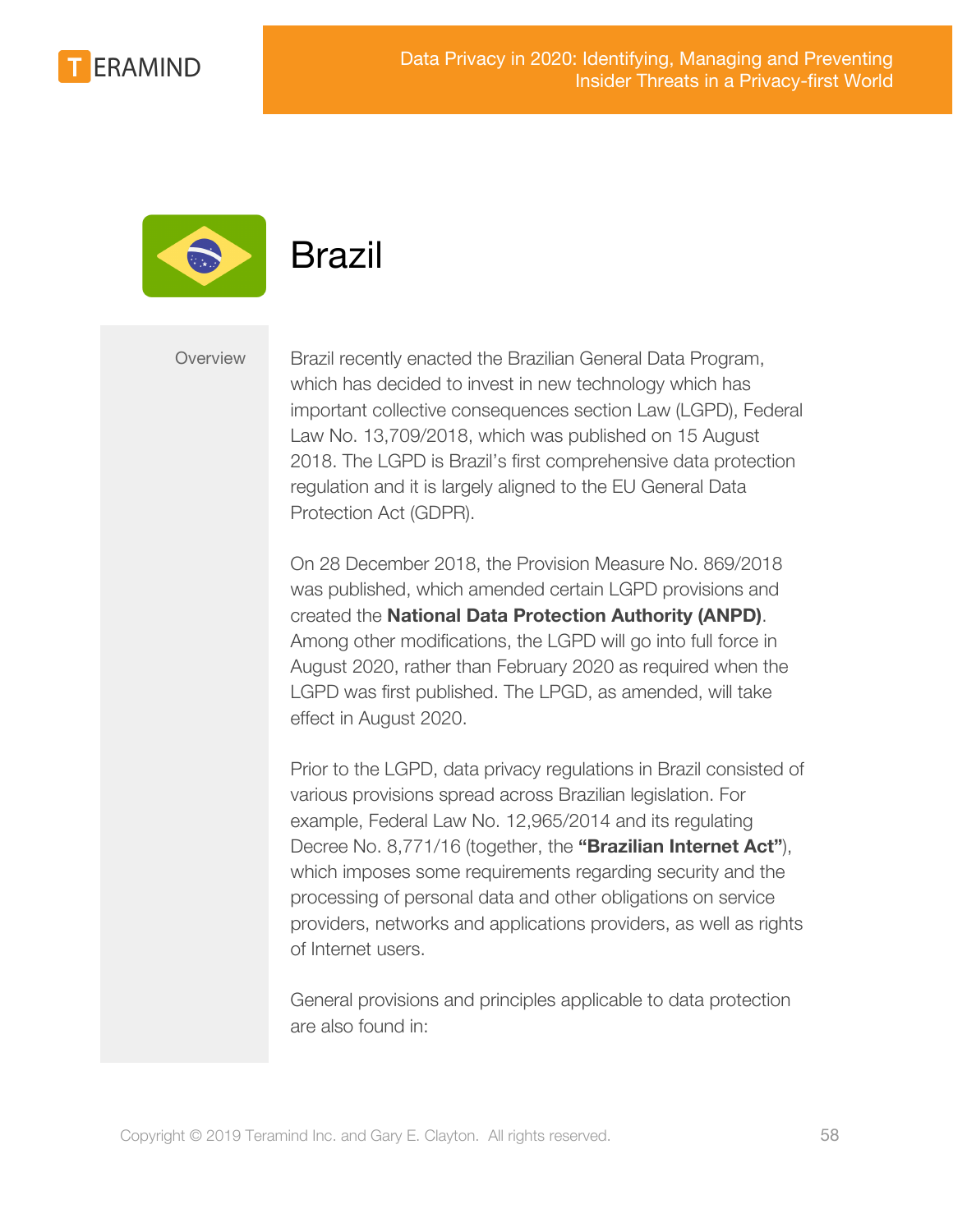

- The Federal Constitution;
- The Brazilian Civil Code;
- Laws and regulations that address;
- Particular types of relationships (*e.g.*, Consumer Protection Code and employment laws);
- Particular sectors (*e.g.*, financial institutions, health industry, or telecommunications); and
- Particular professional activities (*e.g.*, medicine and law),

Additionally, there are laws on the treatment and safeguarding of documents and information handled by governmental entities and public bodies.

The LGPD applies to any processing operation carried out by a natural person or a legal entity, of public or private law, irrespective of the means used for the processing, the country in which its headquarter is located or the country where the data are located, provided that:

- The processing operation is carried out in Brazil;
- The purpose of the processing activity is to offer or provide goods or services, or the processing of data of individuals located in Brazil; or
- The personal data was collected in Brazil.

On the other hand, the law does not apply to the processing of personal data which is: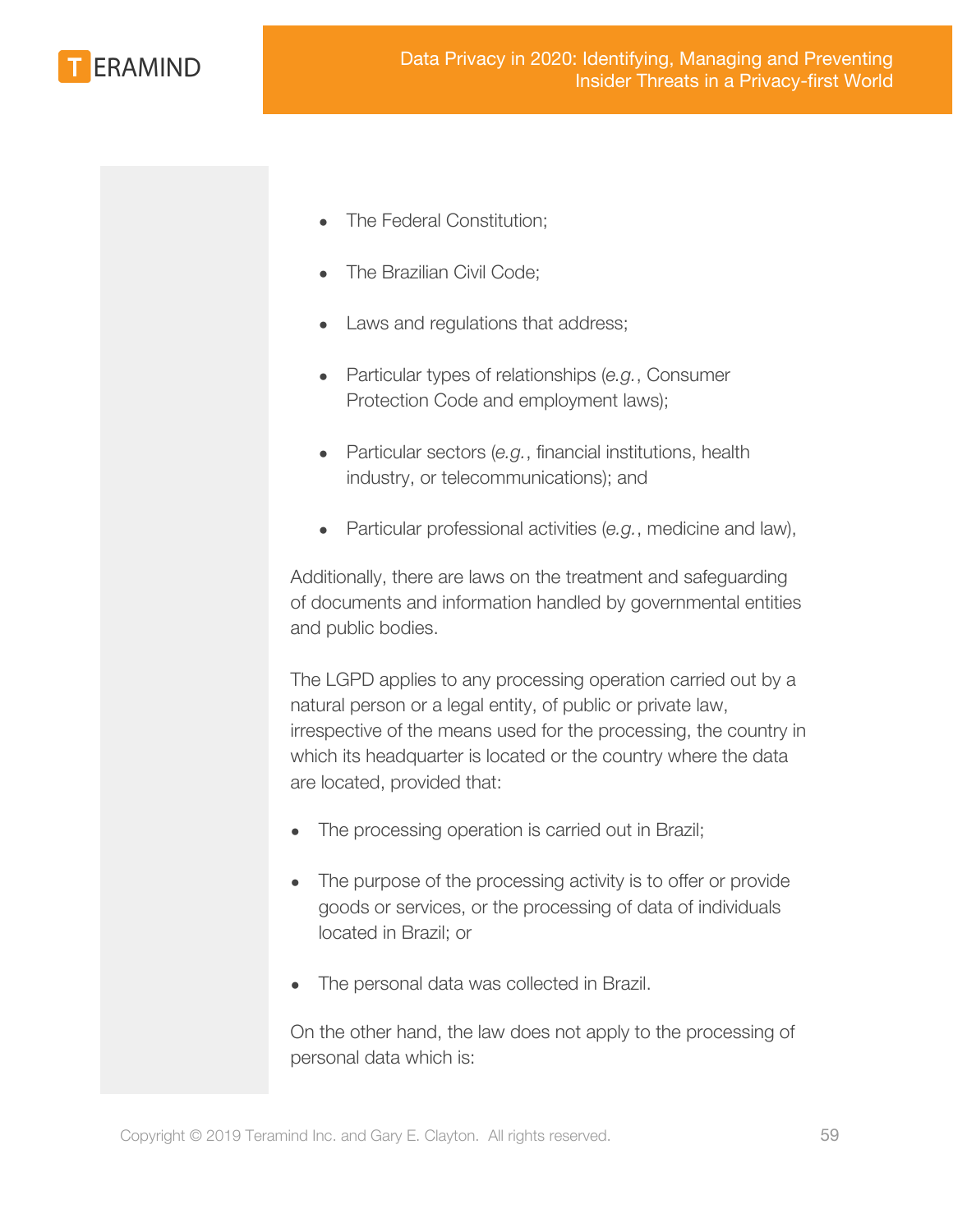

|                                                               | Carried out by a natural person exclusively for private and<br>non-economic purposes;                                                                                                                                                                                                                  |
|---------------------------------------------------------------|--------------------------------------------------------------------------------------------------------------------------------------------------------------------------------------------------------------------------------------------------------------------------------------------------------|
|                                                               | Performed for journalistic, artistic or academic purposes;                                                                                                                                                                                                                                             |
|                                                               | Carried out for purposes of public safety, national security<br>and defense or activities of investigation and prosecution of<br>criminal offenses (which will be the subject of a specific law);<br>or                                                                                                |
|                                                               | Originated outside the Brazilian territory and are not the<br>object of communication;                                                                                                                                                                                                                 |
|                                                               | Shared data use with Brazilian processing agents or the<br>object of international transfer of data with another country<br>that is not the country of origin, provided that the country of<br>origin offers a level of personal data protection adequate to<br>that established in the Brazilian law. |
|                                                               | Due to a broad interpretation established in case law in Brazil,<br>practically every Internet user is considered a 'consumer' for<br>consumer protection purposes.                                                                                                                                    |
| <b>General Privacy</b><br>Laws                                | The Brazilian General Data Program was published 15<br>August 2018. The National Data Protection Authority will be<br>published in 2020.                                                                                                                                                               |
| <b>Personal Data</b><br>Protection<br>Laws and<br>Regulations | The LPGD goes into effect in August 2020.                                                                                                                                                                                                                                                              |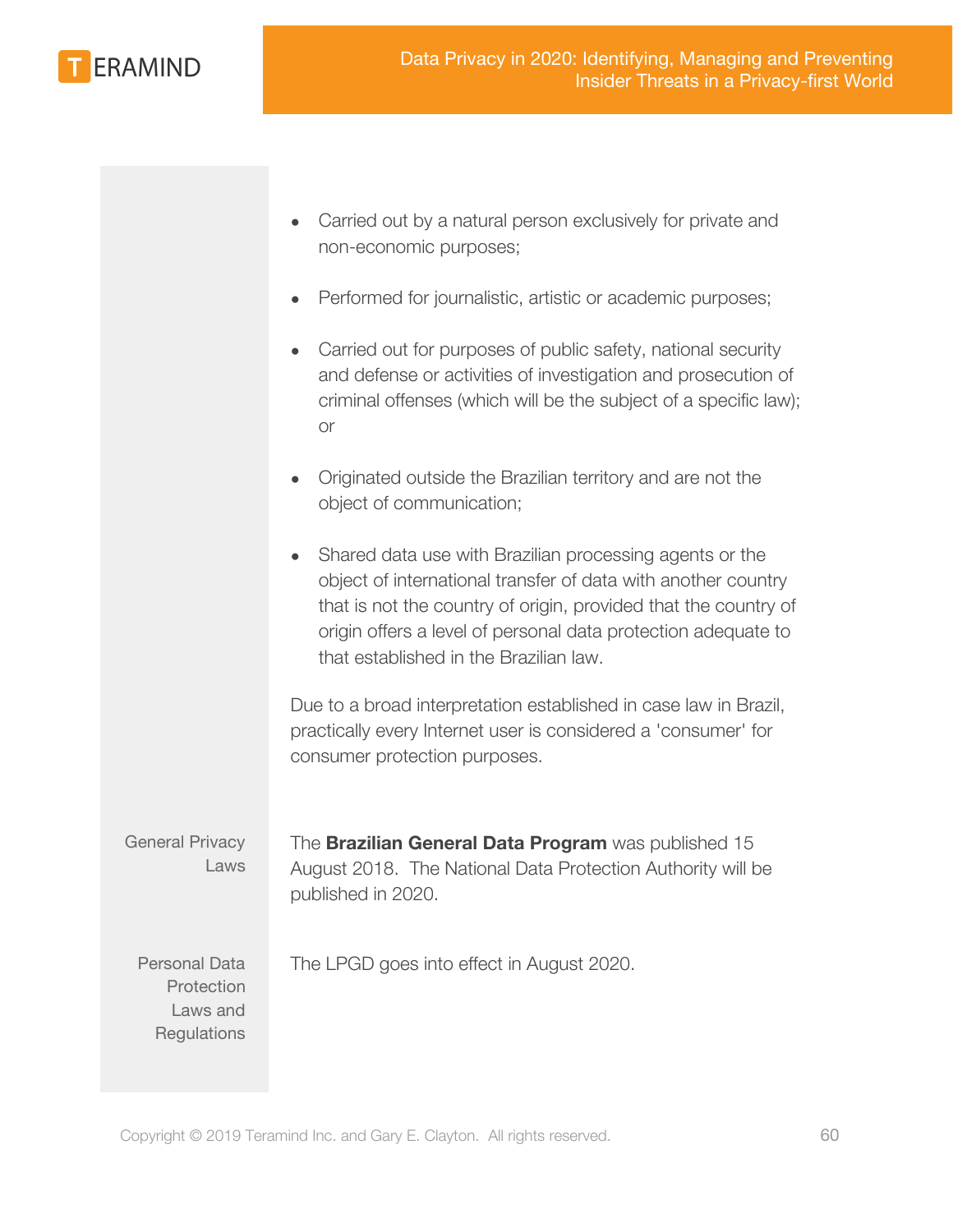

**Workplace** Privacy Laws Brazil's Senate Passed General Data Protection Law Posted on 11 July 2018*.* On 10 July 2018, Brazil's Federal Senate approved a **Data Protection Bill of Law** (the "Bill"). The Bill, which was inspired by the EU General Data Protection Regulation ("GDPR").

The Bill establishes a comprehensive data protection regime in Brazil and imposes detailed rules for the collection, use, processing and storage of personal data, both electronic and physical.

Key requirements of the Bill include:

**National Data Protection Authority.** The Bill calls for the establishment of a national data protection authority which will be responsible for regulating data protection, supervising compliance with the Bill and enforcing sanctions.

**Data Protection Officer.** The Bill requires businesses to appoint a data protection officer.

**Legal Basis for Data Processing**. Similar to the GDPR, the Bill provides that the processing of personal data may only be carried out where there is a legal basis for the processing, which may include, among other bases, where the processing is:

- 1. done with the consent of the data subject;
- 2. necessary for compliance with a legal or regulatory obligation;
- 3. necessary for the fulfillment of an agreement; or
- 4. necessary to meet the legitimate interest of the data controller; or third parties. The legal basis for data processing must be registered and documented. Processing of sensitive data (including, among other data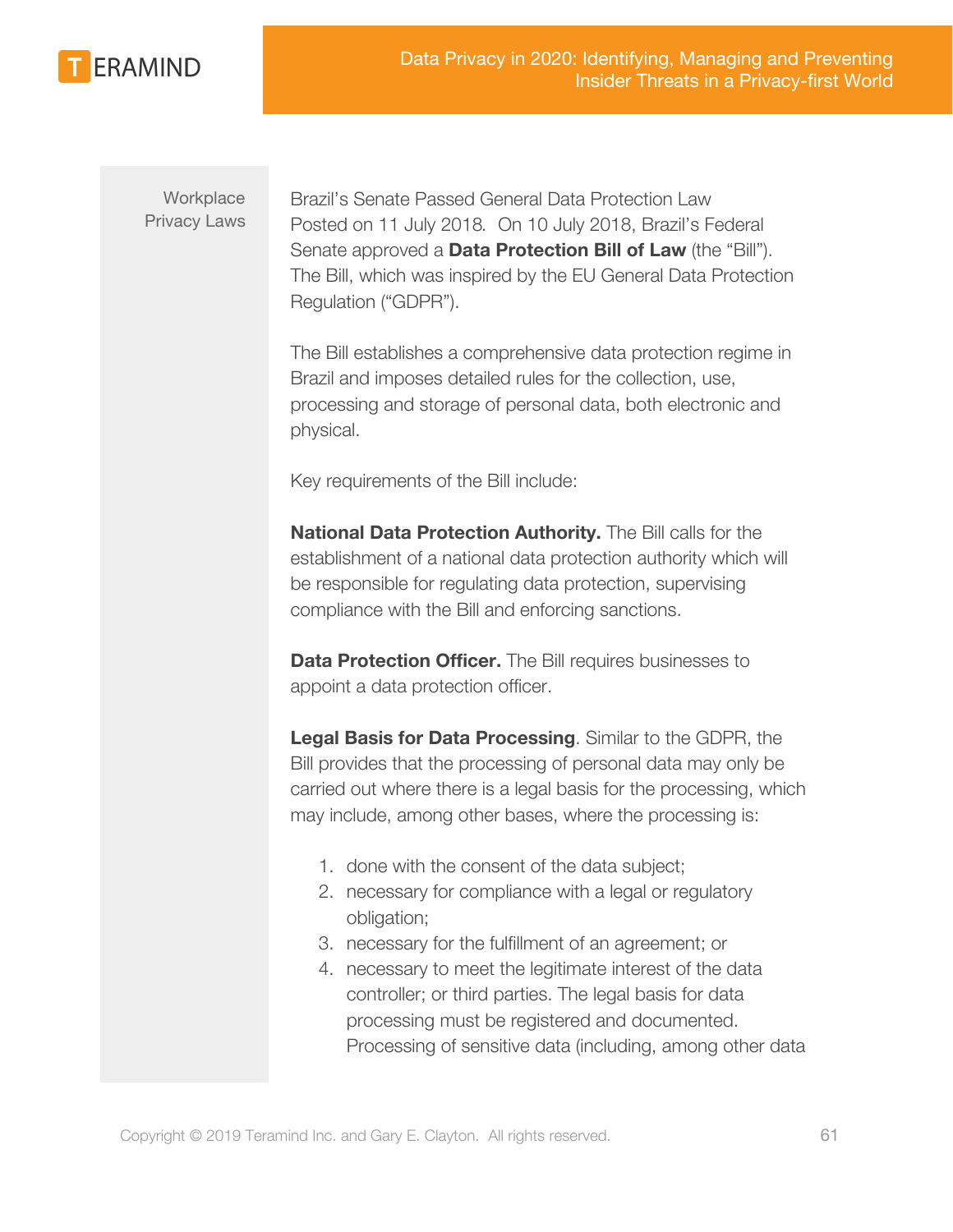**ERAMIND** 

elements, health information, biometric information and genetic data) is subject to additional restrictions.

**Consent Requirements.** Where consent of the data subject is relied upon for processing personal data, consent must be provided in advance and must be free, informed and unequivocal, and provided for a specific purpose. Data subjects may revoke consent at any time.

**Data Breach Notification.** The Bill requires notification of data breaches to the data protection authority and, in some circumstances, to affected data subjects.

**Privacy by Design and Privacy Impact Assessments.** The Bill requires organizations to adopt data protection measures as part of the creation of new products or technologies. The data protection authority will be empowered to require a privacy impact assessment in certain circumstances.

**Data Transfer Restrictions.** The Bill places restrictions on cross-border transfers of personal data. Such transfers are allowed (1) to countries deemed by the data protection authority to provide an adequate level of data protection, and (2) where effectuated using standard contractual clauses or other mechanisms approved by the data protection authority.

Noncompliance with the Bill can result in fines of up to two percent of gross sales, limited to 50 million reias (approximately USD 12.9 million) per violation. The Bill will take effect 18 months after it is published in Brazil's Federal Gazette.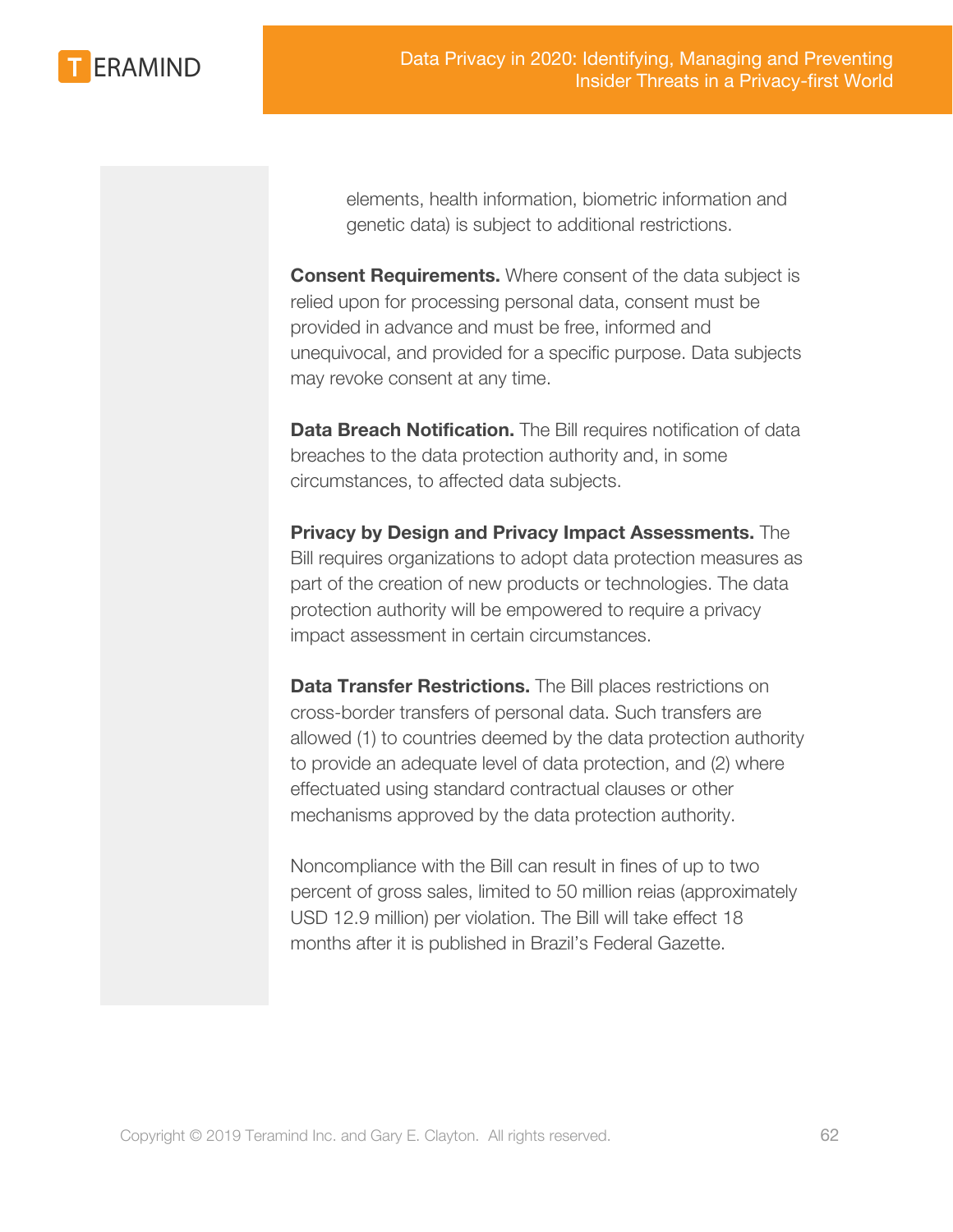

Discussion The Bill was signed into law in mid-August and is expected to take effect in early 2020.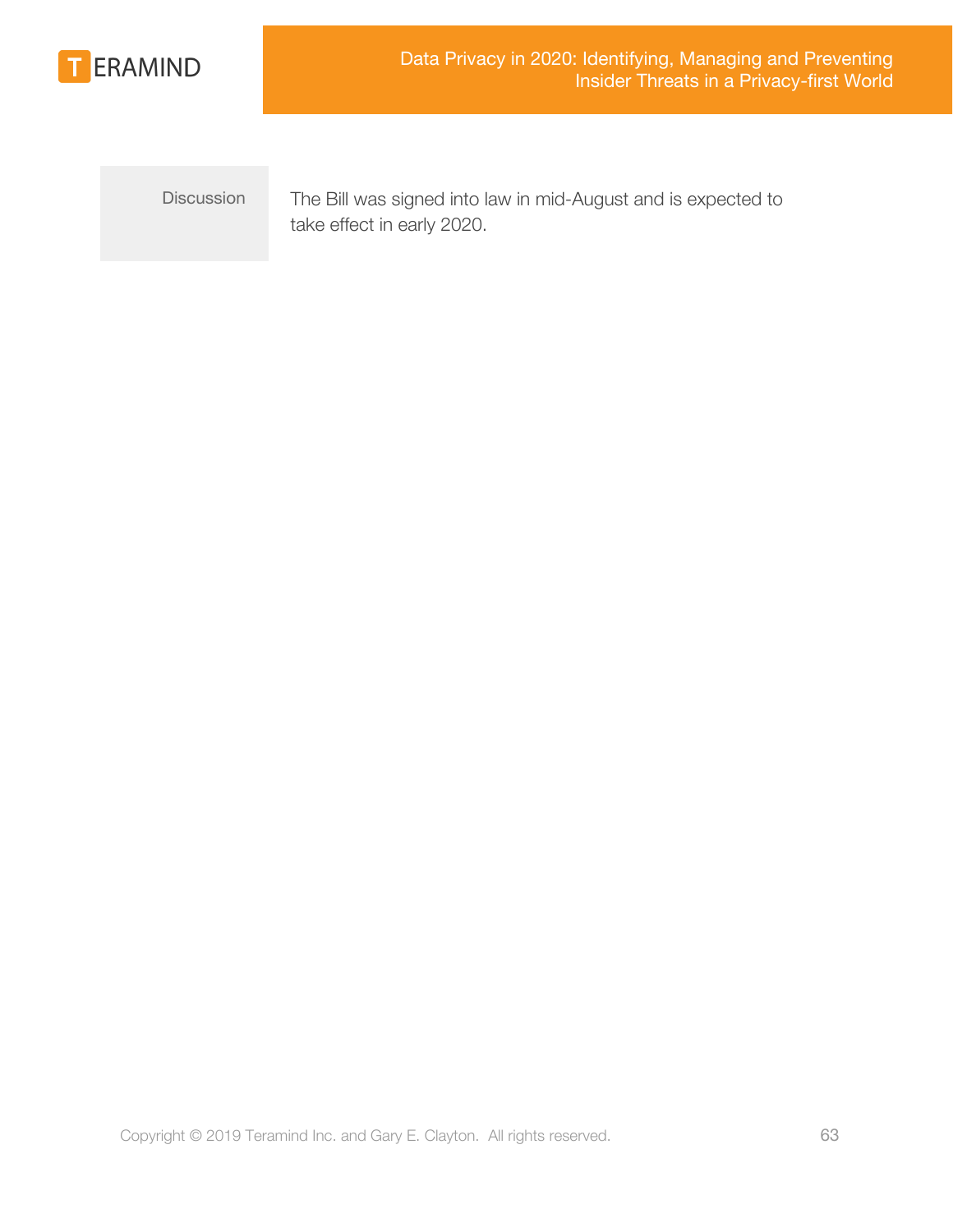

<span id="page-63-0"></span>

|                                | Chile                                                                                                                                                                                                                                                                                                                                                                                                      |
|--------------------------------|------------------------------------------------------------------------------------------------------------------------------------------------------------------------------------------------------------------------------------------------------------------------------------------------------------------------------------------------------------------------------------------------------------|
| Overview                       | Personal data protection is regulated by different laws. The<br>constitution is the Constitution of 1980, Amended to 2012. <sup>70</sup><br>The laws related to privacy is generally found in the Article 19,<br>No. 4 and No. 5 of the Constitution regarding the right to<br>"respect and the protection of private life" and the "inviolability of<br>the home and every way of private communication." |
|                                | Criticism of the lack of protections for personal data.                                                                                                                                                                                                                                                                                                                                                    |
|                                | There is no explicit constitutional protection for privacy.                                                                                                                                                                                                                                                                                                                                                |
|                                | The Law No. 19.628 of personal data in general regulates the<br>protection concerning natural persons which are considered<br>owners of data.                                                                                                                                                                                                                                                              |
| <b>General Privacy</b><br>Laws | In 1999, Chile became the first South American country to pass<br>a comprehensive data law. Critics argue that the law is weak as<br>it does not grant data the same protected status as "private life"<br>or "private communication."                                                                                                                                                                     |
|                                | Chile has no data protection authority.                                                                                                                                                                                                                                                                                                                                                                    |
|                                | There are numerous areas of the jurisprudence that relate to<br>privacy in regard to specific subjects. Here is a partial list:                                                                                                                                                                                                                                                                            |

<sup>&</sup>lt;sup>70</sup>Constitution of 1980 amended to 2012., See, [https://www.constituteproject.org/constitution/Chile\\_2012.pdf](https://www.constituteproject.org/constitution/Chile_2012.pdf).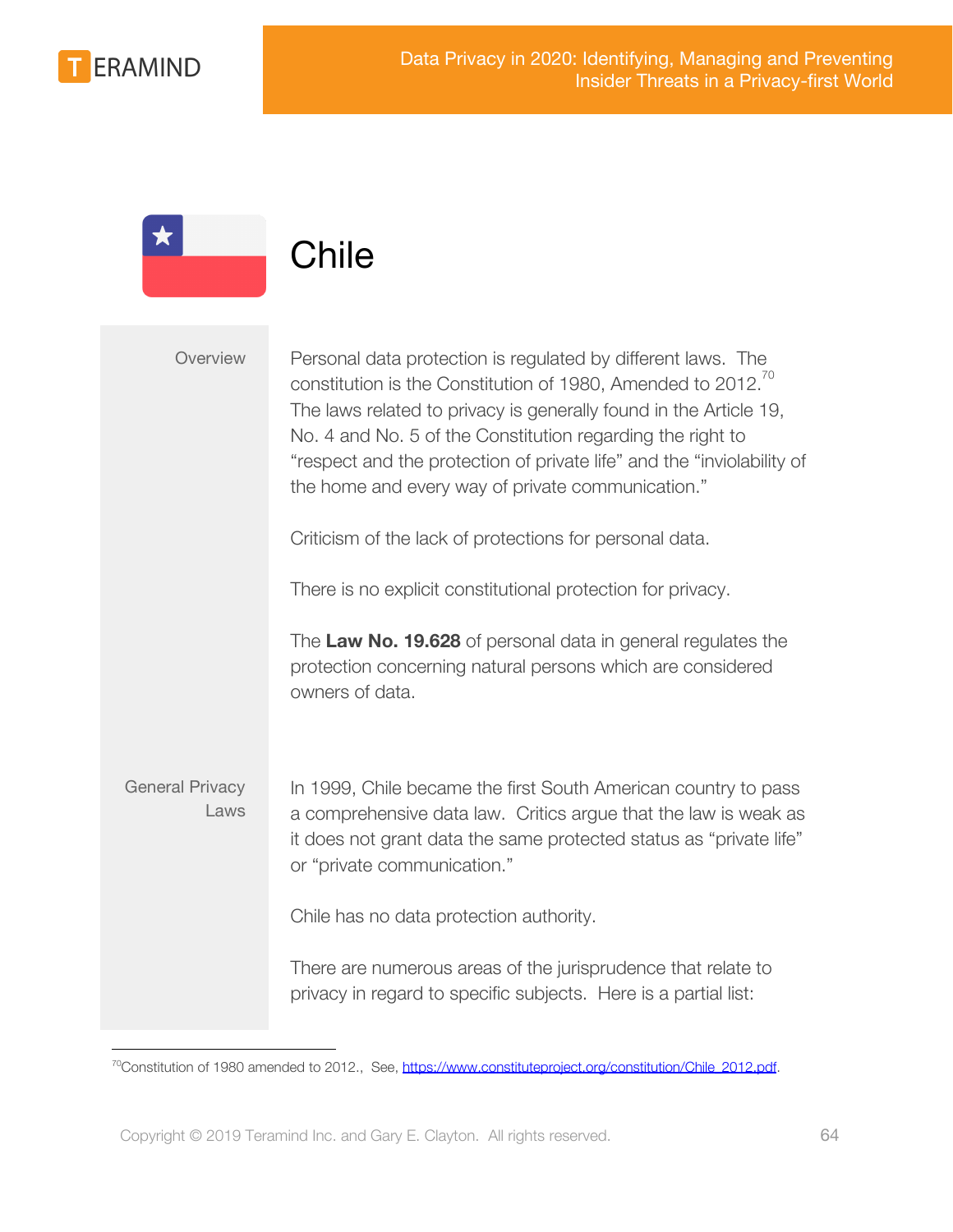Data Privacy in 2020: Identifying, Managing and Preventing Insider Threats in a Privacy-first World



- 1. Privacy in Telecommunications. **Law No. 18.168**. These generally regulate the use of the radio, the telephony, the television and the Internet, services characterized by distance of communications. In Chile, Law. No. 18.168 regulates every transmission, broadcast or signal, documents, image, sounds or information of any nature, by physical line, radio electricity, optical means or other electromagnetic systems, considering regulation is on the intercept, diffusion and protection of the users.
- 2. Interception of other ways of telecommunication: the Internet. Because of the complexity of the technology the law requires providers of Internet access must maintain:
	- An updated list of authorized ranges of IP addresses
	- A register of the IP numbers of their subscribers' connections, for a period not less than one year.
- 3. The protection of workers against the power and control of the employer.
- 4. The situation of the work e-mail: There is no express regulation about the treatment to the communications nor to the e-mails in particular.

Personal Data **Protection** Laws and **Regulations**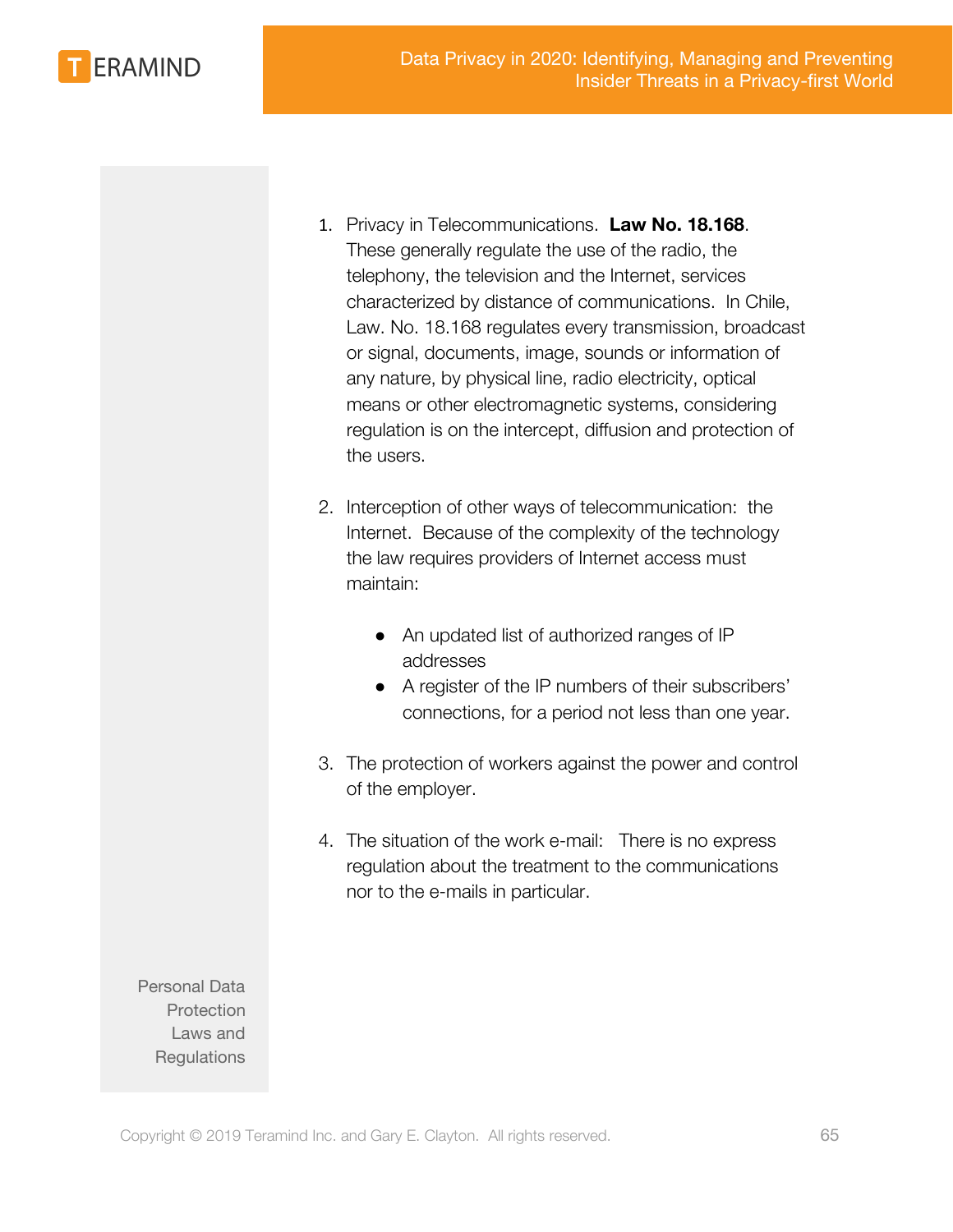

|                                  | <b>Constitution of the Republic of Chile, Art. 19 N.4: This</b><br>law established individual constitutional rights to the respect<br>and protection of public and private life.<br><b>Law 19,628:</b> On the protection of private life, commonly<br>referred as "Personal Data Protection Life (PDPL)."                                                                                                                              |
|----------------------------------|----------------------------------------------------------------------------------------------------------------------------------------------------------------------------------------------------------------------------------------------------------------------------------------------------------------------------------------------------------------------------------------------------------------------------------------|
| Workplace<br><b>Privacy Laws</b> | PDPL applies Law 19,628 'On the protection of private life',<br>commonly referred as 'Personal Data Protection Law' (PDPL)                                                                                                                                                                                                                                                                                                             |
|                                  | This law mainly defines and refers to the treatment of personal<br>information in public and private databases.                                                                                                                                                                                                                                                                                                                        |
|                                  | Last modified: Feb. 17, 2012.<br>Law 20.575, establishes the limitations on the handling of<br>personal data                                                                                                                                                                                                                                                                                                                           |
|                                  | Several principles apply to the treatment of personal financial,<br>economic, banking or commercial data:                                                                                                                                                                                                                                                                                                                              |
|                                  | Limited disclosures: This type of data shall only be<br>$\bullet$<br>communicated to established commercial entities, and<br>only for the purpose of a credit granting process. It can<br>also be communicated to entities that take part in this<br>evaluation, and only for the aforementioned purpose<br>Legitimacy<br>Access and opposition<br>Information<br>Data quality<br>Proportionality<br>Transparency<br>Nondiscrimination |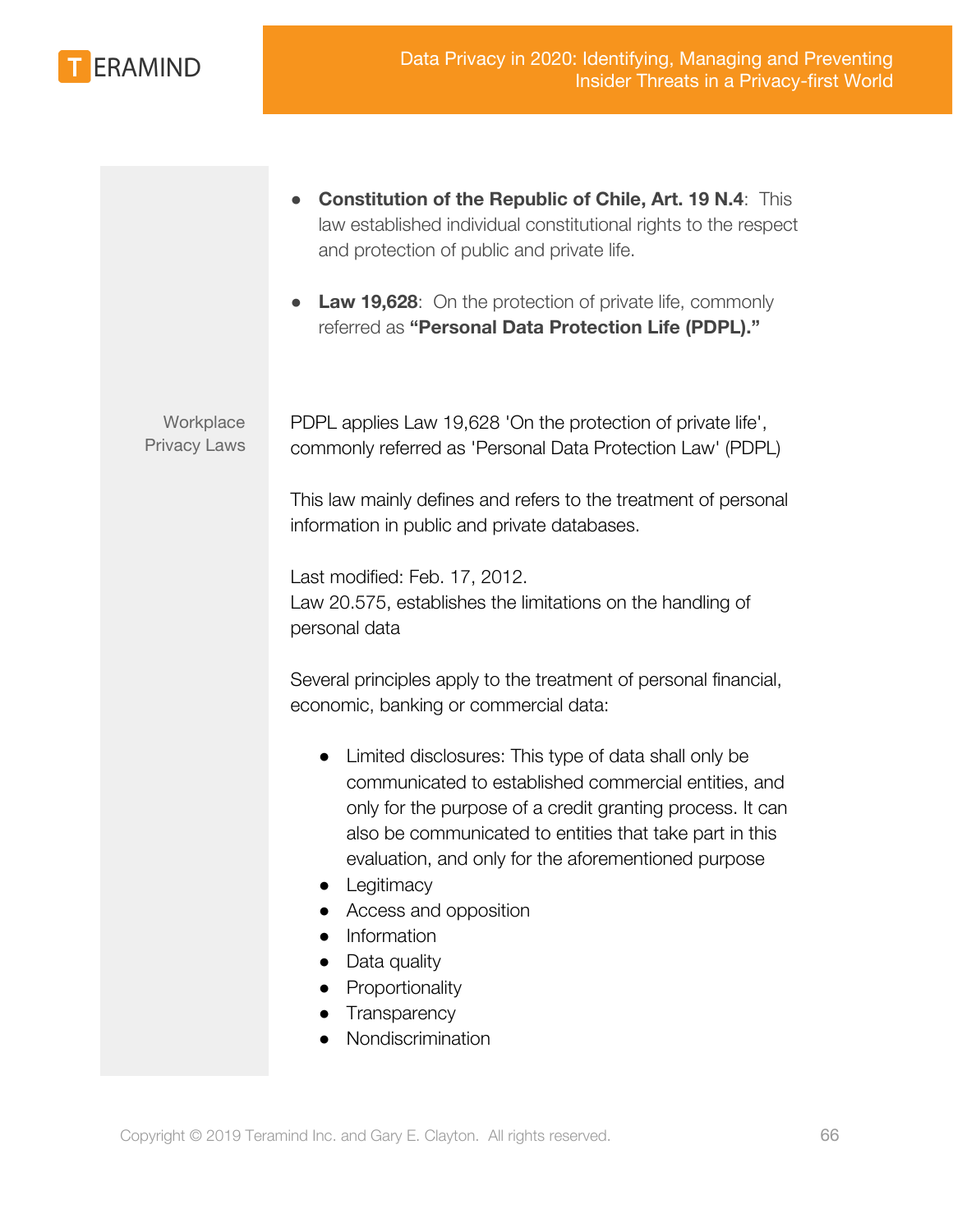

- Use limitation and security in personal data treatment
- Discussion An employer can monitor employees' conduct and communications in the workplace only under certain circumstances and in compliance with employees' constitutional rights concerning intimacy, private life or honor.

Employee monitoring can be carried out only in accordance with information related to work and only as long as the monitoring is notified well-before the actual monitoring takes place.

Chile requires a balance between the employees' rights and the rights of the employer.

Employers can declare certain types of communications as private and not subject to monitoring.

Employee consent is required.

Works Councils may need to be consulted but it is not mandatory – just recommended.